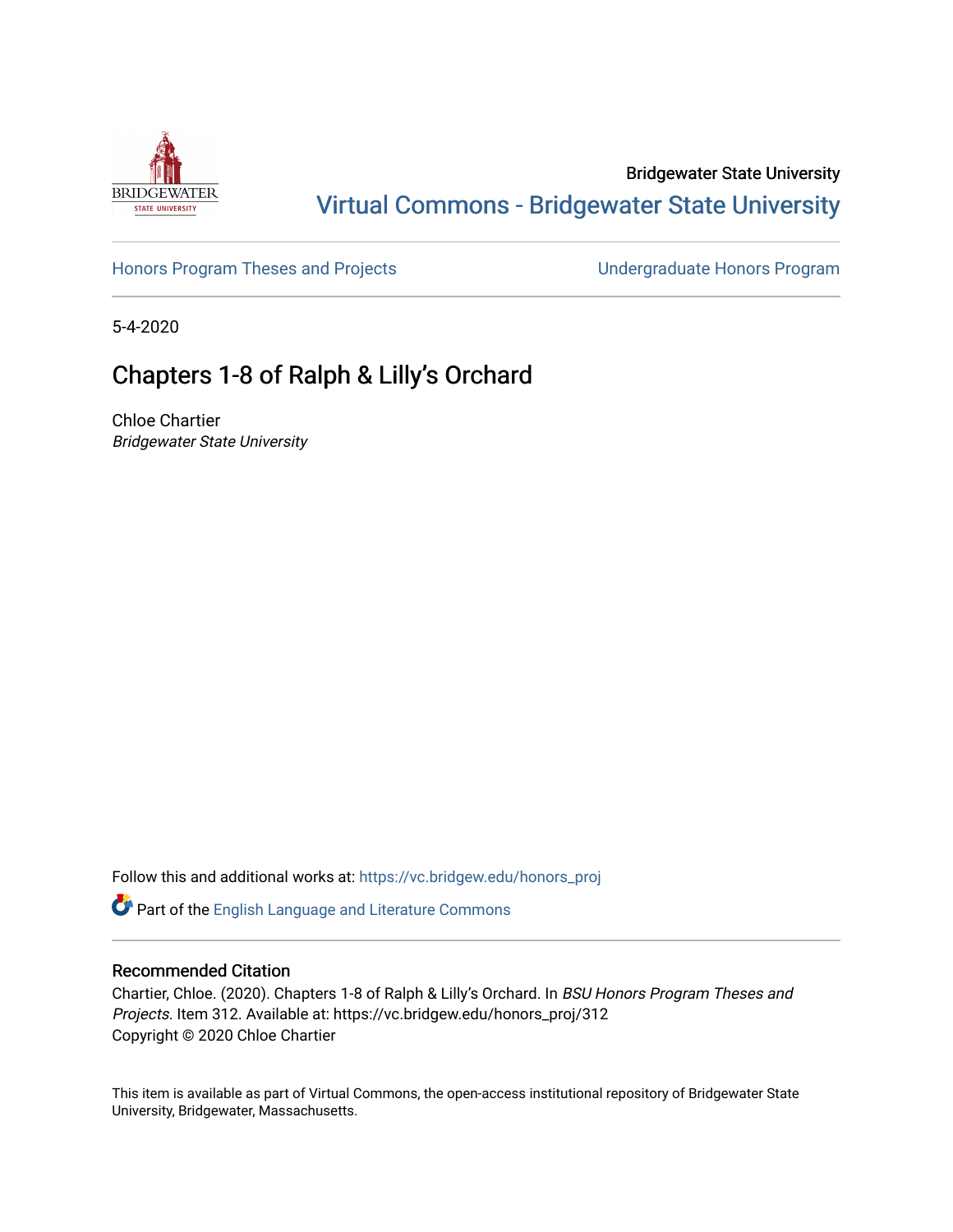Chapters 1-8 of *Ralph & Lilly's Orchard*

Chloe Beth Chartier

Submitted in Partial Completion of the Requirements for Departmental Honors in English

Bridgewater State University

May 4, 2020

Prof. Bruce Machart, Thesis Advisor Dr. Heidi Bean, Committee Member Dr. Joyce Rain Anderson, Committee Member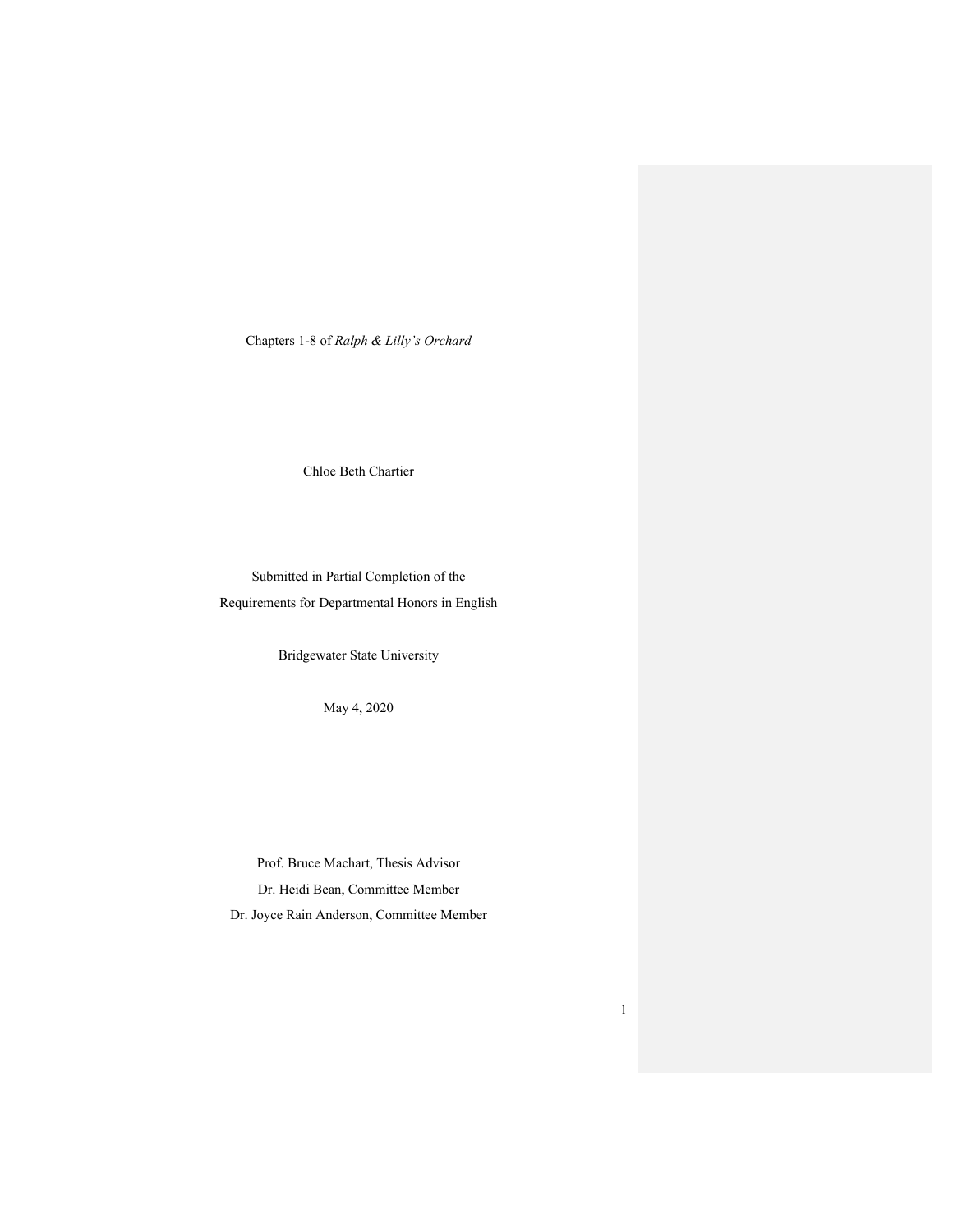#### Chapter 1: Cowboys

"Ralph! Lilly! Dinner's ready!" their mother yelled from the white farmhouse atop the hill.

Looking up and at each other upon hearing the call, the twins' eyes met, allowing them to both ask, *Wanna race?* without opening their mouths. They took off sprinting through the freshly fallen autumn leaves that coated their yard with what seemed to be a million shades of yellow, red, and orange. The sky was the same crystal-clear blue of their eyes, and the sun shone brightly over their farm. Today, in Hayworth, Pennsylvania, even those who wished for eternal summer couldn't complain.

Ralph ran behind what the pair both knew as "*the* tree," despite the fact that nearly a dozen similar-looking oaks lived in their yard. *The* tree was much larger than the others, making it seem more important just from the sheer size of it. Plus, the family portrait and the dozens of wasted shots that came with it were taken there each year. All eight photos, one from each year, hung perfectly in line in the downstairs hallway, illustrating their shift from bumbling babies to distracted kids. Family Picture Day was always the same: first week of September, Ralph in a sweater and Lilly in her favorite (or only clean) dress. The pair did everything they could think of to aggravate one another those days. Their repetitive poking and sticking their tongues out would only continue as their mother asked their father, who wanted desperately to get back to work in the field, to stop checking his watch again and again. The tree alone required no direction or correction.

Now Ralph bounded around the large trunk before putting his fingers in the shape of a gun and pointing it directly at his sister. "Put your hands where I can see 'em cowgirl," he said.

"Oh my!" said Lilly in an exaggerated country accent.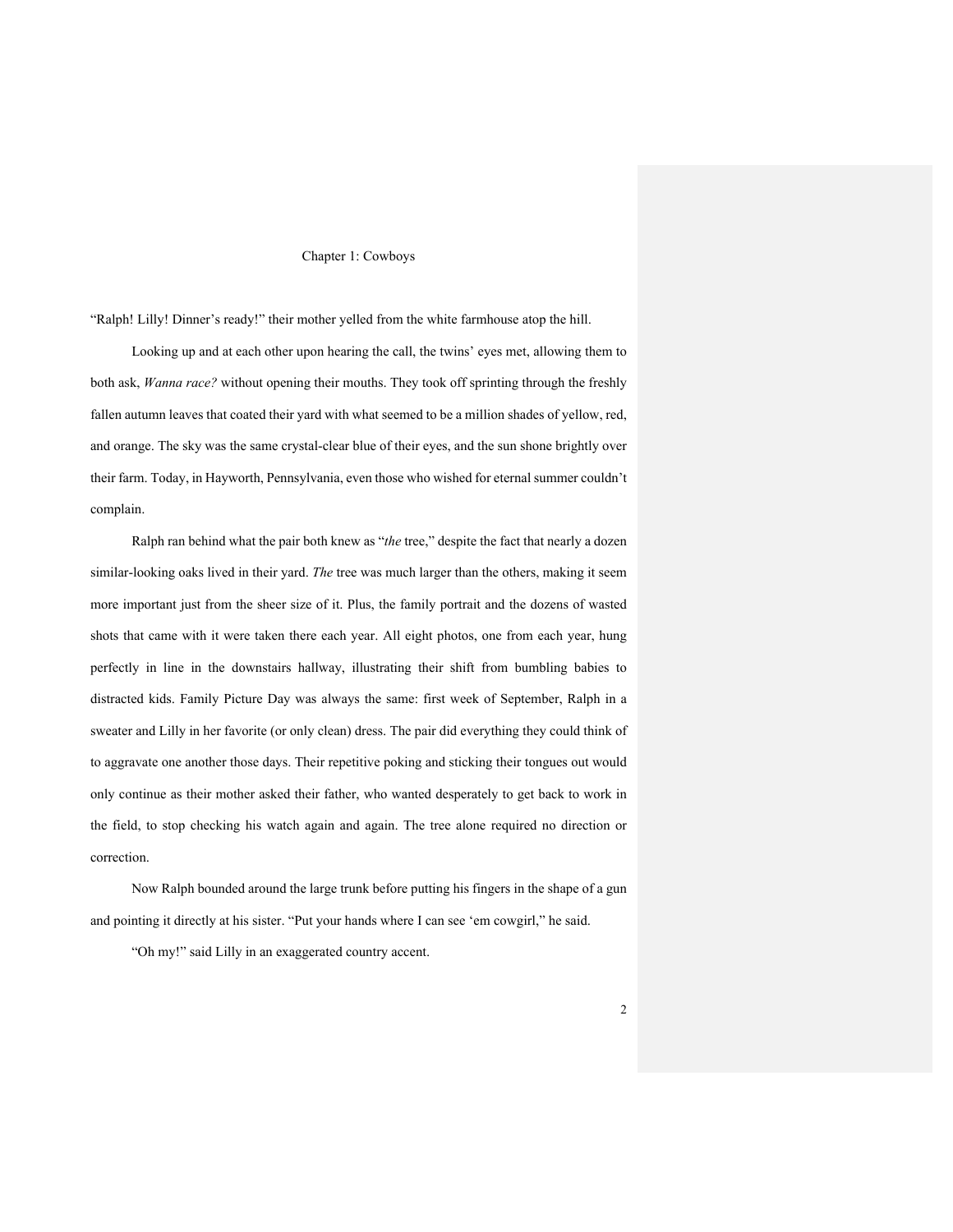"What are you up to?" he asked.

"Just riding my noble steed is all."

"And where is it you're going?"

"Why, I'm just following my nose! I could smell that…" she hesitated, inhaling deeply before recognizing the smell of homemade spaghetti and meatballs--hints of basil, oregano, and pepper. "…spaghetti!" she exclaimed. "Smelled that spaghetti a mile away!"

They both giggled before regaining their composure.

"Hold on there! Women ain't supposed to be riding 'less they sidesaddlin'!"

"Well I'm quite an experienced rider if I do say so myself."

He squinted one eye into a menacing stare, trying to raise an eyebrow, but ultimately only contorted his face into an expression that Lilly had to look away from to avoid laughing.

"Raised Lucky here from a foal myself," she said, pointing to the imaginary horse upon which she sat. She imagined it so vividly, as if the leather saddle and reigns would burn her skin from having been out in the sun so long and the white bristles of the horse's hair were just beneath her fingertips.

"Alright ma'am, things seem to check out. I apologize for stoppin' ya on your way to get something to eat."

"Who said I'd be doing any eating once I get there?" asked Lilly, pulling her hand from behind her back and making a finger gun of her own. "Turns out you were right all along partner, I'm just on my way to check their ol' till.

"I knew--" said Ralph, who couldn't finish before Lilly shot her imaginary pistol into the air to distract the cowboy and ride into the sunset. The sheriff fell to the ground in a panic. He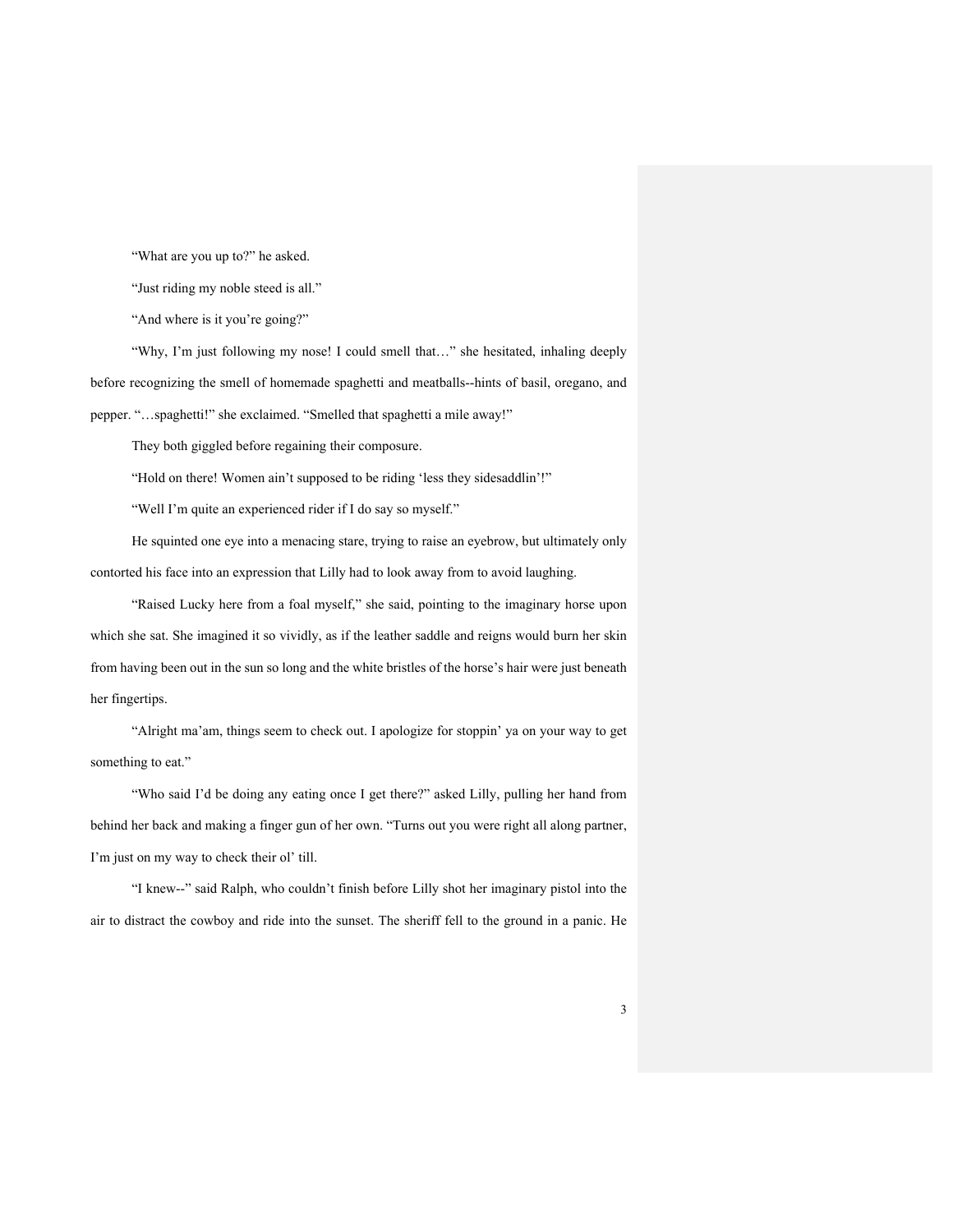could barely hear the leaves crunch beneath him when paired with the fabricated boom that rang through the prairie.

Lilly blew the smoke from her pointer finger, sticking it back into her holster only once she had reached the safe zone: the back patio.

"What's for dinner tonight, Mama?" asked Lilly.

"Don't talk to her, Mom!" Ralph said as he approached, taking off his cowboy hat and resting it on the railing. "She's a daggon bank robber."

"Don't be jealous Ralph, I'm just a better cowgirl than you."

"That's good. I'd hate to be a cowgirl," he said, mimicking his sister's voice and pretending to swirl a long strand of hair around his finger.

"You know what I mean, Ralph," said Lilly.

"But it's not what you said."

"Alright, alright," said their mother, Marie. "Nobody robbed anybody 'cause it was just a

game. And if we're not having fun, we're not going to play it anymore, understand?"

"Yes, Mama," they said.

Having just sat down at the dinner table and grabbed the wooden serving spoons, Marie scooped a helping of pasta onto three plates.

"Dad's not coming?" asked Ralph, who had been looking out the window from the moment

they sat down at the table.

"I don't know about tonight." Marie said.

"But why not?" asked Ralph.

"He's had a lot of work to do lately. You know that, honey. Keeping a farm is not easy."

"But couldn't he come in for dinner?"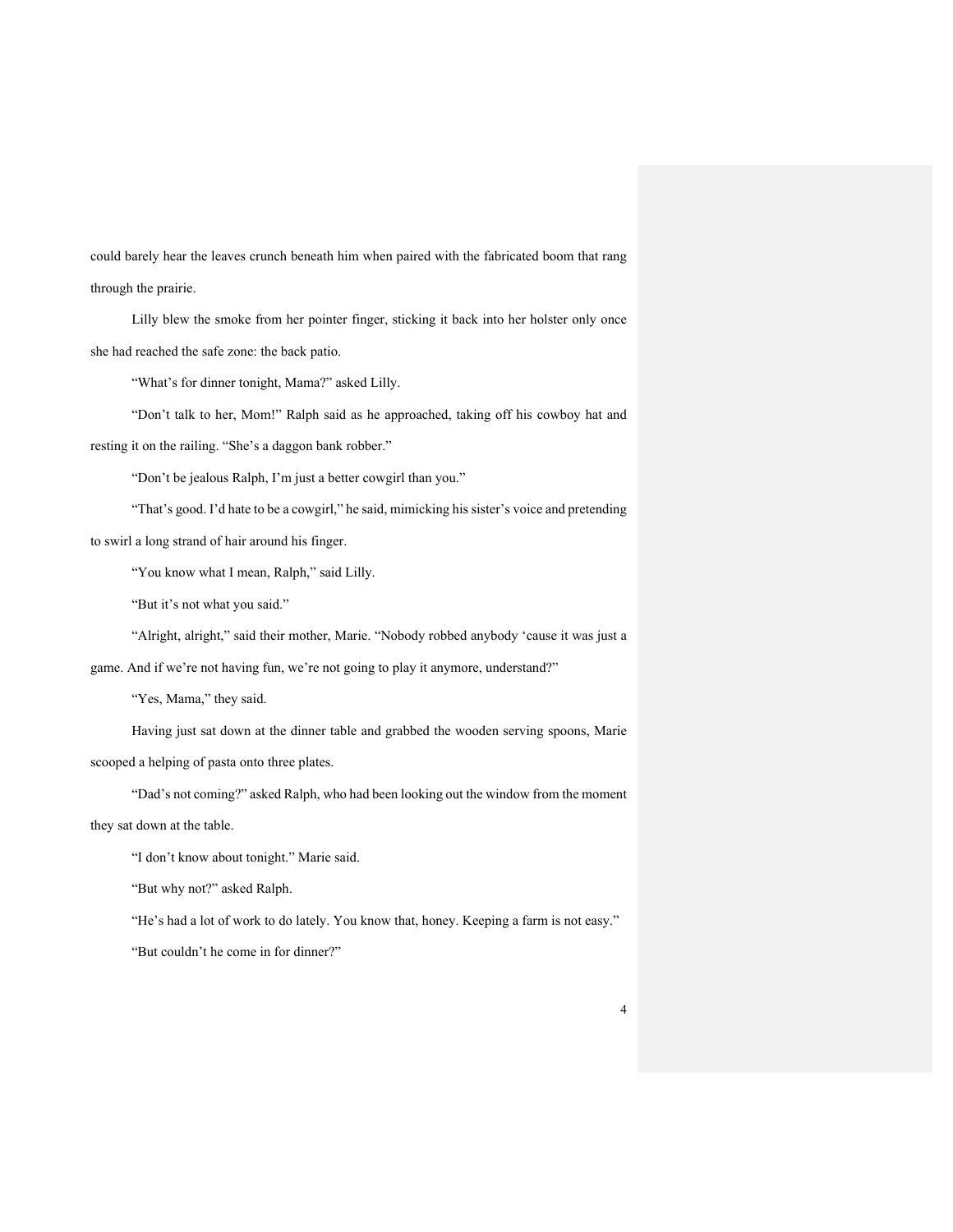"Well, he does, but sometimes he's got to come in late. There's only so many hours of light."

"Yeah, yeah," said Ralph, pushing his plate to the center of the table.

"Now come on," said Marie. "There's no need for that."

He sat still. Marie took a deep breath before facing her son and shaking her head. "Just go

#### upstairs," she said.

"Fine," said Ralph, marching up to his room.

Pushing her food around her plate with her fork, Lilly watched as the noodles swirled around the dish, leaving messy streaks behind them.

"Honey, you're not going to eat either?" asked her mother.

"I don't know," she said. "I'm not really hungry anymore."

Marie leaned back in her chair and held her forehead as if it were too heavy for just her neck to support it.

"What's wrong, Mama?"

"Oh, nothing honey," her mom said, looking again as her daughter mushed the elbows into

a pile.

"I'm not a little kid anymore, Mom. I can handle it."

"I'm just really sleepy is all, sweetie. But don't you worry, I'm okay. I'm not going to make

you eat that… mush," she laughed.

"Are you sure, Mama?"

"Yes, honey," she said, and just then the phone began to ring.

She picked it up, her sweet voice singing, "Hello?"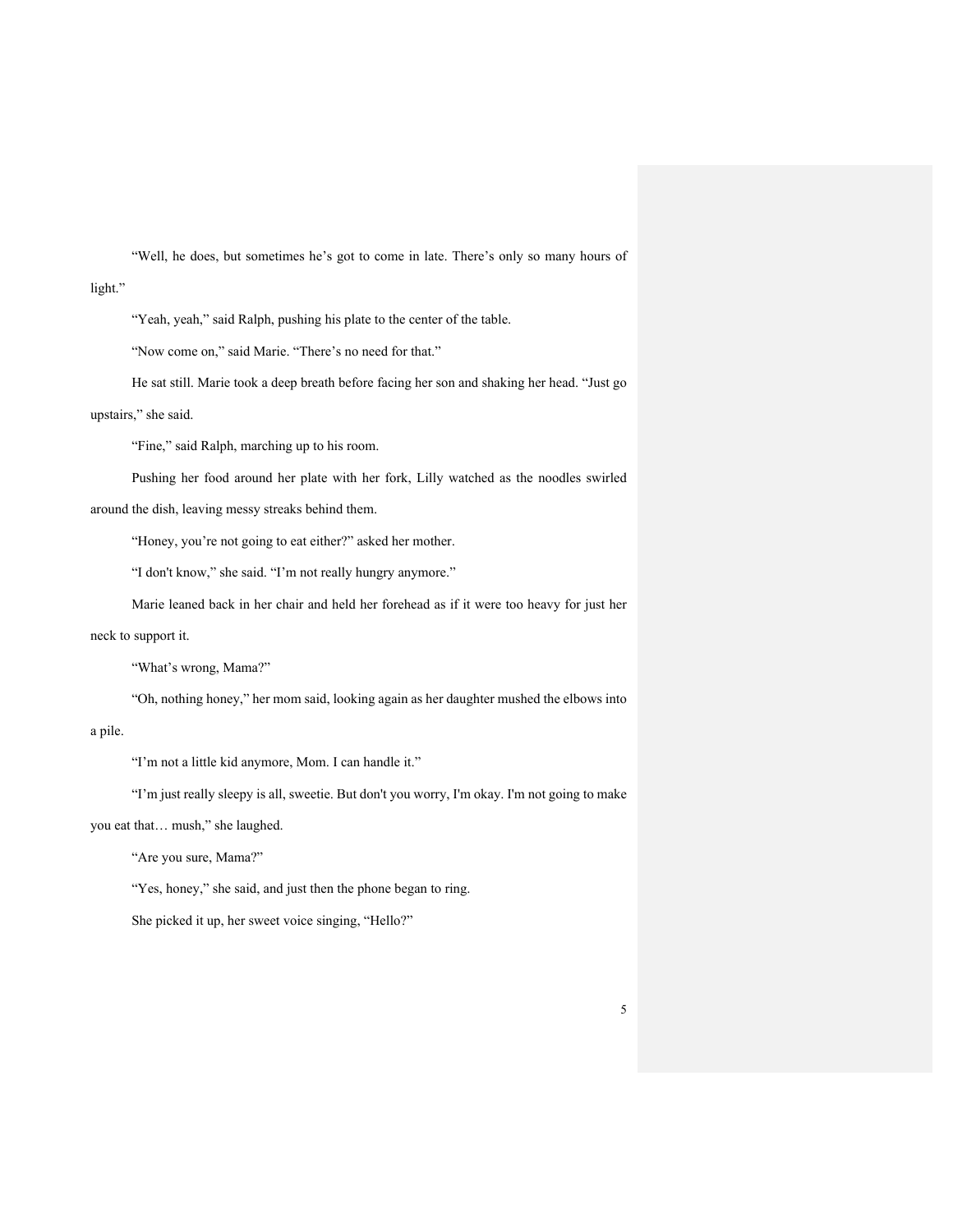Marie looked across the table at her daughter. "It's Aunt Katherine," she said. "I think I'll just go in the bedroom so you don't have to listen to our blabbering on."

"That's okay, Mom," said Lilly. "I'm going to go talk to Ralph."

"Thanks, honey, but don't be discouraged if he's all worked up. Can't change his mind once he gets upset."

"Okay, Mama."

The pair both left the table then, Marie making her way toward her and her husband's room, and Lilly walking up toward her own. She stopped at the top of the stairs and took in a deep breath. "How are you guys?" she heard her mother ask, then she knocked on the door to warn Ralph she was there.

"Go away, Lilly," he said, recognizing the quiet three-tap knock she always did when she would go to someone else's room.

"I just want to talk," she said.

"Not right now," Ralph said.

"You always say that. But then you never talk about it later either."

"Yeah, cause I get over it. I don't need to talk about this stuff like you guys always want

me to."

Lilly sighed and turned around before sitting on the floor with her back against her brother's door.

The coarse rug itched the back of her knees.

"What's your problem anyway?" she asked.

"Don't have a problem."

"Then why are you being mean again?"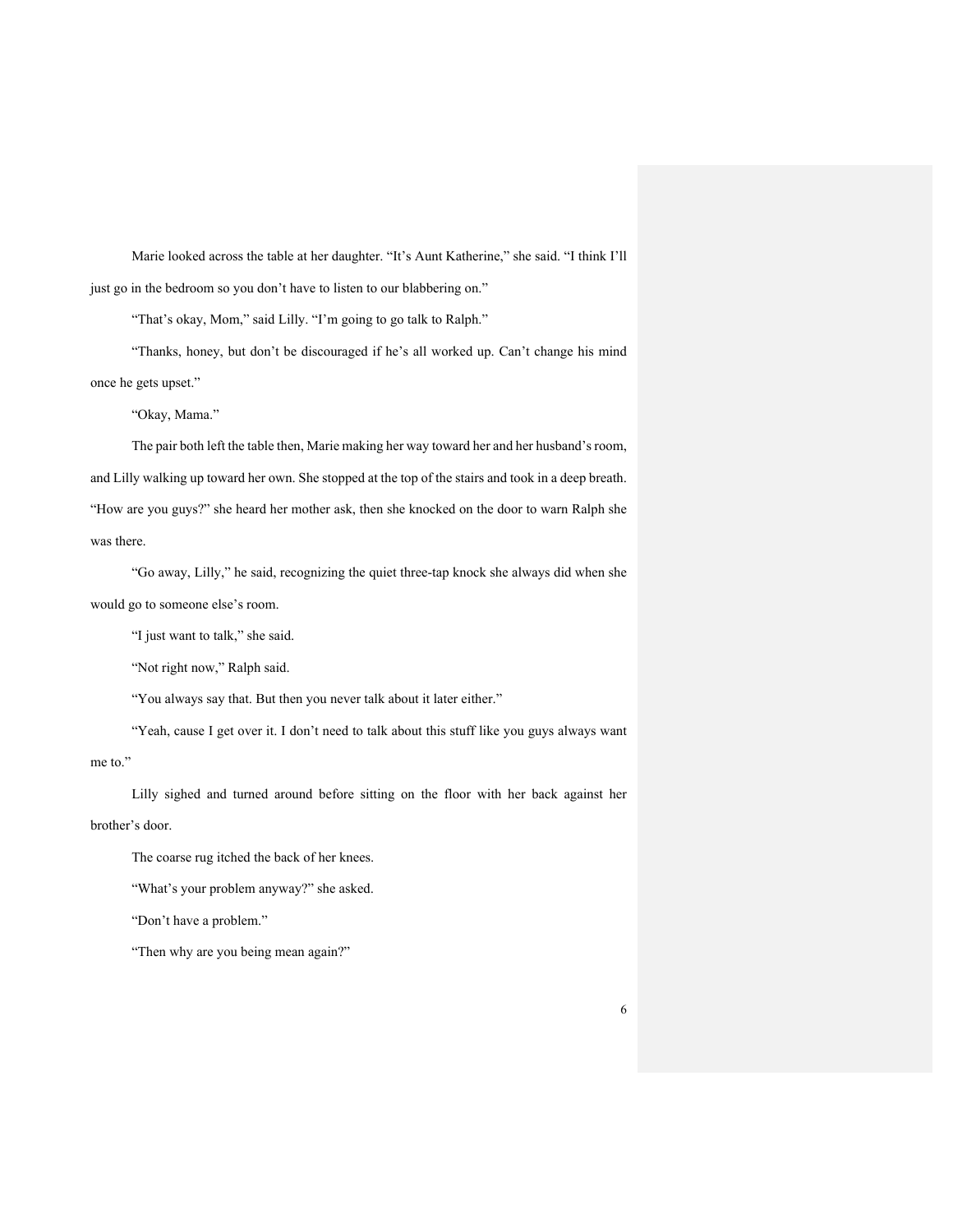"How could you not be mad that dad doesn't even see us before we go to bed most of the time?"

She opened the door then, allowing herself into the room. Ralph hadn't bothered to turn on any lights prior to flopping into his bed, Lilly assumed, as the quickly fading sun stood as the only means by which the she could see her brother. He lied stomach-down on his navy-blue comforter, his eyes fixated out the room's only window. He looked as if he was waiting for the stars to appear and settle into their spots for the night, she thought.

"That's not true," she said. "He tries to see us before bed."

"Not on Fridays and Mondays."

"Yeah, but what about every other day of the week? He always says goodnight."

"Five whole days a week," he said.

She could hear his eyes roll. "Plus, sometimes he whispers that he loves us when he walks by and we're supposed to be sleeping."

"Doesn't count."

"Oh, stop it. He does it, so it counts."

"I'm glad you know he loves us," Ralph said. "I'm not so sure."

"You're supposed to be on my side," she said, tears welling up in her eyes.

The room grew darker each minute.

"That's the beauty of having twins," she quoted her mother, "You've always got someone to be on your side. That's what mom always says."

"I'm not against you, Lil'. I just don't want you to get your hopes up that soon we'll be selling so many apples that Dad can hire his own farmers and hang out with us."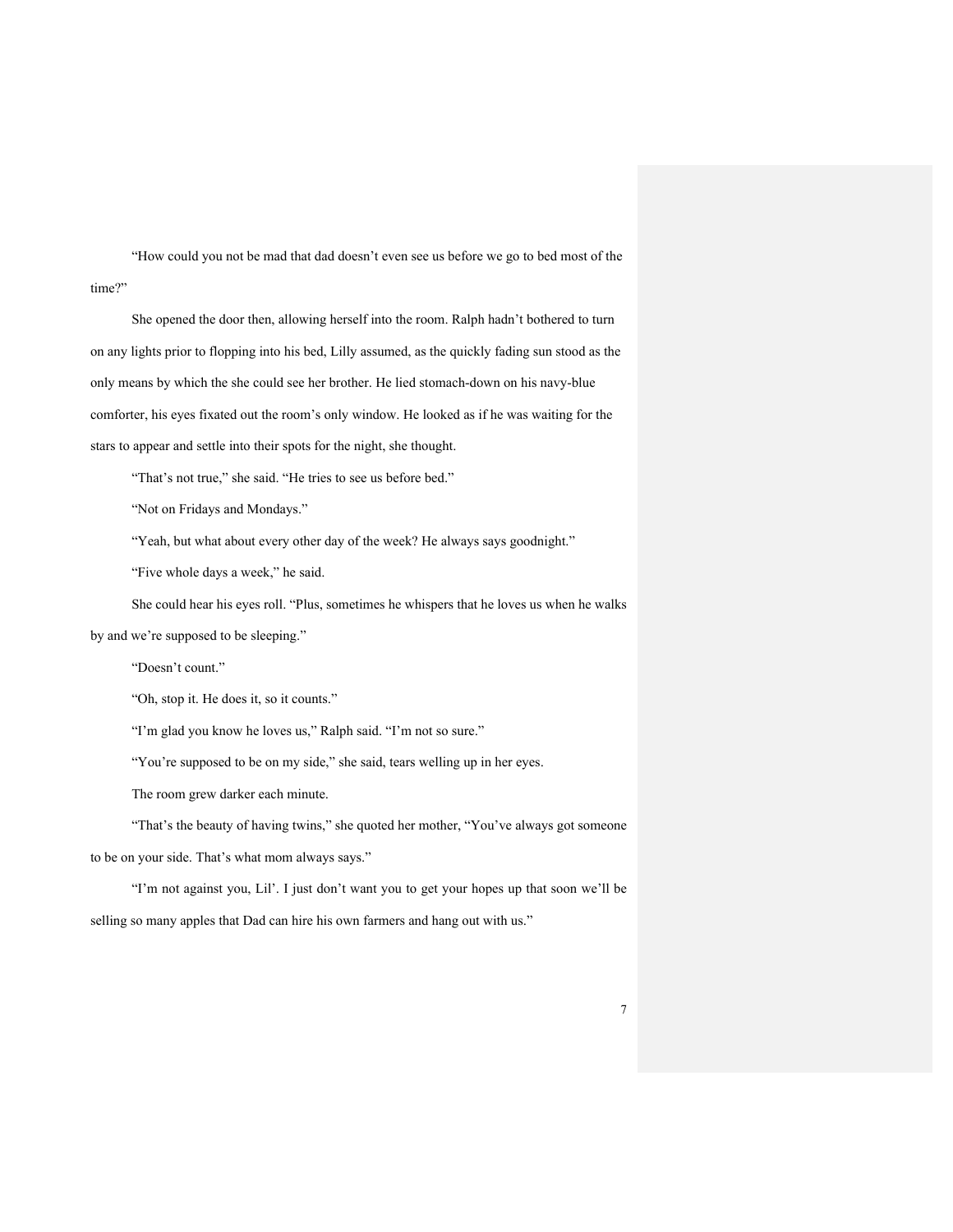Lilly left her brother's room before pausing for a moment in the hallway to gain her composure. She heard her mother downstairs and walked to the end of the banister, just to the point where she could see her mother's yellow curls shine in the light of the reading lamp.

"Night, Mama," she said.

"Goodnight, honey," her mother said, blowing her a kiss and returning to the book she had been reading. Marie always read before bed. Most nights after dinner, she would let Ralph and Lilly watch TV for an hour before telling them it was time to go to sleep. As the twins brushed their teeth, she would walk over to the stove and turn on the burner, warming up her kettle for a cup of tea. Just as she would sit down with her drink and start to read, Lilly would come down in her pajamas, ready for bed, while Ralph would run to the top of the stairs and ask, "Whatcha' reading tonight?"

Their Mom would then give a detailed recount of the events that happened since last night's questioning, or—if she had finished last night's book—would share the marvelous reviews she had heard about whatever new story she was just cracking open. Lilly came to love this part of her day, as she knew she could always rely on it to unfold exactly the same way. While she didn't especially love reading herself and hated the taste of tea when compared to something much better, like hot chocolate, she pictured small moments like these with pure bliss when she was lonely, nervous, or simply wanted to think of her mother.

8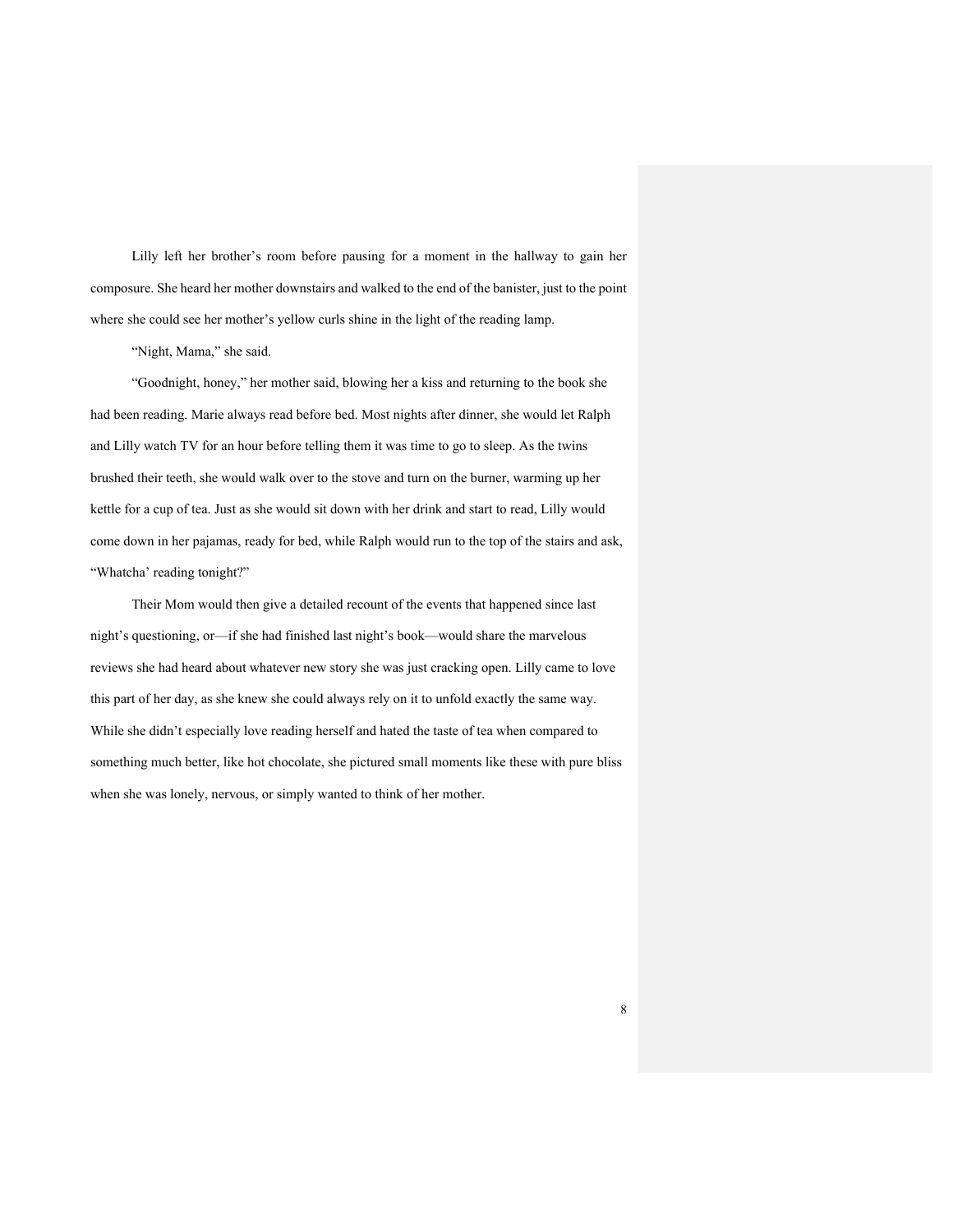#### Chapter 2: Meeting Jimmy

Lilly and Ralph woke up the next morning promptly at eight to their mother's daily reminder of "Time for school!"

Ralph slunk down the stairs first, his eyes open just wide enough to see where each of the stairs was, but not enough to let in too much of the fresh sunlight that burst through the kitchen windows.

"Morning there, handsome," said Marie.

"Mmm," Ralph mustered.

"Cereal or a waffle?" asked his mother.

"Waffle, please."

"Alright, I'll put it in the toaster for six minutes with one for Lil. Check 'em after 5, though, okay? I've got to go feed the horses, then I'll walk you outside."

She put on her muck boots and overcoat at the door before closing it and sending her son a smile. For as long as he could remember, she was always willing to forgive him after he had been rude.

That afternoon, Ralph glanced out the window-lined walls of the school hallway. He always preferred the sun to the fluorescent lights that shone within the old school and considered this part of the building to be his favorite. He couldn't imagine a point in time when the place didn't look run-down. As long as he had been there, the bricks outside had been crumbling from the wall and into the grass. It also certainly didn't help appearances that the once-bright-red paint that coated the lockers had faded and chipped, making the building look 20 years older than it was.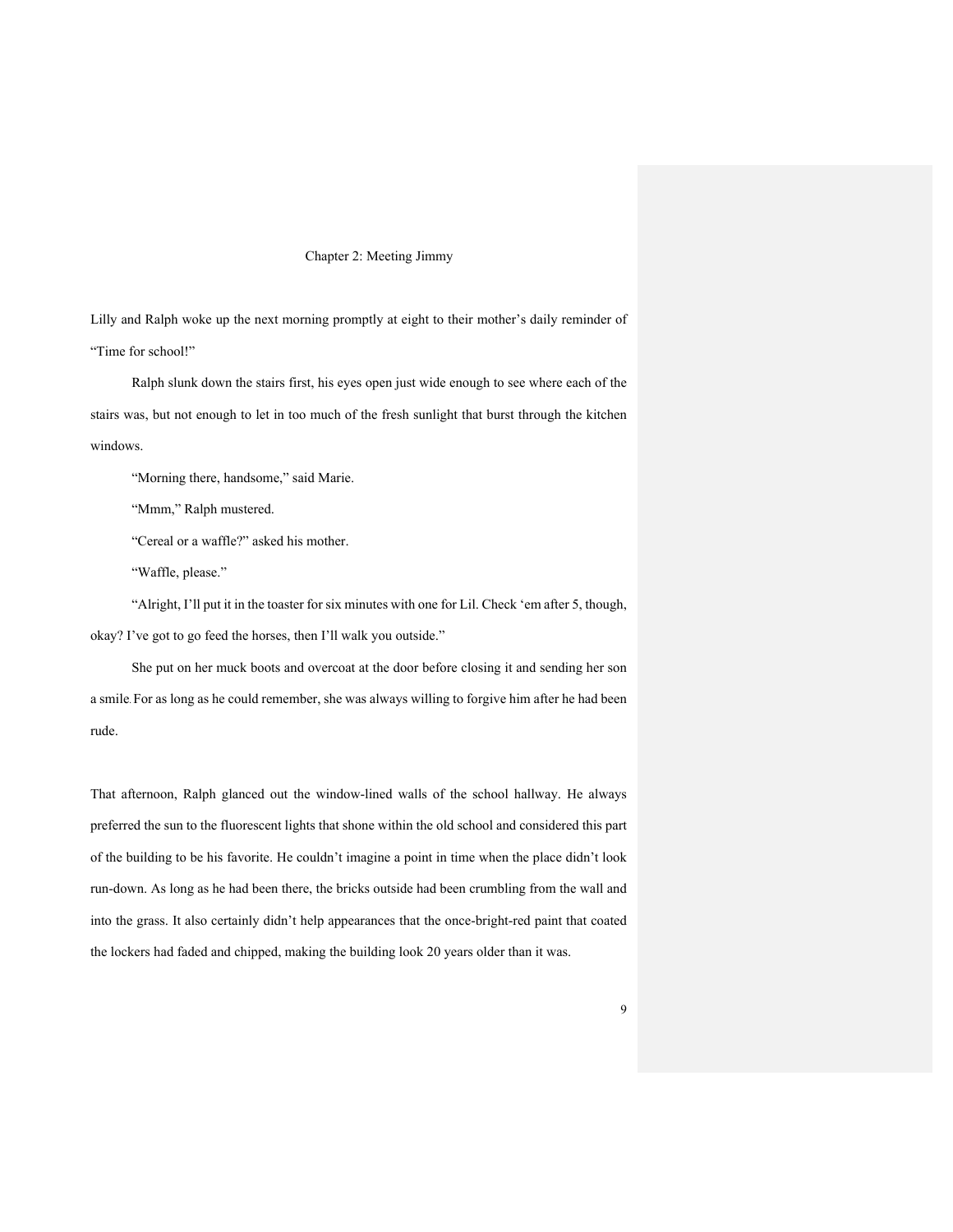He thought of his parents at home. His mother and father were out picking apples by now, he figured. He liked the dependability of the work they did. Knowing that each day would be the same was a comfort to him, though he was not sure why that was.

As he turned the corner toward the lockers that belonged to his classmates, he noticed a strange boy going through the one adjacent to his own. He had seen the boy before, but knew he must have started just this year, as he could not remember him from grades past. As he stood before the locker, searching the backpack that obviously didn't belong to him—as indicated by its pink exterior—Ralph approached him quietly.

"What're you doing?" he asked the boy.

The dark-haired kid with torn jeans and a dirty flannel jumped at the sound.

"That's not your locker," Ralph said.

The boy just stared back at him before dropping the bag to the ground and fixing his eyes on the beige-and-white tile floor.

"What were you doing?" Ralph said.

"Nothing," the boy whispered.

"What do you mean 'nothing?'"

"I was just looking."

"For what?"

"Doesn't matter."

"You were looking for *something*."

"I was looking for a dollar," he said, frustration washing over his face. "Just don't tell

anyone, okay?"

"Why shouldn't I?"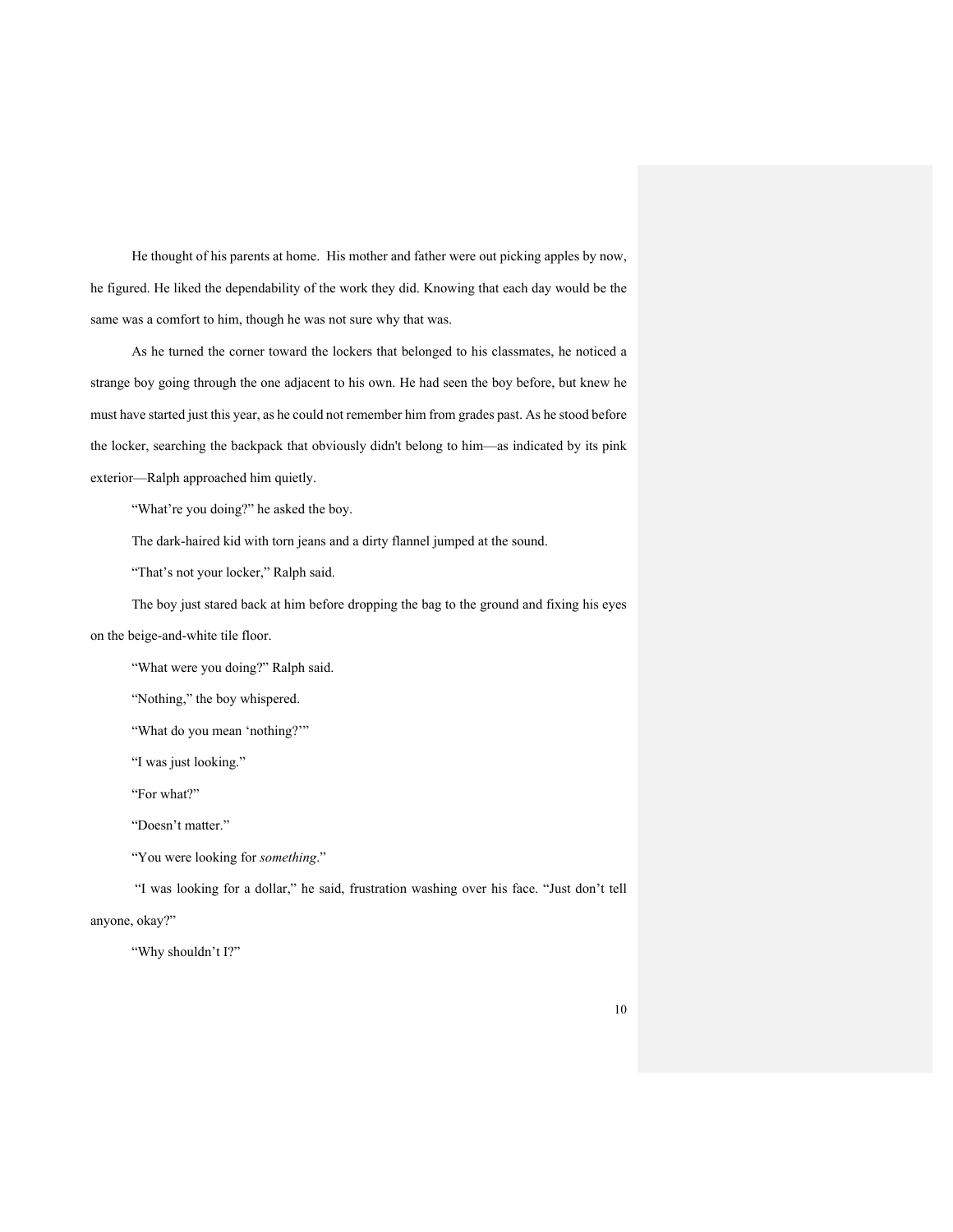"It was a mistake."

"You were stealing!" Ralph said.

"Shh. Just don't tell, please," the boy said, then he shot Ralph another sheepish look and took off through the door to join his class at recess.

Ralph stooped over and picked up the backpack, putting it in the open locker.

"I'm going to assume that's not yours?" a deep voice called out to him.

Ralph turned around to see Mr. Hastings standing tall before him. The man, just shy of 40, was the most intense teacher in school. In addition to being 6'3" and coaching the high school basketball team, his ability to make the 6<sup>th-</sup> and 7<sup>th</sup>-graders cry was legendary. Rumor had it he even got to Jake Lysing last year, though the boy managed to deny it every day from October to Winter Break. Mr. Hastings cut no slack for anyone and was a strict rule-follower, something he believed everyone else should be, too.

"This isn't mine, no," said Ralph.

"Didn't think so. Pink's not really your color."

"I can explain."

"I'd like to hear it." He was the only teacher with tattoos, and he made no effort to hide them. His black polo top showed off the ink on both arms.

"Someone else took it out. I was just putting it back."

"That's quite a likely story," said Hastings.

"Honest," said Ralph. The boy's hands were slicked with sweat, which also started to form at the back of his knees. He could already tell his jeans would stick to his legs if he sat down, a feeling he hated.

"Let's go to the office," the man said.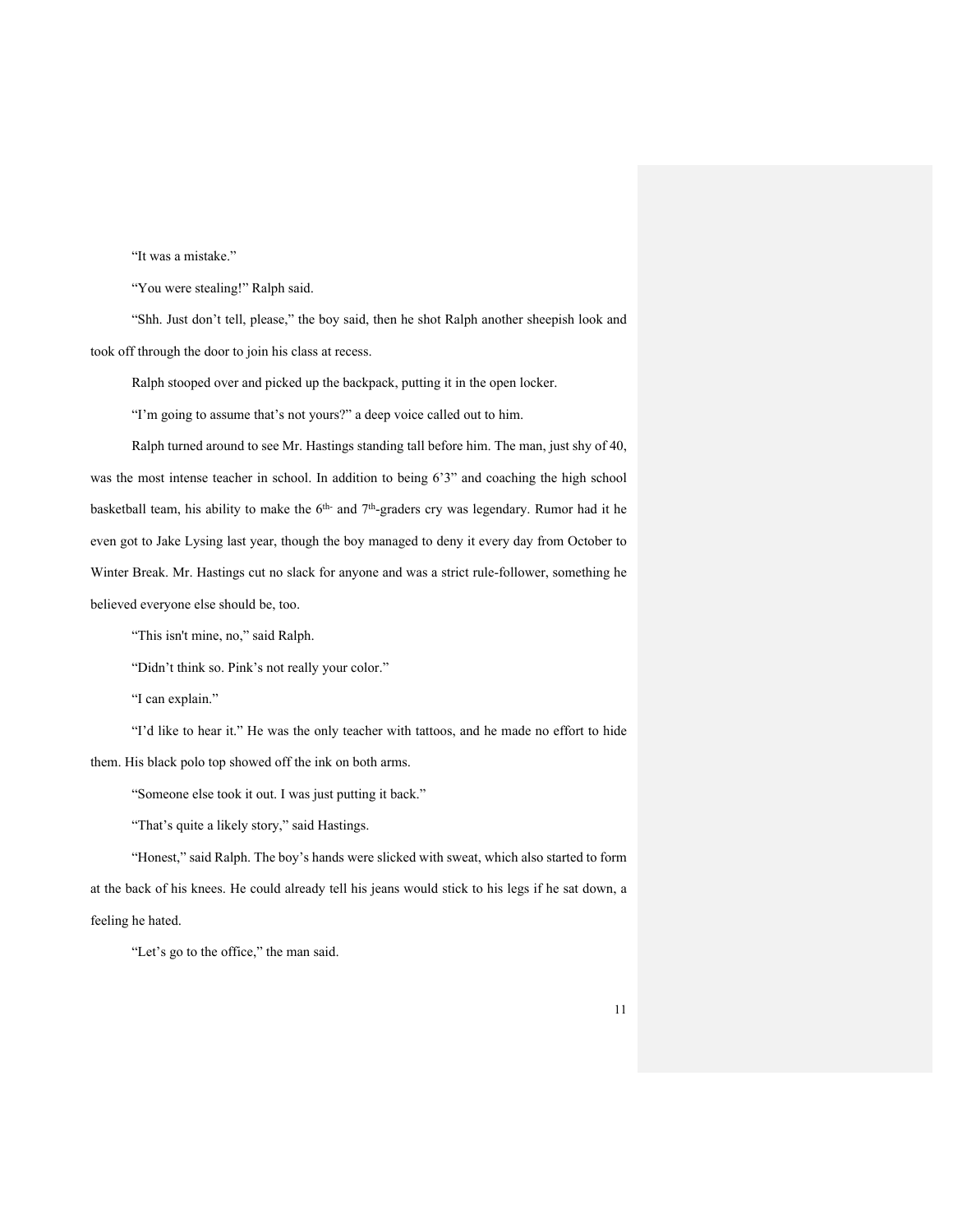As Ralph sat in the principal's office—where he had never been before—he looked around. He scanned the pictures on the wall, many of which contained two kids. Others showed Mr. Lewis in hiking gear raising his arms, winning a huge race. On the opposite wall hung three framed papers. "Master of Education in Administration: Yale University," the one in the center read. Mr. Lewis had only been the principal for a few months but came into the school with an unmatched to-do at the start of the year. The teachers had joined together to form a committee and seemed to shock everyone when they were able to interest an "Ivy Leaguer," a phrase Ralph repeatedly read in the town's paper at that time.

"Ralph, is it?" said Mr. Lewis, who now joined the boy in his office.

"Yes, sir," Ralph said, sticking out his hand for the man to shake.

"Sorry I'm late, there was a faculty meeting. You know how those are," he said, looking at Ralph with a smile that was obviously meant to be comforting.

Ralph didn't force the chuckle he knew Mr. Lewis probably expected.

"I didn't take anything. I didn't even look," Ralph said.

"Woah, woah. Hold on," the principal said, holding up his hands as if he had been caught red-handed.

"Sorry, sir," Ralph said. He knew he had done nothing wrong, but worried that a misspoken word could result in punishment, in his mom finding out, in tears.

"I'm not the bad guy or anything, Ralph. I'm just trying to prevent theft from occurring in my school."

"I swear I didn't do anything."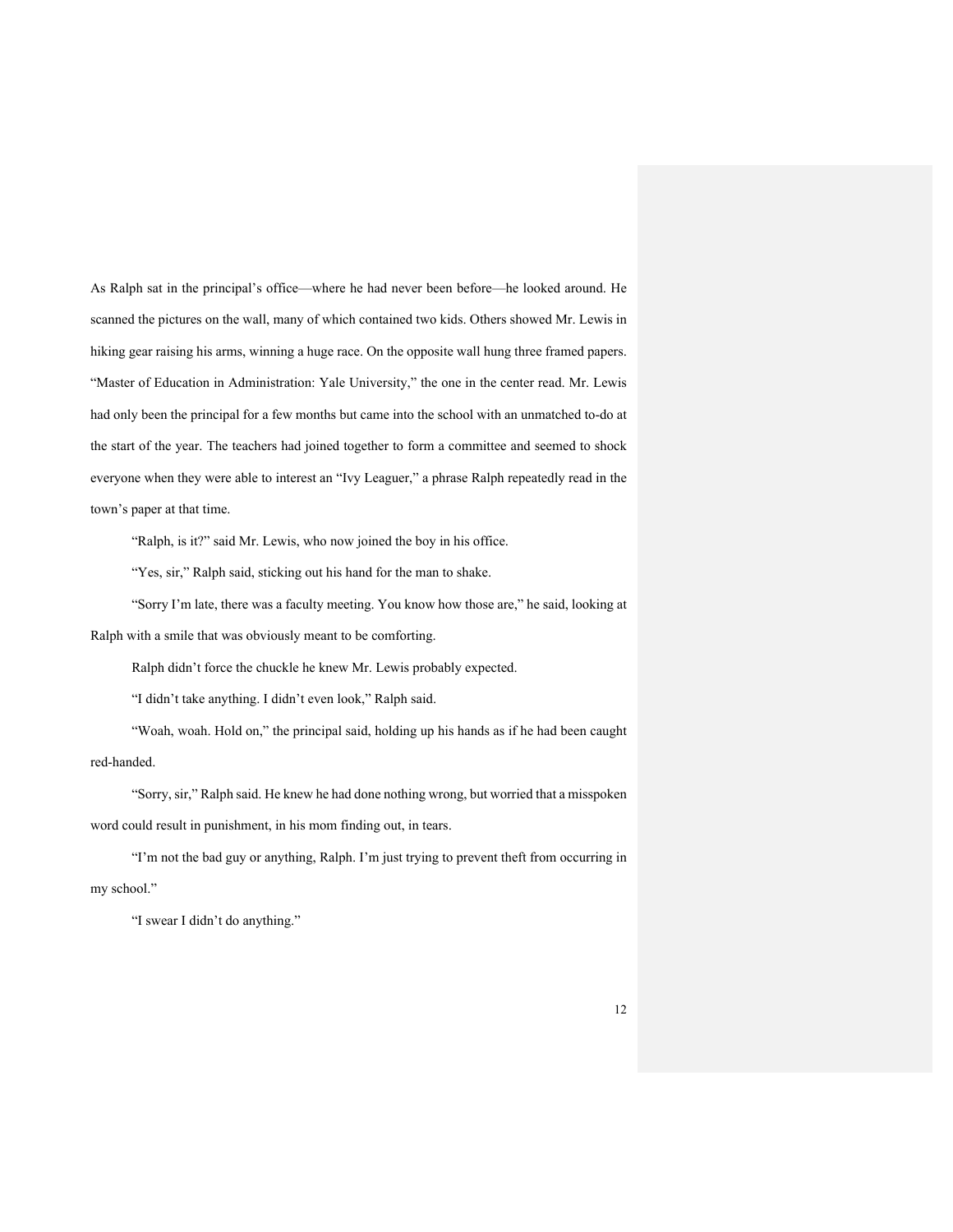"How would you explain Mr. Hastings' finding you putting a pink backpack into a locker that belongs to another student?"

"I put it in the locker, but I wasn't the one who took it out."

"Who did?"

Ralph hesitated. Would describing the boy result in him getting a detention? Or maybe even getting expelled? He didn't want to be the one to decide that fate. Not describing him, Ralph knew, would just result in getting in trouble himself. That's at least what happened to the men who took the blame to save those who was truly guilty on the police show his mom didn't know he snuck downstairs to watch some nights when he couldn't sleep.

He wondered if this conversation was just some kind of scripted game played by the principal. He was probably used to bad kids coming in all the time and knew how to get information out of them in the most efficient way.

"I don't know," Ralph said. "I just found it on the ground."

"Are you sure?" asked Mr. Lewis.

"Yes," said Ralph.

"Well, you know this all is a bit suspicious, right?" said Mr. Lewis.

"Yeah."

"You've never had a problem here before, and I don't have any reason to believe that you

would need to steal."

"I would never steal."

"That may be true, but I still have to tell your parents. Just in case."

"But I promised you," said Ralph.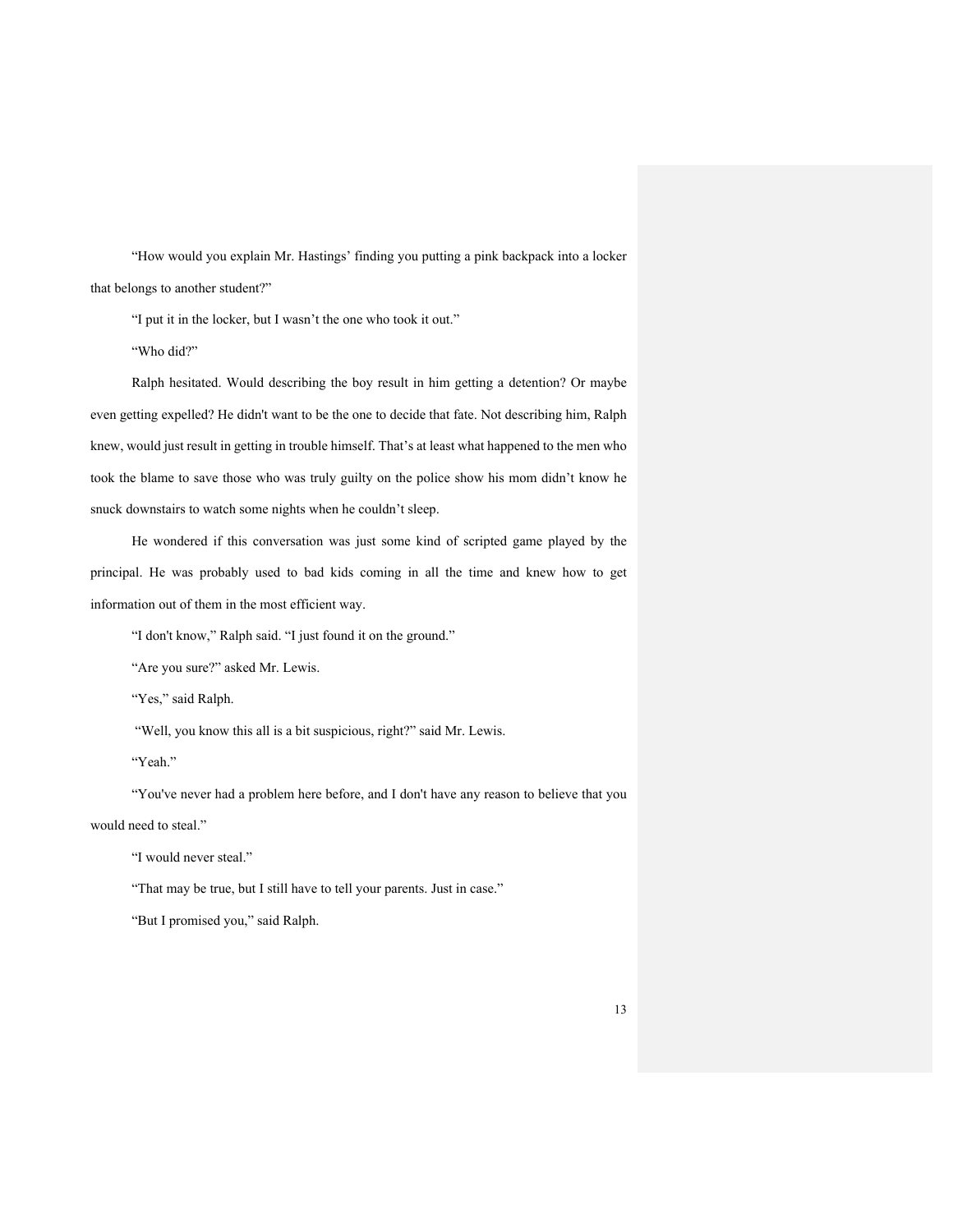"Well, I'm sorry son, but that's not always enough. Regardless of what you did, your classmate's bag was in your hands, and either you or someone you're protecting did in fact go through it. Its owner deserves some justice, don't you think?"

"If that's justice, so be it," said Ralph. He leaned back in the chair, losing all sense of hope. "I've got a home number here," said Mr. Lewis, holding up a sticky note with a phone number etched across it, its numbers nearly falling over the edge in what must have been a hurried act.

"Good luck reaching anyone," said Ralph. "Probably out in the orchard, like usual."

Ralph sat up straight and cleared his throat when he saw his dad enter the main office. He had on his typical work boots and jeans, but paired them with his blue flannel, the one he saved for necessary occasions. He had only worn it twice that Ralph could remember: Grandma June's funeral and the day they bought Mom's sedan.

"What happened?" he asked his son.

"Nothing, Dad. I didn't do it."

"Didn't do what?"

"This girl's backpack was on the ground in front of her locker, and I put it back in. They think I was going through it and stealing stuff."

"Were you?"

"I just told you I didn't!" Ralph said, his voice high enough to signal to Mr. Lewis that the boy's father had arrived.

"Hi there," the man said as he opened the door. "You must be Mr. Reynolds."

"Yes. Robert, if you'd like," Ralph's father said.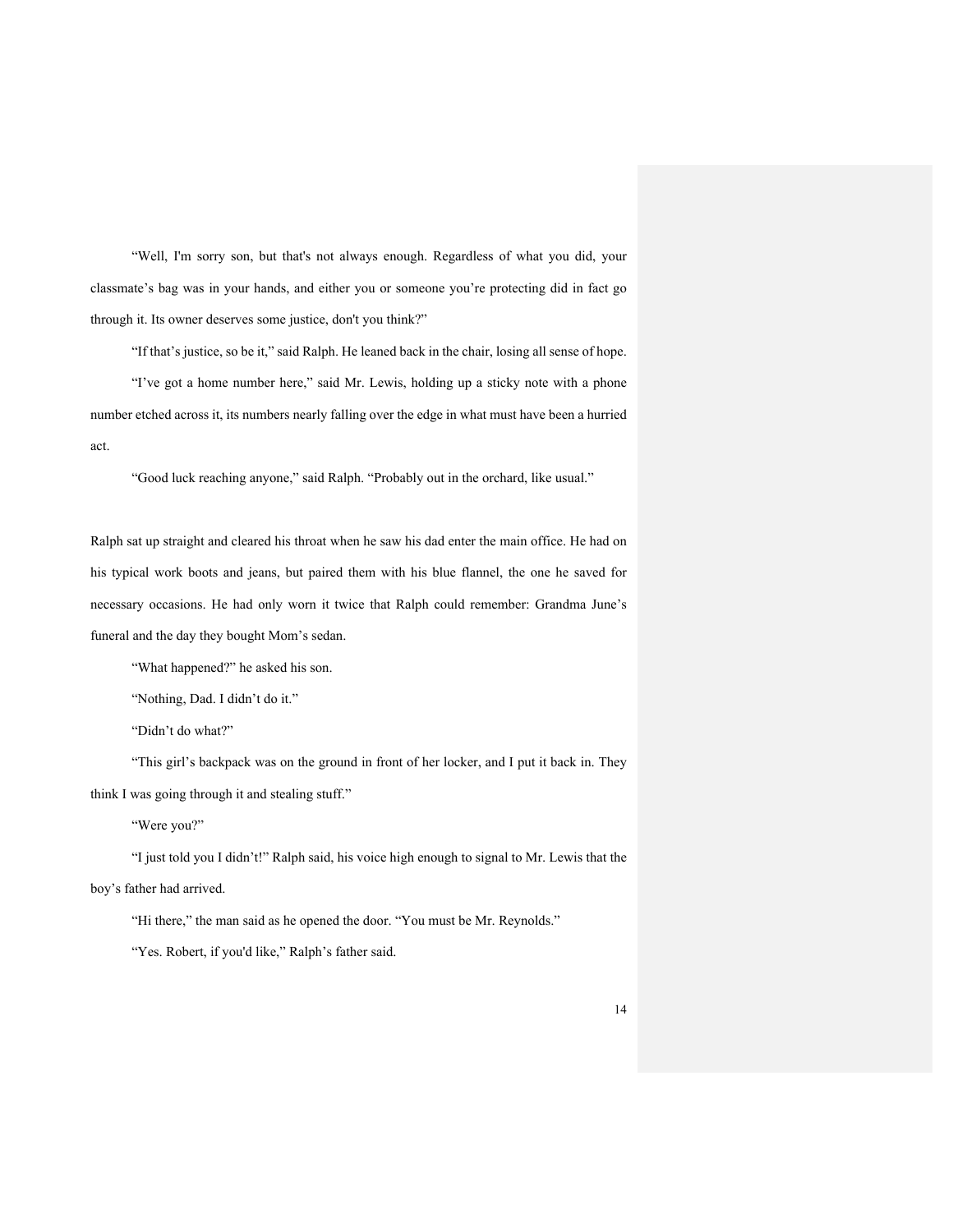"Of course, Robert. It's nice to meet you. Please, come in," he said, motioning for the man and son to follow him into the room. The pair sat across from the principal in two matching blue office chairs, their upholstery lightened awkwardly by the sun, with everything above the armrest three shades lighter than the bottom half. Mr. Lewis certainly was not the first principal to have been given the hand-me-downs, Ralph knew.

"What seems to be the problem?" Robert asked.

"I'm not sure there is one. Your son was found trying to put a backpack in someone else's locker, and there's been suspicion that he perhaps was going through it."

"Suspicion?" Robert asked.

"No one saw what happened prior to his picking up the bag, so we're a bit unsure as to what else could have happened."

"So *you* didn't see it, at all?" Robert asked.

"Well, no. I didn't see any of it. One of our staff members witnessed the incident."

"A teacher?" he asked, facing his son.

"Mr. Hastings."

"Oh, Hastings," Robert said.

"You know Mr. Hastings?" Mr. Lewis asked.

"Went to this school with him a few decades ago."

"That's incredible!" the man said, a giddy smile across his face and a sparkle in his eye. "I'm from New York, you know. Once you go your separate ways from someone there, you're not likely to find yourself running into anyone you know anytime soon."

"Mmm," said Robert, though Ralph could tell his father was only pretending to be fascinated with the man on the other side of the desk.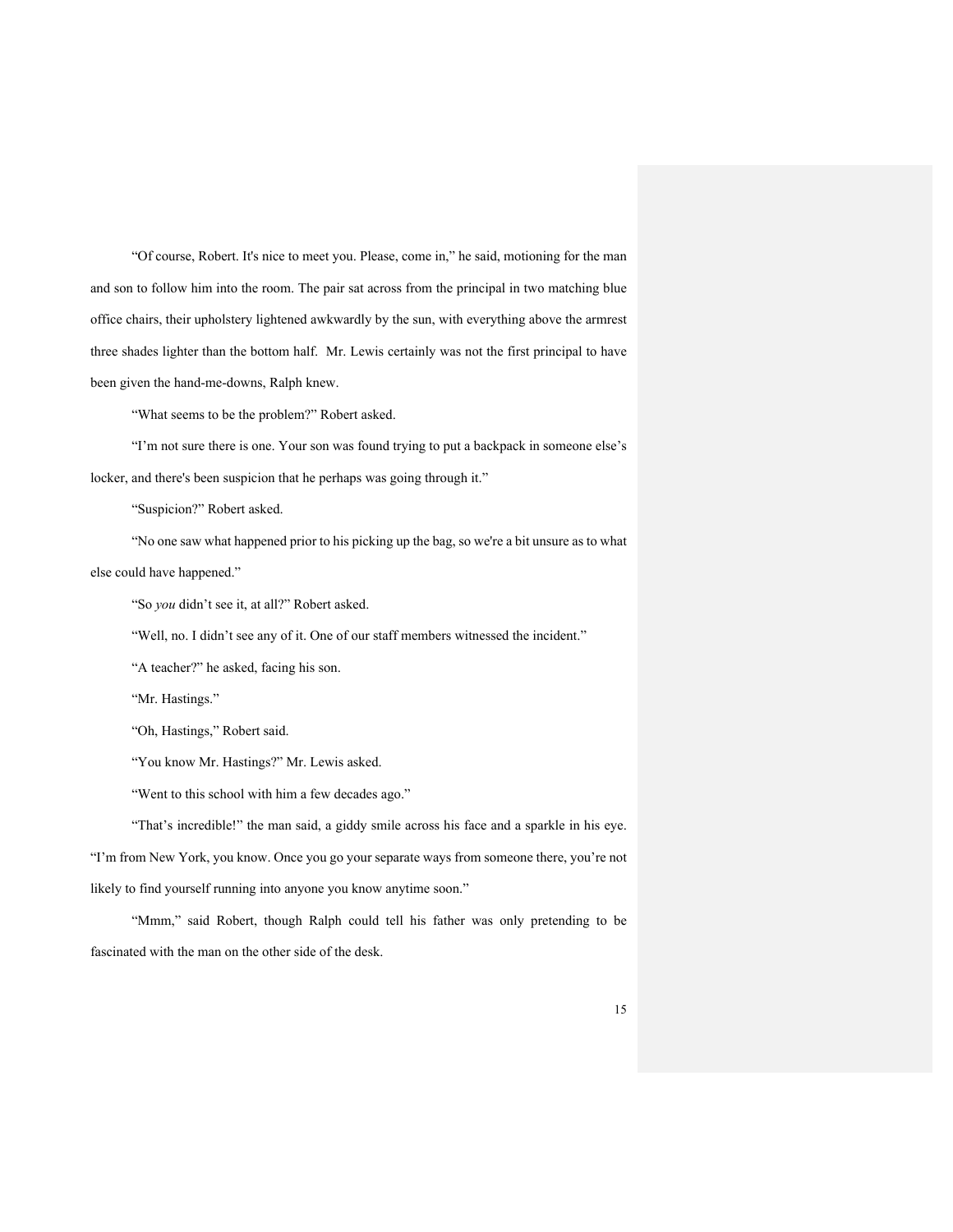As he let the smile fade from his face, however, Mr. Lewis regained his focus, asking, "Have there been any similar incidents to this one in Ralph's past? Perhaps at home?"

Ralph wondered if he looked like a bad kid to the man. The office's window being directly in the path of the sun and causing the boy to break into a guilty-looking sweat certainly wasn't helpful, either.

"Not at all," said Robert, sitting tall before putting a hand on Ralph's shoulder. "Might not be enough for you, but I know my boy'd never steal. My wife and I raised our kids to be respectful. I'm sure whatever happened, he was just trying to help."

"I hope that is the case, sir. I'm sure you understand, calling was just a precautionary step I feel it is best I take."

"Sure thing," said Robert.

"Alright, well I'm confident I won't be seeing you boys in here again any time soon, but I'd say that's a good thing!"

"A very good thing, yes," said Robert, nodding as Mr. Lewis opened the door for his guests. "I'll see you around the halls," Mr. Lewis said to Ralph as they left the office.

Ralph and his father got into the navy '69 Ford pickup parked before the school's baseball field. The windows were down, a typical scene given that there was no A/C in the patched-together truck. The pair sat looking out over the four white bases and the empty green stands.

"You ought to play baseball this spring," said Robert.

"I guess," his son said.

"I think you'd enjoy it."

"Why?"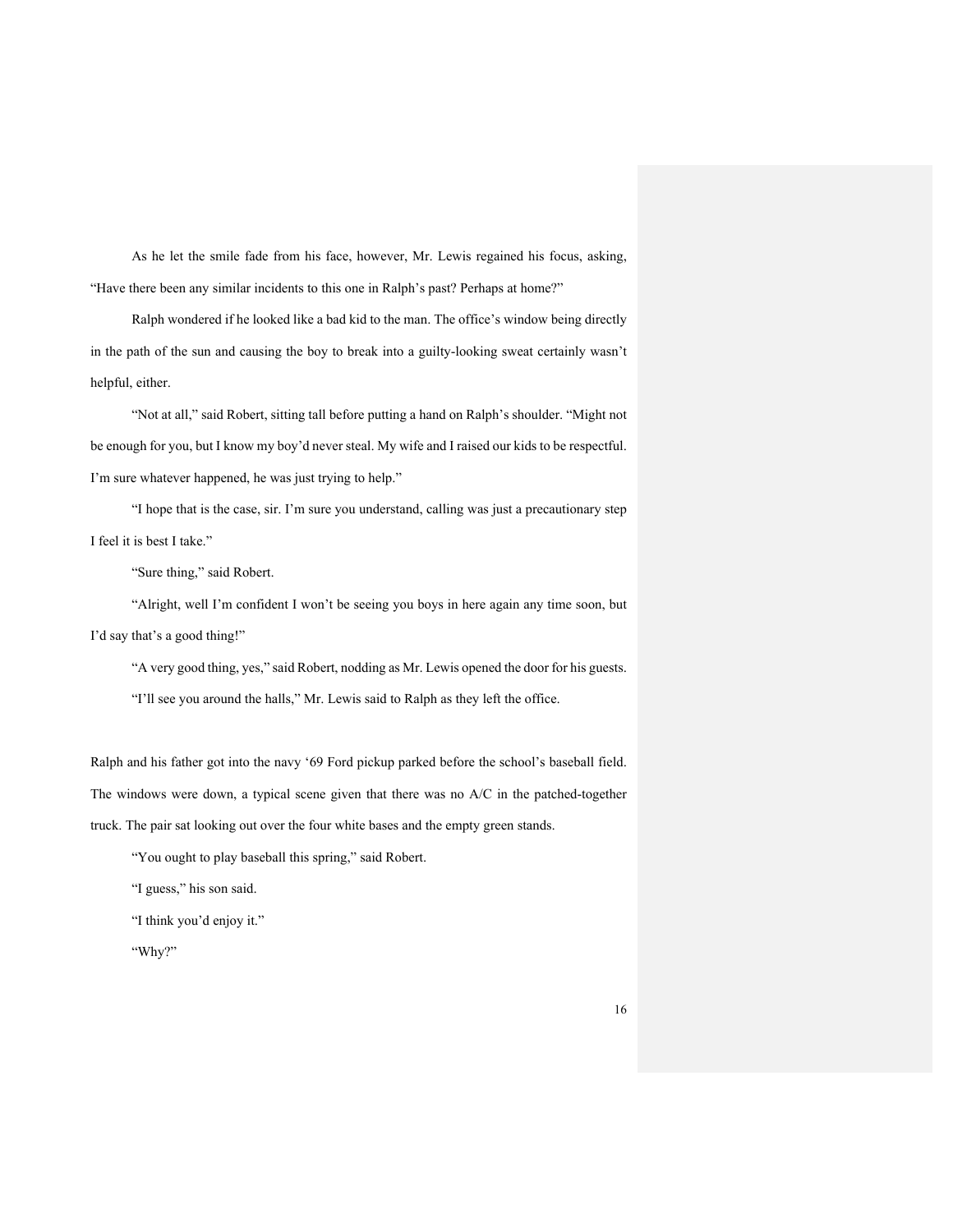"I know I did as a boy."

"We're not the same," he said, leaning his elbow against the windowsill and propping his chin upon his hand.

His dad let out a deep breath. "You didn't go through that girl's bag, did you?"

"No. I already said I didn't do it. You don't believe me either?"

"I never said that, Ralph. I do believe you."

"Then why are you asking again?"

"Sometimes it'd just be wrong for a parent not to ask the tough questions."

"Mr. Lewis thinks I did it."

"I'm not too concerned as to what that man's thinking about anything," his dad said with a

#### chuckle.

"He thinks I'm a bad kid now."

"You're not a bad kid, Ralph. Anyone who takes the time to get to know you knows that."

Ralph felt the early-Autumn wind brush against his face. It was just cool enough to warrant not having an A/C in the truck. He thought of the boy who really did go through that bookbag, wondering what he possibly needed a dollar that badly for, or if it even really was a single dollar he was so desperately in search of.

"Why'd Lewis ask for me, anyway? Shouldn't he have been looking for your mother?"

"I asked him to."

"Why's that?"

"I didn't want to stress Mom out."

"And it wasn't stressful for me to get spoken to that way?"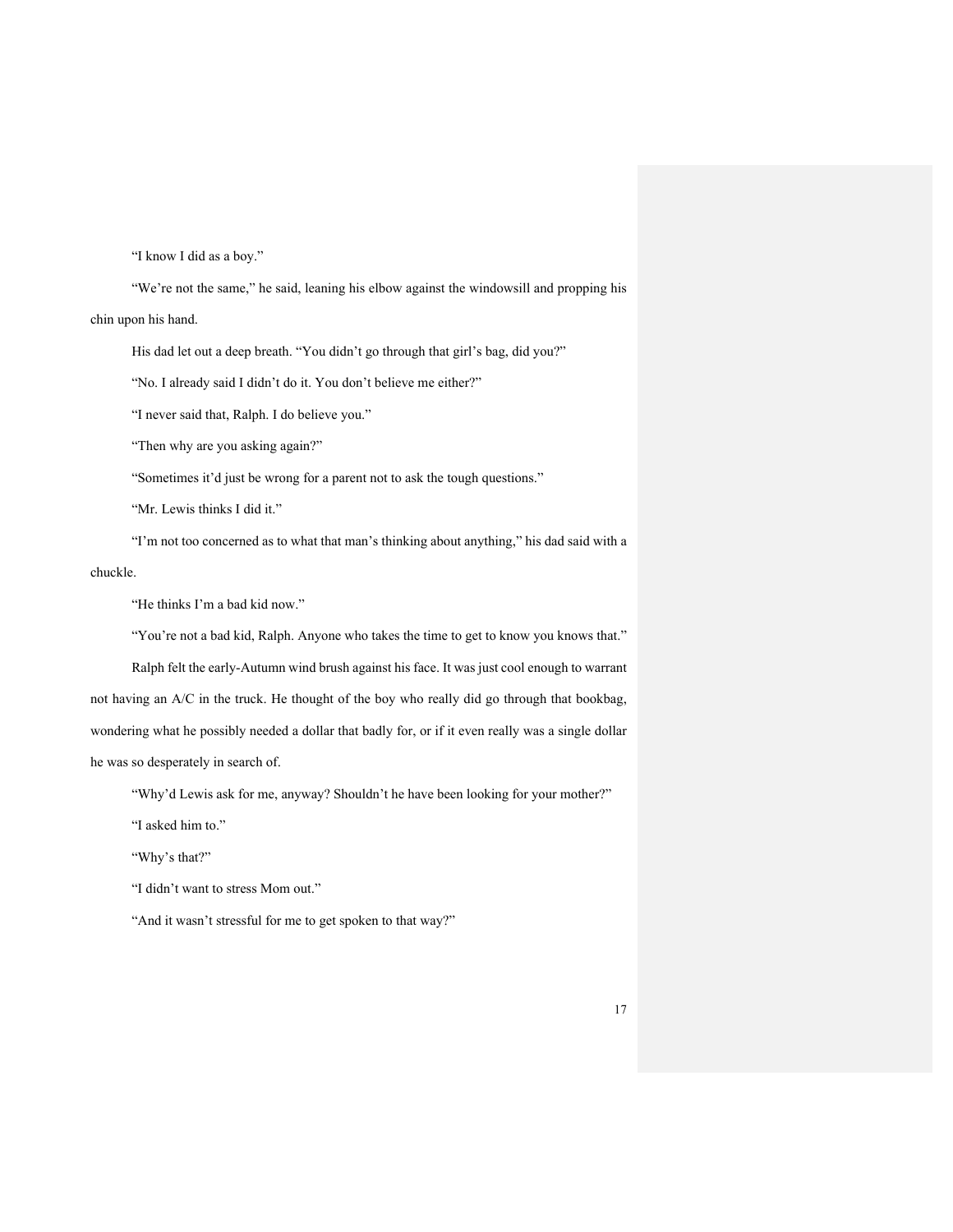"I don't mean that. She just gets so emotional about this kind of stuff, and I didn't want it to happen. I knew you'd just come and get me."

"You know I care about you and 'Lil too, right?"

"Maybe Lilly," said Ralph.

"What's that supposed to mean?"

"You say goodnight to Lilly sometimes but never me. But it doesn't even matter 'cause that's rare in the first place."

"Well, if I'm not inside, I can't tuck you in," his father told him.

"Then why aren't you there?" Ralph asked.

"Come on, son. I'm trying to make us enough money. Trying to help us. You know that, I've told you."

"How can you help if you're not even there?" Ralph asked. This was more of an accusation than he'd expected himself capable of, and he felt tears welling up in his eyes and his face growing warm. He would have cried, but instead he clenched his jaw and tried to be a man.

The disappointed countenance that appeared on his father's face was one that Ralph had never seen before.

"Do you know how hard I work for you kids? How much your mother and I do to keep us safe?" Ralph heard a sad tone in his father's voice, one that sounded quite like his own when he would get riled up. Turning the key in the ignition, Robert began the silent ride home.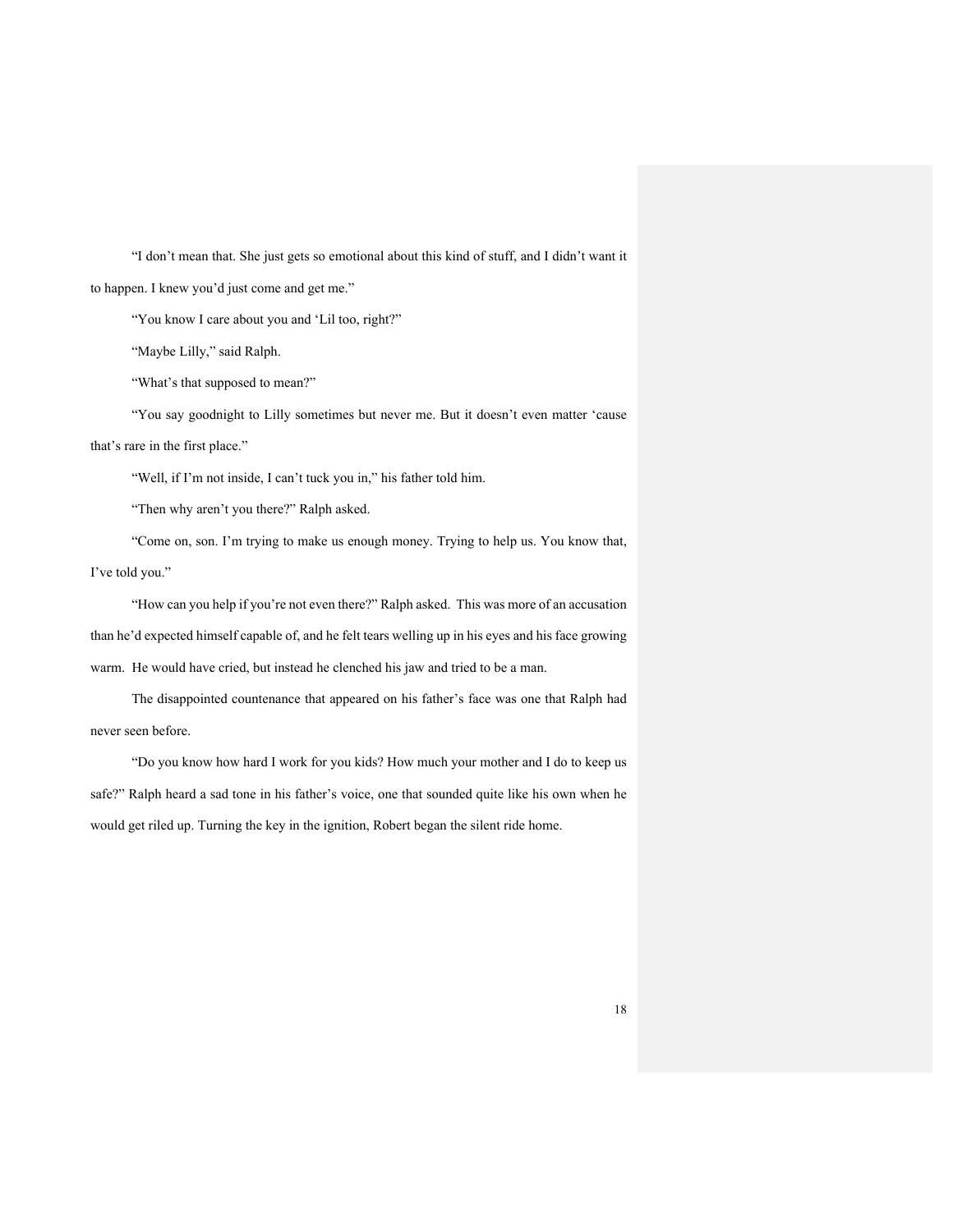#### Chapter 3: Looking

Ralph and Lilly made their way to the end of the driveway the next morning. The sun was up, but the brisk morning air reminded Lilly that all signs of summer would soon be gone.

"I saw a kid try to take something out of someone else's backpack at school yesterday,"

Ralph said as he looked around the curb for the bus.

"Stealing?" she asked her brother.

She imagined a team of ginormous policemen, all in black and holding handcuffs,

swarming in to confront the unknown thief in the school hallway.

"Technically not stealing. He didn't get away with anything," Ralph said.

"But trying to steal?"

He shrugged.

"Why didn't you tell Mr. Lewis?" she asked her brother.

"Cause I don't want to be a tattletale."

"But now he's going to think you were stealing."

"Forget about that. I need your help."

"Why?"

"I think he's in your class."

"The thief?"

"Come on, Lil'. We shouldn't call him that."

"Who is it?"

"He's always kind of dirty looking, like he has nothing nice to wear. And he was new last

year," he said.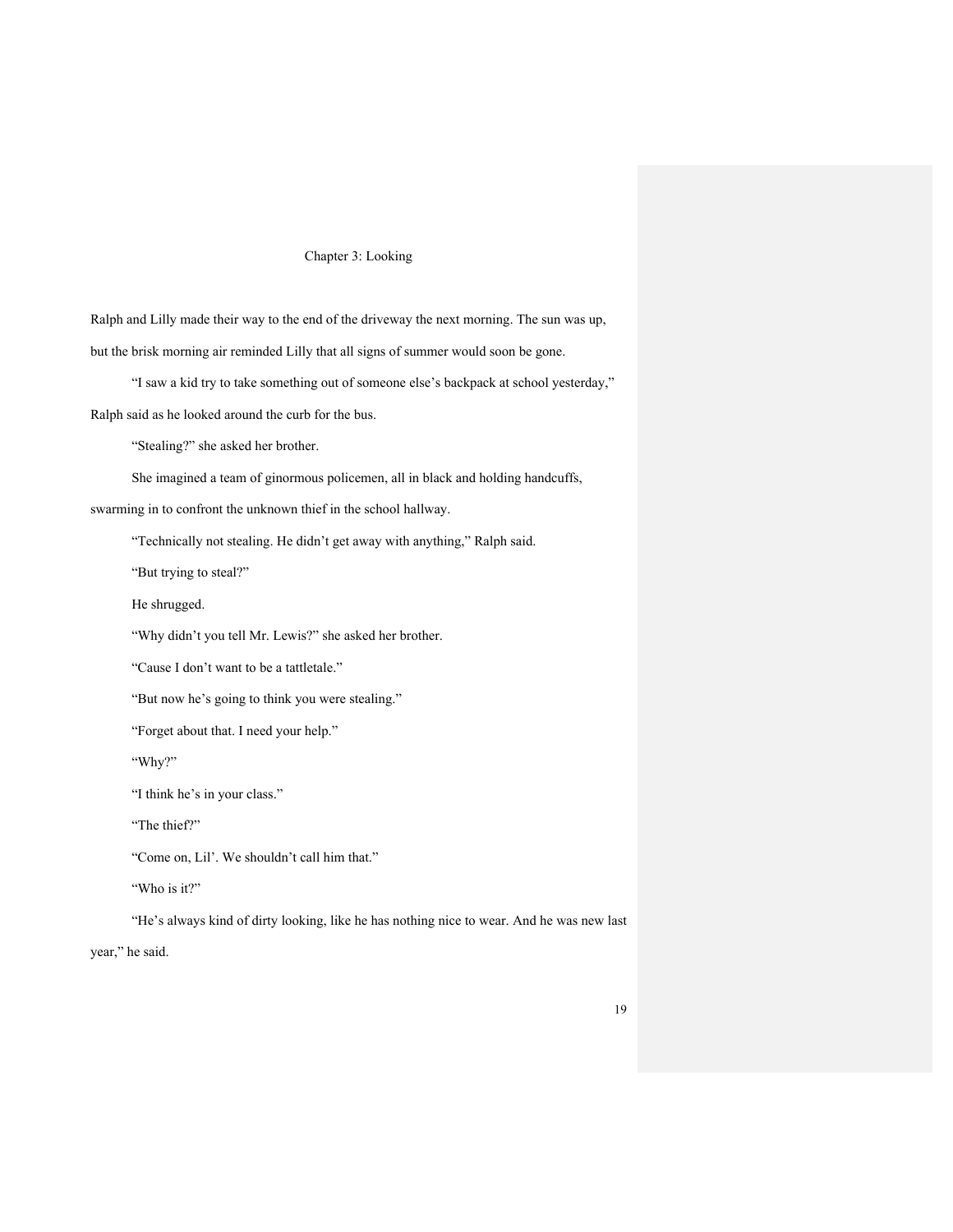#### "You mean Jimmy Barrow? What am I supposed to do?"

"Maybe you could just talk to him," Ralph said. "Try to see if something's up with him." "Don't you think that'll look suspicious?" she asked. "It's already October and we've never talked before."

"Just don't tell him why you're talking to him."

Later that morning, Lilly watched as Jimmy sank into his chair when he got back from Gym period. It was as if he felt that falling further into it would eventually allow him to go straight through the floor and out of sight. His blue and white flannel shirt was worn at the elbows, as if only another wash or two would cause the material to tear. It was also missing its middle button, though he was able to mask that quite well by wearing it open with a white t-shirt underneath. His jeans, blue and tattered, had stains and tears on the knees. His clothes didn't look new, Lilly agreed, but did this really mean he was poor? So poor that he needed to steal his lunch money? After all, lots of the boys in her class had grass stains on their jeans from playing football at recess. The only difference was that they never seemed to come in to school with them still there in the morning.

Lilly watched as Jimmy took out his comic book, a Spiderman story that looked as though it had been read one hundred times—given the damaged pages and faded cover—and read through it quietly. Lilly's view of the boy—each hand on either side of his face, blocking anyone from seeing his eyes, was just about the only way she had ever seen him. He was never one to join in group games, and instead seemed to just fade into the school walls. He must not mind, she figured, since he never tried to change.

"Time for lunch," their teacher said.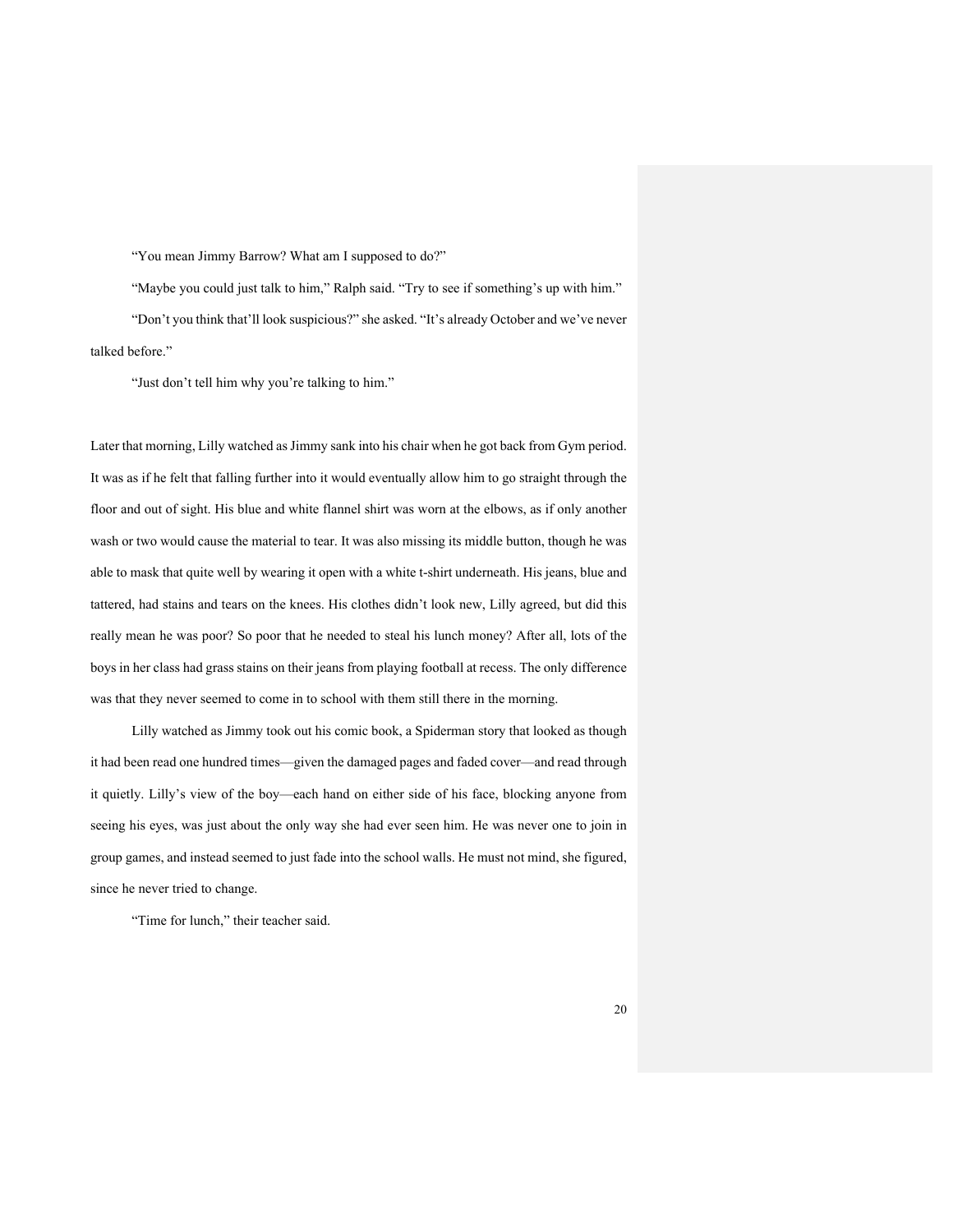The kids raced to their lockers to grab their lunchboxes and money, toppling over each other as they ran like lions in search of the only gazelle on the plain. Lilly had watched a real gazelle get eaten in a documentary at school one day last week and wished desperately that she could jump through the screen and save the poor animal. The video was so vivid and loud that it was like someone had placed her in the African savannah herself. Afraid of being called a "crybaby," she held her tears back in class. She was not nervous about revealing her sadness at home, however, where she cried and cried about the whole event while hugging her father.

"Walking!" their teacher yelled out to the children for the billionth time that year.

As the class sat down with their lunch group in the cafeteria, Lilly kept her eye out for Jimmy. She spotted him in the back of the booming room, sitting alone at a wooden table, again reading his comic book. He had a single brown paper bag, folded over itself and severely wrinkled, from which he pulled out half a PB&J. Lilly wondered if he had more food hidden somewhere. She also questioned if he had any friends that would join him later. He didn't seem to have either.

She wondered why the boy had chosen to sit alone and could not help but form tears for him that she struggled to keep back the longer she watched him. He was probably a nice boy, she assumed, as she had no reason to think otherwise. She wondered what her own friends would think if she were to get up and sit with him for a few minutes, asking him about himself. She was never one to be concerned with what others thought of her but hated to be stared at. Each day, Lilly sat at the same table amongst the girls from her class. Many had been friends since kindergarten, a likely consequence of there being only one school system nearby coupled with the lack of movement in or out of Hayworth.

On many days, Lilly and her classmates had so much to talk about at lunch that they would couldn't even finish their meals, as they only prioritized getting through their saved-up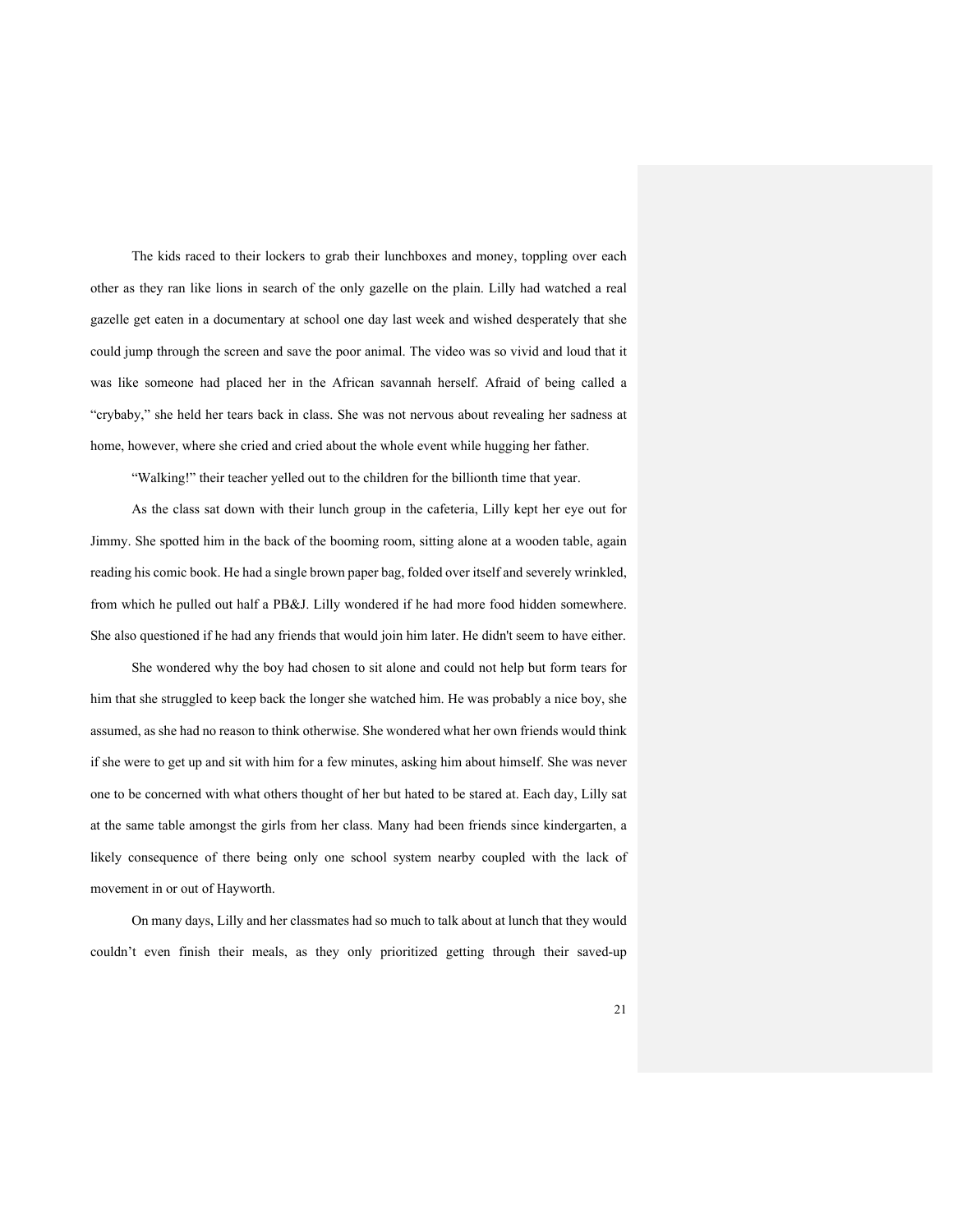conversations. This was something that worried Lilly's mom at first, as she feared there was a reason that her daughter was not eating—that she herself had been skipping lunch to sit alone, or that she didn't like her mom's food choices. As the truth came out as to the cause of this strange behavior, however, it instead became more of an annoyance than a worry.

"We pay so much for this food, Lilly," her Mom told her.

"I know, Mom. It's just that lunch is our only time to talk!" she explained. "Even if we talk during locker break, we get in trouble."

"That doesn't mean you shouldn't eat," her mom told her.

"I know, and I try, but we just have so much to say. I can barely even make time to breathe."

Now Lily wondered if Jimmy once had friends like hers at his old school. She knew her own shyness would surely get ahold of her if the roles were reversed.

She looked around at the students beside her. A few years ago, no one cared where they had to sit. Now, however, boys sat with boys and girls sat with girls. There were no exceptions. The boys' side of the room boomed with deep laughs while the girl's side rattled with whispers.

"Do you guys know Jimmy Barrow?" Lilly asked the table, unsure of the responses to come.

"No, why?" Nina, one of the girls, asked. "Does he like you or something?"

"No, but he was sitting alone in class and I started to feel kind of bad. Plus, Ralph was asking me if I knew him." Lilly bit into her squished ham & cheese on wheat. All signs of its oncefluffy bread were gone, but she knew bagged lunches never made it to noon unharmed.

Nina ruffled an eyebrow. "Why?"

"I think he just bumped into him or something."

"Maybe something's weird about him," another friend, Jenny, suggested.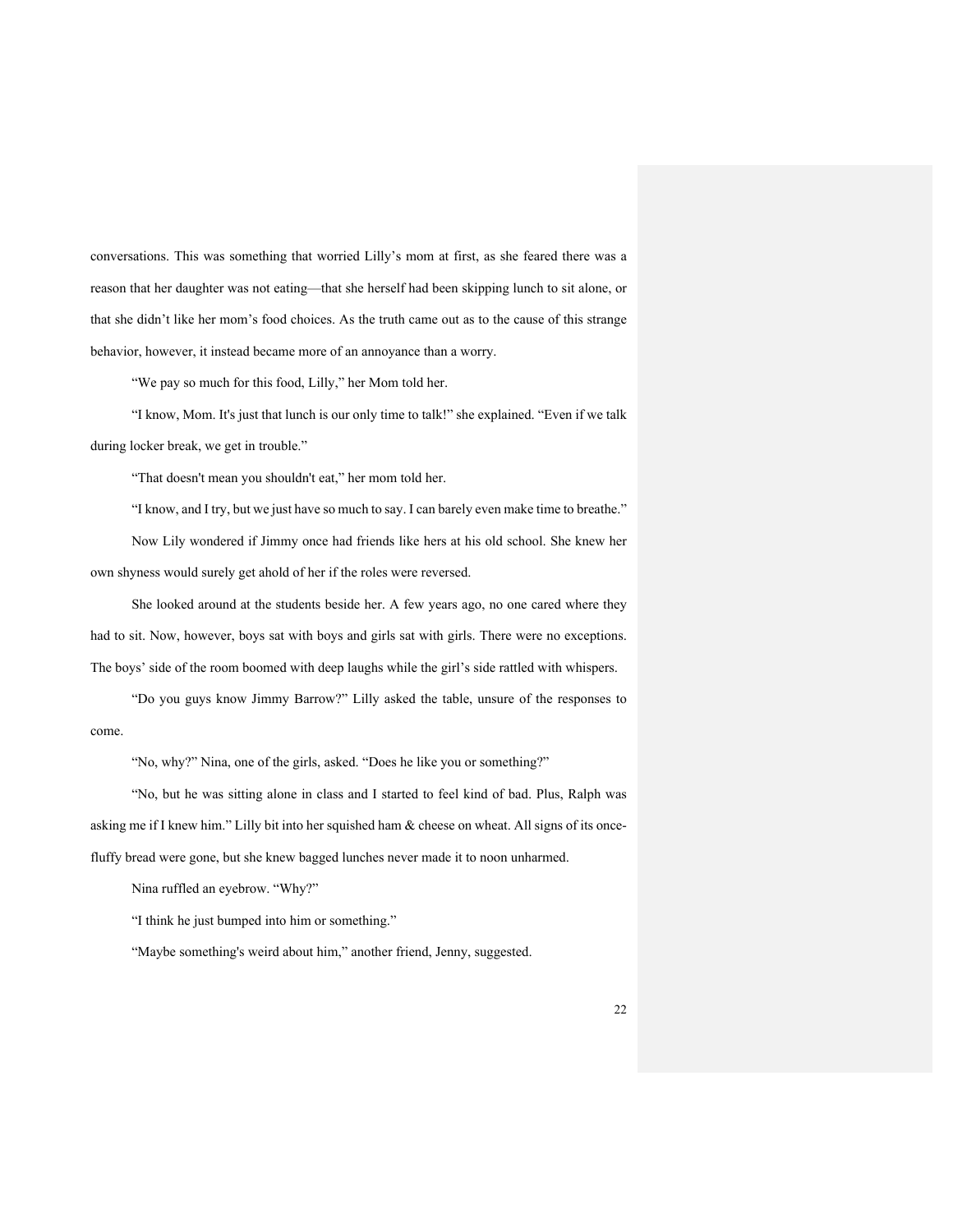"You don't know that," said Lilly.

"It's not like he hasn't had the chance to make friends. Maybe he's really mean or something."

Lilly shook her head at the idea, knowing it was nothing short of ridiculous.

After three minutes of alternating glances from the boy to her friends, Lilly saw her chance. Jimmy had gotten up and left the cafeteria. She asked one of the lunch chaperones if she could go to the bathroom, and with her permission, followed suit. Jimmy wasn't difficult to track down, despite his one-minute lead, but Lilly moved slowly and sneakily through the halls as a precaution. Whenever he took a corner, she pressed herself against the wall before peering over, doing all she could not to get spotted by the unsuspecting boy. She thought of the spies in *Tagging Harry*, her favorite movie. They were always staying unseen until the last minute, just until they knew they could swoop in and complete their mission without making a hitch. Lilly, however, was clumsy and often incapable of staying quiet for more than a few minutes. She considered the latter characteristic a blessing, though Ralph would be the first to call it a curse.

She followed Jimmy up the staircase to the second floor of the school. There were two boy's bathrooms downstairs, so that couldn't be his destination. Lilly turned around quietly to survey her surroundings, unable to shake the feeling that someone was following her. Perhaps one of those dark, imagined policemen with the weapons had heard of her misdeed and were on their way to punish her. As she looked around for any lurkers, she didn't see the locker door that had been left open, and walked into it, knee-first. The door clanged louder than she ever would have imagined and sent a pang through her knee that she could not help but pair with a whimper. She bit her bottom lip then to keep herself from letting out any other noises, hoping that perhaps Jimmy never heard the sound. When she turned the corner, however, he was gone.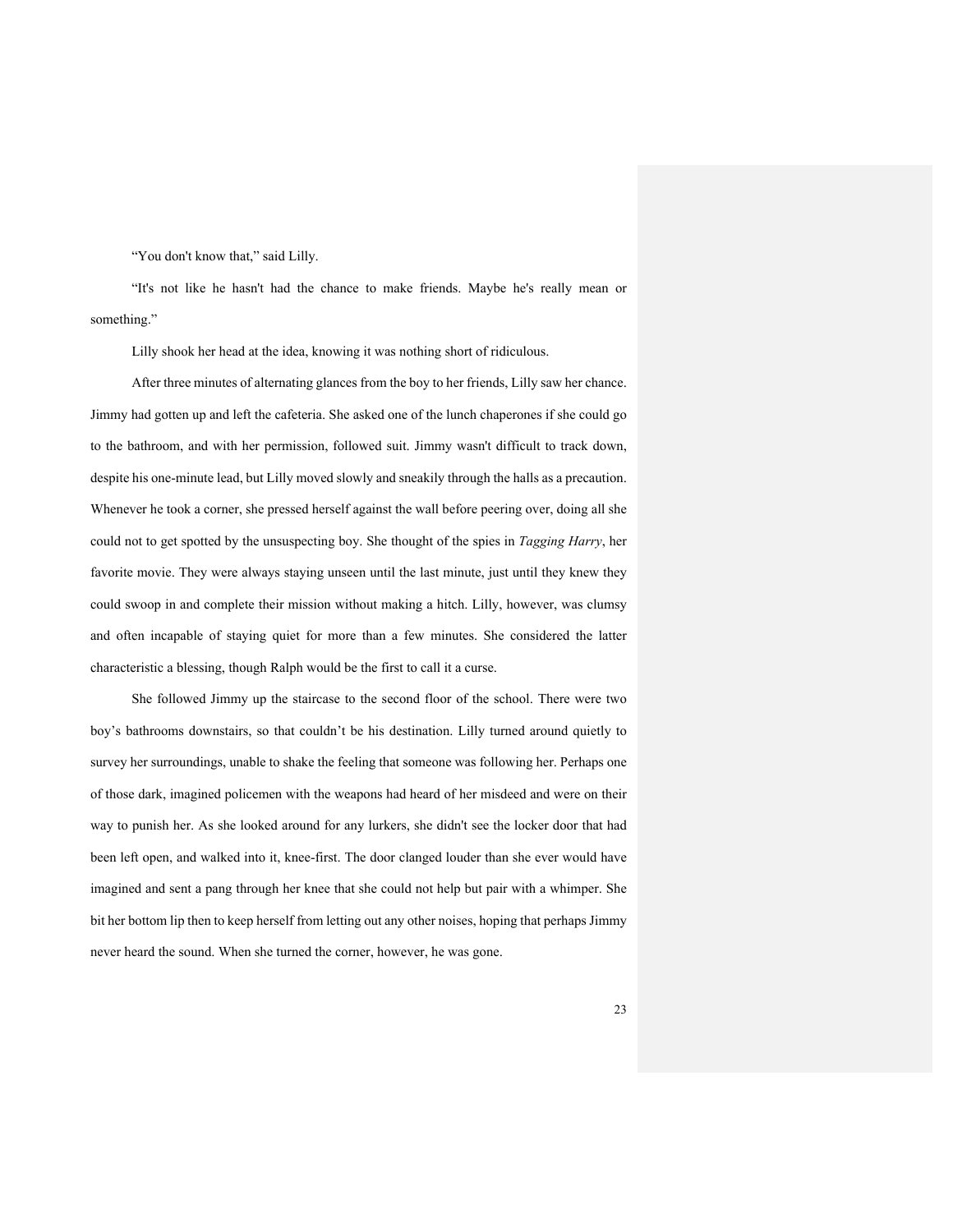She limped down the hall quietly but at her fastest speed yet.

"You're an awful spy," she mumbled to herself. Just as she made it to the end of the hall and was about to give up, sure the boy must have made his escape, she saw Jimmy turn into the library.

If the darkness of the room was not obvious enough that students were not allowed to enter at this time, it was also indicated by the paper sign that read *CLOSED* in black ink taped to the front door. Lilly hesitated for a moment, questioning whether it was best to turn back and face no chance of being caught, or follow the boy inside. She thought of Ralph: there was no way he had mistaken the fact that Jimmy needs help. He's too smart to mess that up, she reminded herself. She opted on entering and did so by using each and every spy-skill she knew. Opening the door quietly, she slunk inside the dark room. Before even fully entering, however, she whipped herself around to catch the closing door before its latch made the signature *click*. Controlling the door so cautiously that the warped bottom corner did not even slide across the carpet too loudly, she had done it. Watching that movie five times really had paid off, despite Ralph's insistence that real spies were wildly exaggerated in the work.

His impression of a real spy was much different, though he claimed it was nothing but accurate. "It's all about being in society with regular people without giving away your identity," he would say.

Lilly made her way through the lobby of the library. She had never seen it in the dark before and was terrified of its silence. She imagined one of the older kids running out and scaring her, laughing as she cried in a rolled-up ball on the floor. That's what happened last year to Jolie Peters, who came in to drop off a book one day. Rumor had it the boys were planning to scare the librarian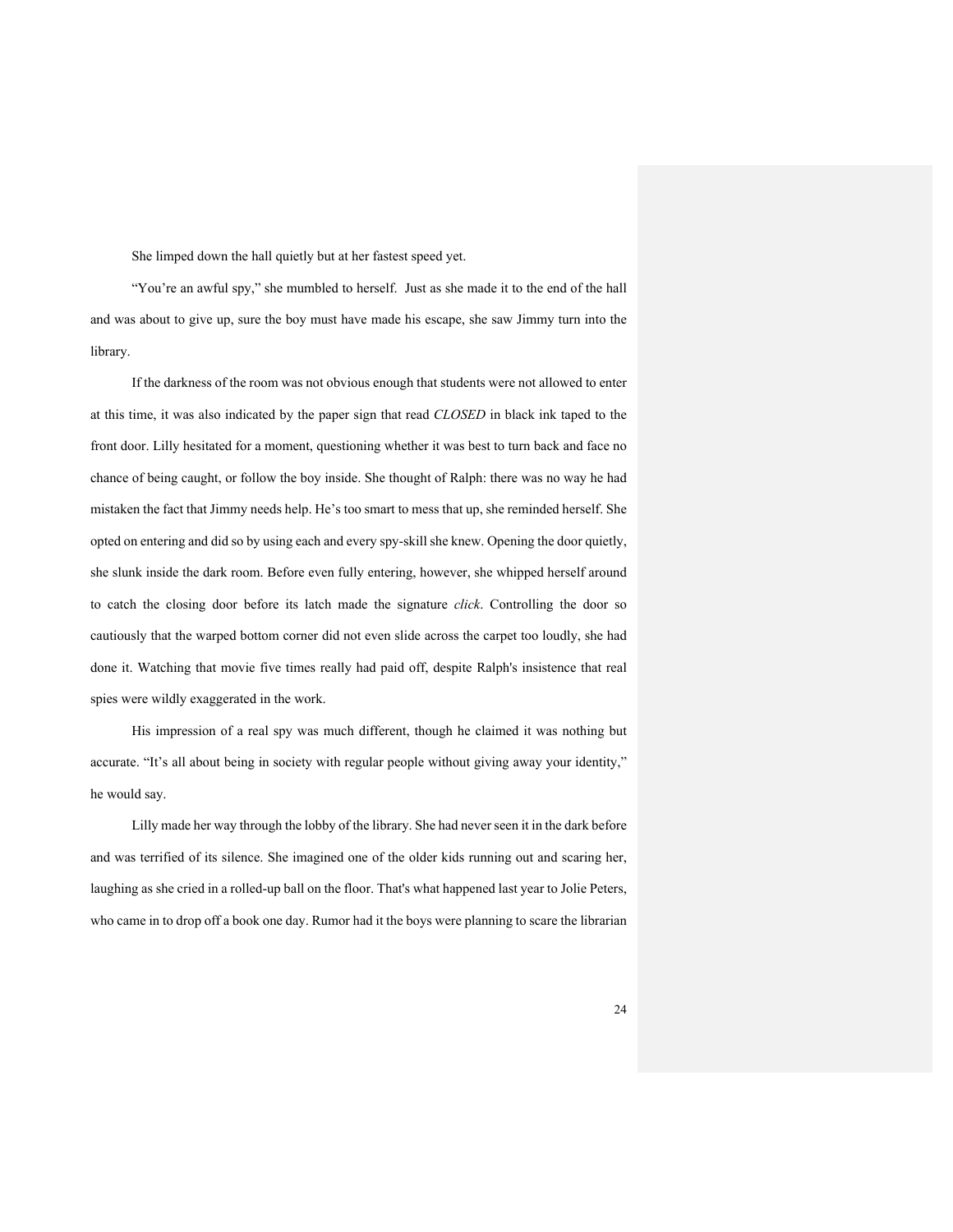but decided it would be just as fun to surprise a 1st grader. They say she was so scared she even peed her pants. After that, the library was always closed at lunch.

Lilly walked to the farthest row of books, home to the graphic novels and comic books. It was a row she never went to, but one she knew Ralph frequented whenever he could. Jimmy sat with his legs crossed on the floor, his back leaning against the shelf. He held up a mini flashlight in one hand and flipped through the pages of his comic with the next. She watched him for a moment before looking up at the clock to see there were only 5 minutes left in lunch period. She knew she had to make a move and decided to do so by clearing her throat. Jimmy jumped at the sound, completely unaware that anyone had been following him.

"Sorry," Lily said. "I didn't mean to scare you; I didn't know what to do." Jimmy looked back at her but said nothing. His deep brown eyes were barely visible to her in the small light coming from his flashlight, but she could tell they were nervous.

"I'm not going to hurt you or anything. What are you reading?" she asked before sitting down.

"Batman," he said, avoiding eye contact as she got closer.

"That's cool," she said." I'm not really into comic books, but my brother loves them. He says Wolverine is the best superhero of all time, but I think it's kind of creepy. I know technically he has the face and body of a man sometimes, but if you're also a dog half the time, can you really be a superhero?"

He smiled and returned to his book.

"I'm in your class, by the way. I'm Lilly," she said, holding out her hand.

He brought his up and shook it quickly before pulling it back to himself. It was soft, much like her own, and not callused or rough like she'd imagined it to be from looking at his clothing.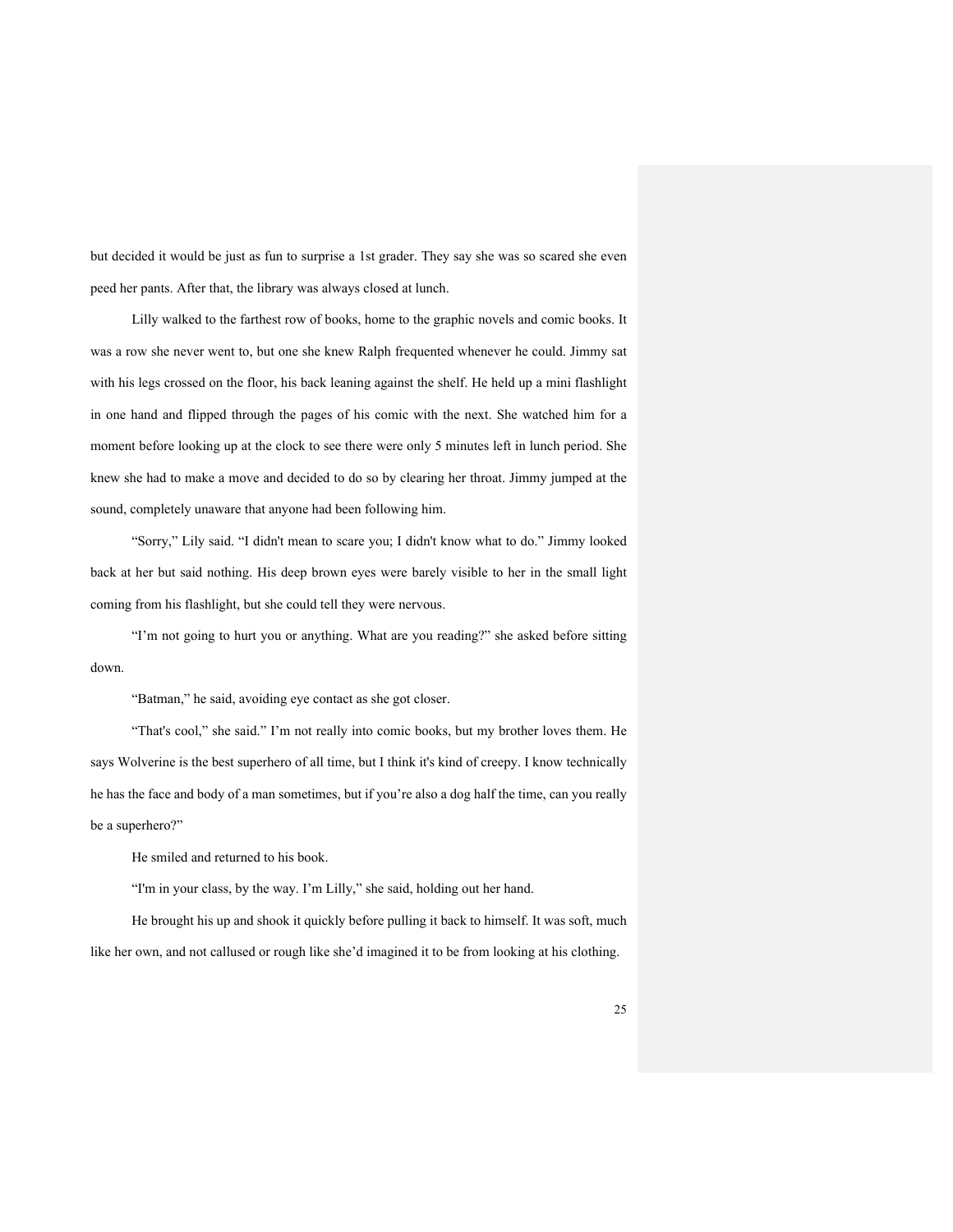"Jimmy," he said.

"How come you never really talk in class?" She asked.

"No reason."

Pulling a book from the shelf so as to not to seem too nosy, Lilly drew in a breath when she felt the gritty layer of dust that lay hidden in the dark now coat her fingers. She wondered when the last time it was checked out had been.

"You could always talk to me, if you want," she said.

"Thanks," he said. "I kinda just like to be alone."

"That's okay. I do too, sometimes. But you can always work with me and my friends if you want. We're nice and we do well on our projects too, if that's what you're concerned about. We

always get our work done, so you will too," she said, trying to persuade the boy to believe her.

"Thanks," he said. "Maybe."

"You could sit with us at lunch too, if you want."

"You don't have to feel bad for me."

"Oh no, it's not that I feel bad. I just want you to know that you don't have to be alone."

The boy nodded, keeping his eyes on his book. He shook his foot continuously, a sign of nervousness that Lilly hated to cause.

"Why do you like Batman?" she asked. She wasn't really interested in the answer, but just wanted to be nice.

"I like that he helps regular people, even the ones who aren't always nice to him."

"Yeah?" she asked.

"Sometimes he causes trouble even when he doesn't mean to, but he always fixes it."

"Do you like helping people?" she asked.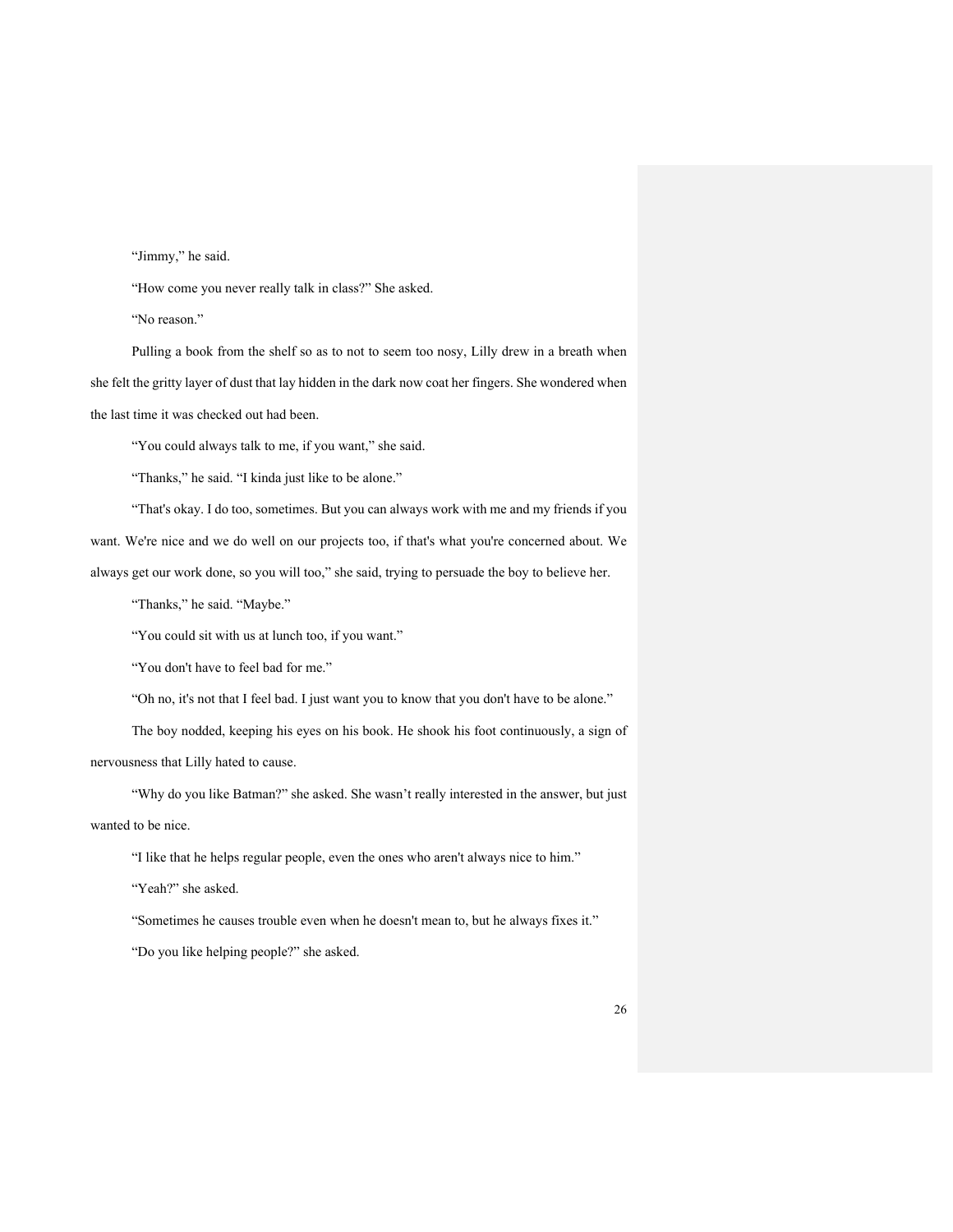He nodded but looked defeated. "I can't do much, only small stuff," he said.

"Like what?"

"It's stupid, but I just help my Dad. He's sick, so I help him around the house. And every Christmas I work at the vets' kitchen. It's just putting food in a bowl, but I can't think of anything more to do."

"Your Dad is sick?" Lilly asked, unable to look past that point. "Like, really sick?"

"Yeah."

"Is he gonna be okay?"

"I don't know. He has cancer and it's pretty bad."

She thought of her own Dad: broad shoulders, dark brown beard, and work boots. He could

never get sick. Lilly wondered how Jimmy could go home and take care of a grown man every

night. She wondered if she would ever have the strength, if the roles were reversed.

"What about your mom?"

"She died last year."

"So it's just…" she said, but she was suddenly unsure how to finish her question.

"Just me and him."

Lilly recognized then that her mouth had been open and yanked her jaw up, hoping the boy

hadn't noticed. He chuckled.

"That's why I have to help so much. He doesn't have anyone else."

"Why doesn't he go to a hospital or something?"

"I'm not really a kid anymore. I can help."

"Don't you think a doctor could do more? An *adult* doctor?"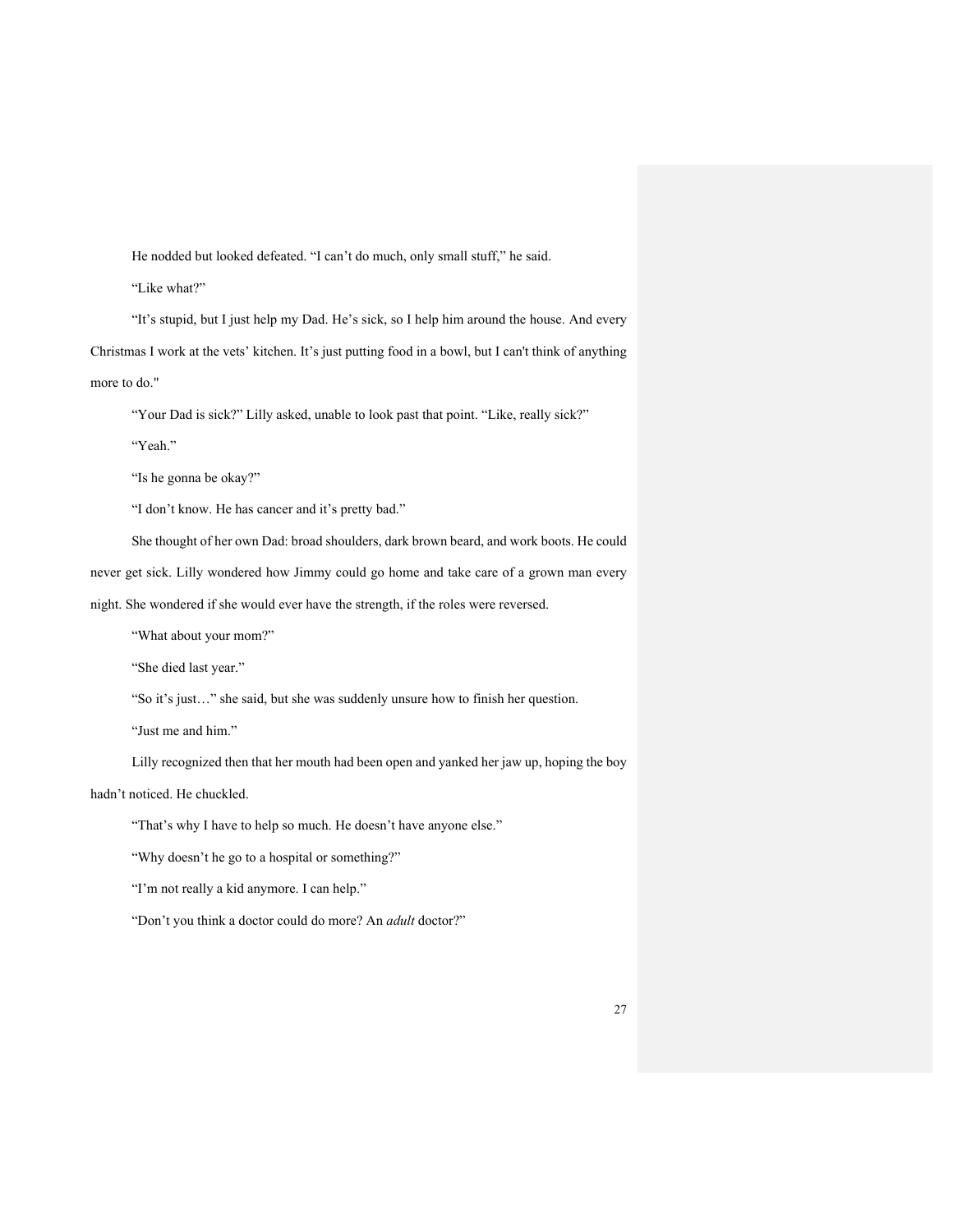"I've kept him alive this long on my own," he said, swallowing deep. He clenched his fist, seemingly wanting desperately to go through a portal and into another dimension. It was like this world was out to get him.

He picked a Superman comic off the shelf and looked through its pages, not paying any real attention to what he saw. Lilly liked the library better this way: dark and hidden. When the lights were on, the bright colors of all the books shone off one another in a blinding display. And as if that wasn't bad enough, the recessed lighting also threw the molding ceiling tiles and cracked walls straight into the spotlight. At least with the lights off, these things were kept secret.

"What kind of stuff do you help your Dad with?" she asked.

"I cook the meals, though they're not great or anything. Just mac & cheese and easy stuff. And I help him get dressed, take a bath, brush his teeth..."

"How do you have time for all that?"

"I make time."

"But do you ever do anything for yourself? My mom's always reminding Ralph to do something he wants whenever he's been feeling bad for awhile."

"Why?" Jimmy asked.

"I don't know, maybe it's just a boy thing."

"I've got my books," he said, looking out over the window-lined wall of the library and onto the floor of the 4<sup>th</sup>-Grade hall.

No one would ever know it had just been buffed that morning from the look of it. Lilly wondered how the custodians put up with doing that each and every day, along with a myriad of other jobs, knowing that their work would simply be destroyed within hours of its completion. She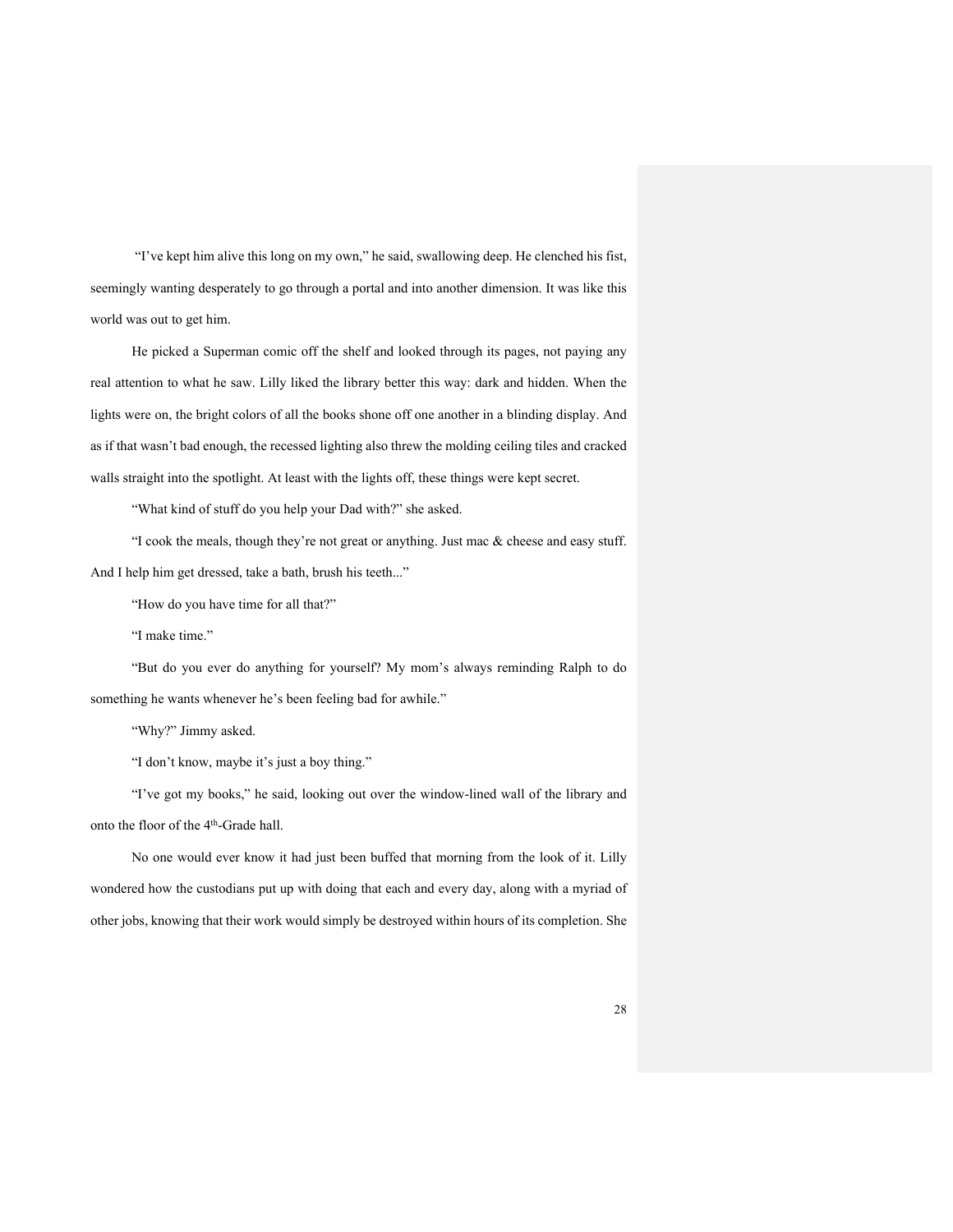questioned if the custodians, who she always made a point to smile at, felt like Jimmy: exhausted and alone.

Lilly stood quietly as she looked at the boy, tears welling up in her eyes. She thought of the poor man that lived with Jimmy, and pictured him lying in his bed, unable to do much of anything until his son got home.

"What happened to your mom?" she asked Jimmy.

"Car accident," he said as he returned to his spot on the floor

Lilly sat directly to his right this time before the pair stared silently at the brick wall for a moment.

"I bet you miss her so much. I would."

"All the time," he said. "After she died, there was a long time where I would wake up and forget each morning. I'd expect her to be downstairs reading the paper or out planting bulbs in the garden. Then I'd remember what happened, and it'd hurt more than the last day."

"Does that still happen?"

"Not really"

"How'd it stop?"

"It kind of had to since it didn't for my Dad."

"What do you mean?" she asked. Lilly no longer cared about the darkness of the library, or the fact that simply being in there could get her in serious trouble. Instead, she propped herself up against the bookcase and looked toward Jimmy, who ran his index finger around the hole in his pant leg.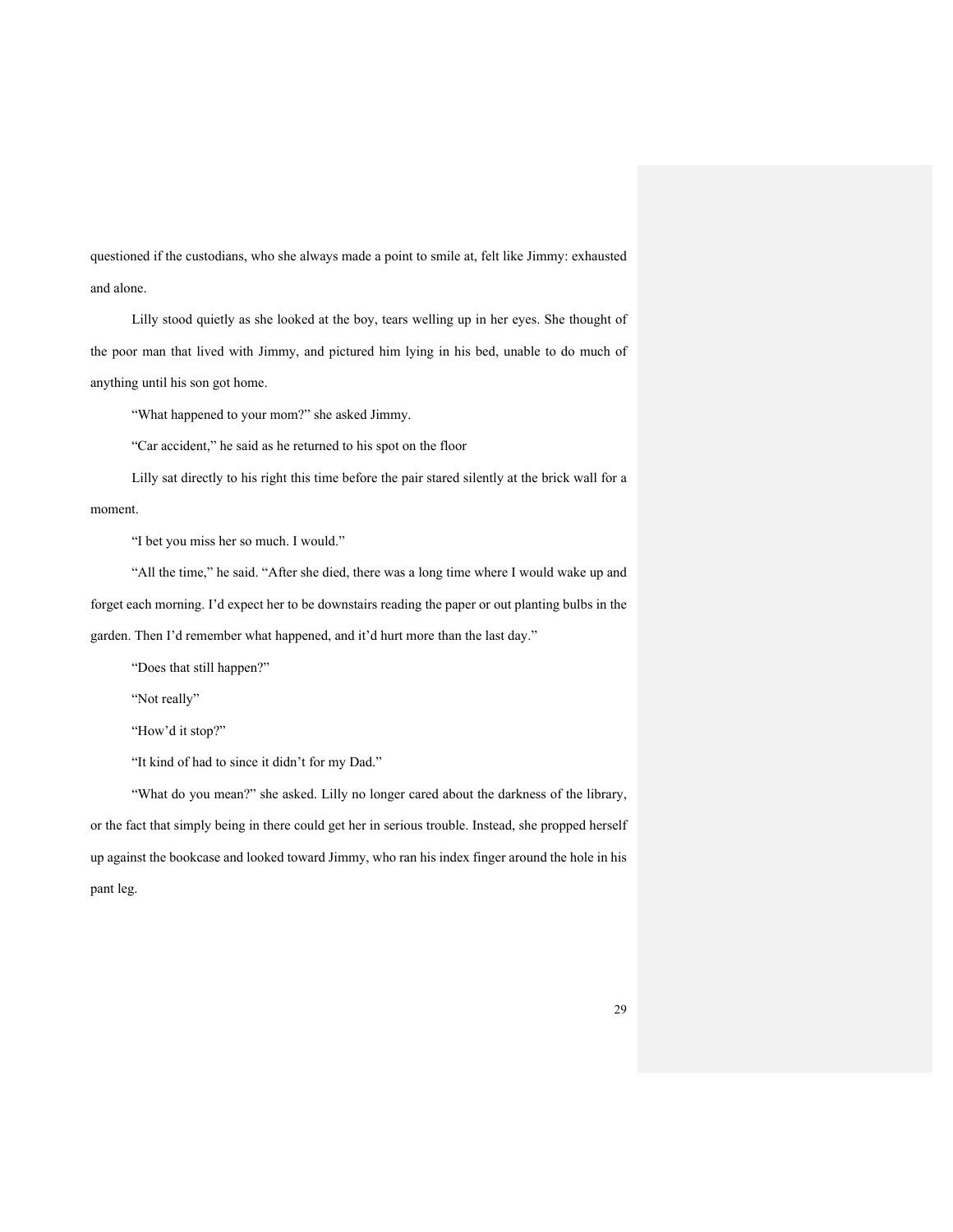"My Dad was really sad after it all happened. But he wouldn't get out of bed or anything. He couldn't even go to the funeral. Pretty soon he stopped eating and started getting sick a lot. Then I kind of realized he wasn't going to get any better."

"Why won't he get up?" Lilly asked.

"He says he just wants to be with her."

Lilly began to cry then, not even bothering to bite her lip to hide her emotions like she usually did when around other kids. She turned away from Jimmy and wiped her eye, grateful the darkness of the library would help conceal her reaction. As Jimmy took a deep breath, the bell rang. The pair jumped up without a word and ran to the back door of the library. Jimmy pushed it open and darted into the hall. Even his short time as a Hayworth student had already made him aware of the librarian's notoriety for being the first one back to her room from lunch after last year's incident.

As she felt her way through the dark corner of the library, she wondered if this was something he did every day. It all seemed so routine to the boy. She watched as Jimmy turned around once in the hallway, seeming to have suddenly remembered she was with him, and sighed in relief when he grabbed hold of the door for her.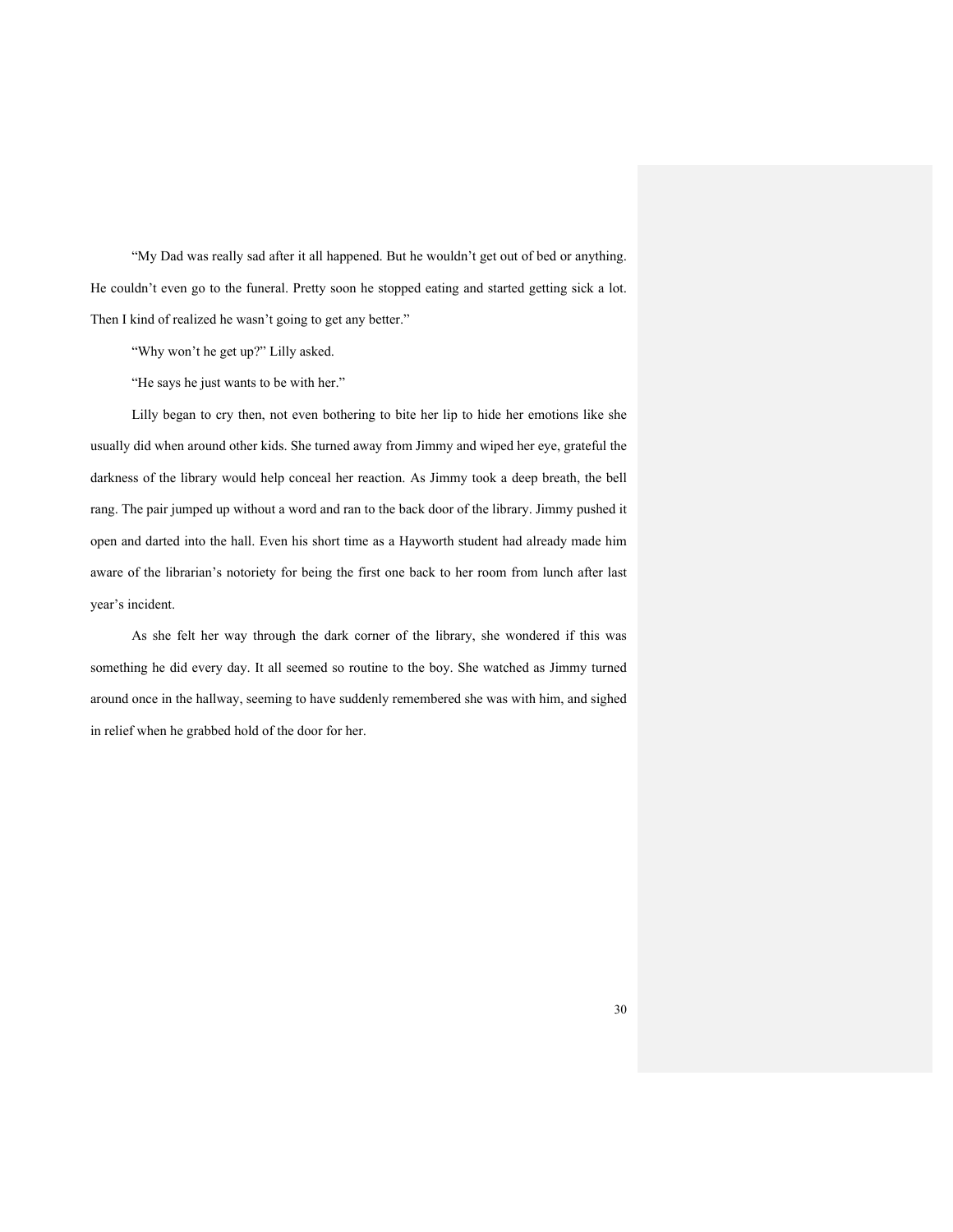#### Chapter 4: Family Dinner

Monday recesses were always the loudest of the week. Everyone was anxious to tell their friends about the weekend and rejoice in the fact that class was over—for a few moments, that is. Jogging across the pavement after noticing Ralph in the grassy area beyond the basketball courts, Lilly couldn't wait to tell him about her encounter with the boy she previously labeled as "the thief." She looked straight ahead as she ran, not paying attention to the kids around her.

*You were right, something is up with Jimmy*, she imagined herself saying. She had no doubt Ralph would do what he always did when he was right: raise his eyebrows and smirk as though he had never been wrong about anything in his entire life. Suddenly, a blue blur passed just out of the corner of her eye, and she found herself falling fast toward the pavement.

Her knee landed first, skinning against the jagged surface of the court only to be followed by her left hip, shoulder, and the palm of her hand. Her freshly scraped knee met the open air and sent a sharp pulse throughout her leg as she sat up to assess the damage. Her stinging knee's effects were eclipsed only by the heat of the dozens of eyes she realized then had been fixed on her. She threw her right palm—the only one she knew to be okay—over her knee, eliciting an instantaneous sting from the rough skin that turned increasingly red around the small pebbles that had been pressed into her knee. It stung more than any bee sting she had gotten before. She looked around, hoping to find a guilty face amongst the many boys around her, as she knew she had been tripped.

It wasn't the injury that made Lilly's tears fall, but the fact that someone was willing to hurt her. She could never imagine doing such a thing herself. As she sat on the ground, switching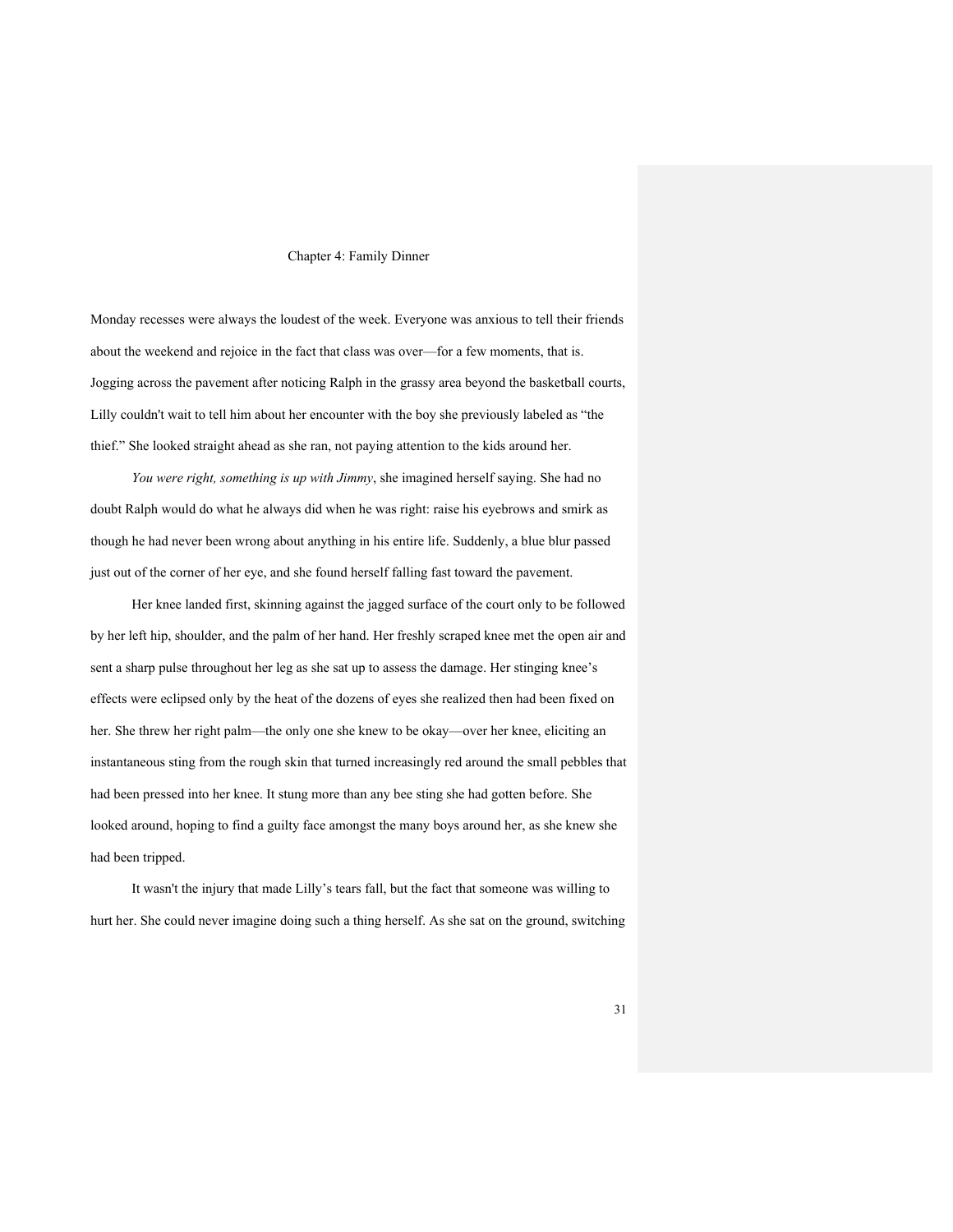between holding her damaged knee and elbow and wiping away the tears from her eyes, she felt a hand on her shoulder. She jumped, afraid it belonged to the boy who had tripped her.

"Are you okay, Lilly?" Without having even turned around, she knew the voice to be Ralph's and instantly felt her embarrassment and worry float away. He would keep her safe, she was sure. She leaned into him and cried heavier then, grateful to have his comfort. He squeezed her before whispering, "One second." He rose then and looked at the boys on the court.

The sun was out and facing him, though it wasn't quite bright enough that he had to squint to face his opponent. He knew a group of boys were forming a circle around them but pretended as though he hadn't noticed, as he did not want to make a spectacle of the event.

"Who did it?" Ralph shouted to them.

The boys looked back, some of them blankly staring while others smiled, finding Ralph's attempt at protection to be more "cute" than brave.

"I said, 'Who did it'?"

One of the boys stepped forward, puffing out his chest and straightening his back. "Did what?" he asked. It was Thomas Greene, one of the athletes in 5th grade and the bane of Mrs. Olivia's existence, as Lilly was sure the woman must say, "Thomas, stop it" one million times each day.

"Someone tripped my sister," Ralph said. "It was one of you, I know it."

"No one did anything," Tom said, approaching the faded white line that marked midcourt.

"So why is she on the ground?" Ralph asked.

"Maybe she's clumsy," the boy said.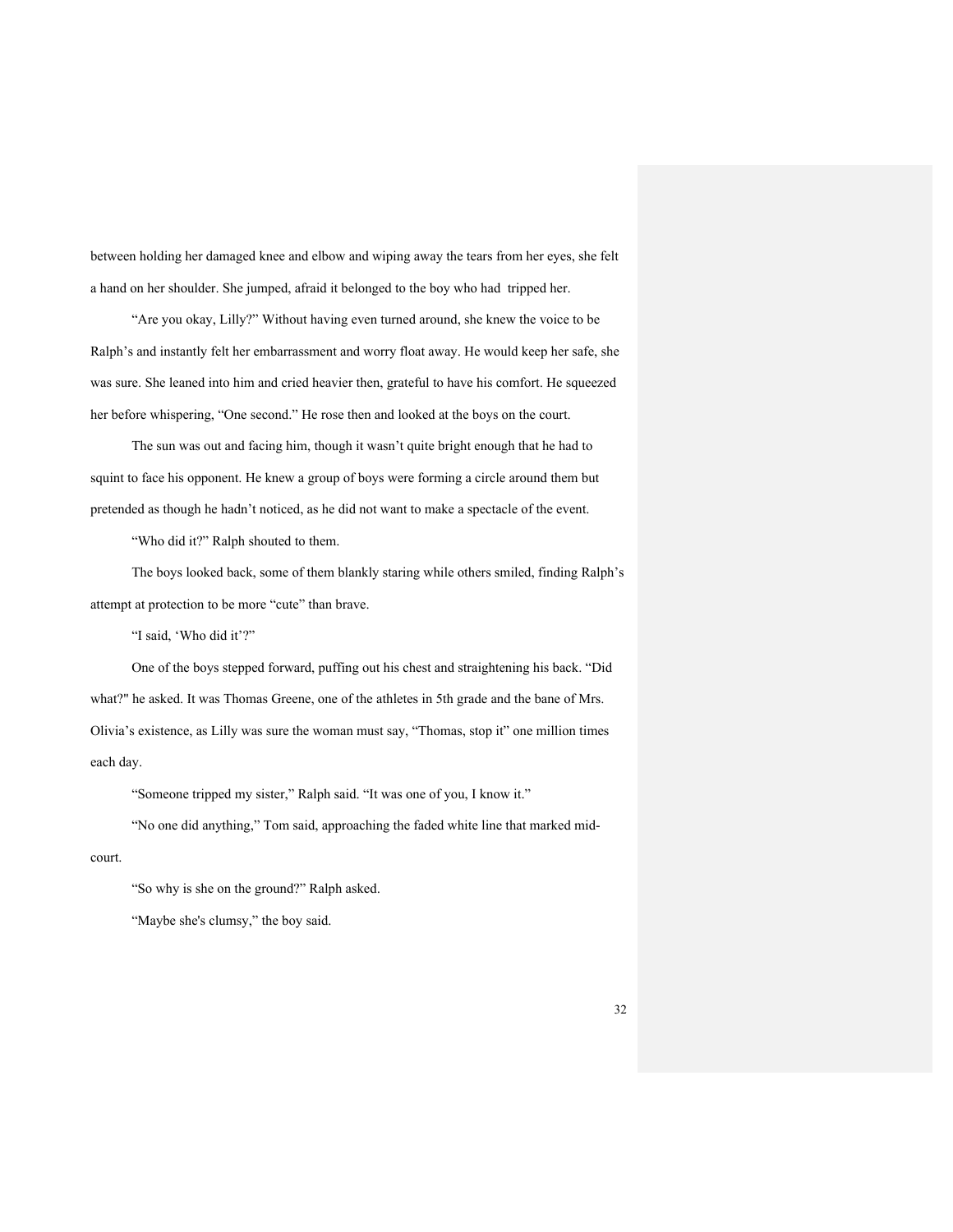"It's fine, Ralph," said Lily, only wanting to have the attention taken away from them. Everyone was seeing this. From the hopscotch-inked area of the pavement to the sprawling soccer field, kids glued their eyes on the two boys of such contrasting strengths.

"Did you do it?" Ralph asked Tom again.

"I already told you she fell."

"Yeah, but you've yet to say that you yourself didn't do it."

The few warm raindrops that fell on his bare arms made Ralph realize that his body had been numb in fear prior to that moment. He always loved "sun showers," as his mother called them, and pictured her smiling at the sky at that very moment. He himself wanted to stare at the rainbow of colored clouds but knew that would only lead to more teasing from his bully.

"You think you're so smart," Thomas said, inching closer to Ralph.

"I don't know if it was you, but somebody tripped my sister, and no one's stepping up for it. If you or one of your buddies wants to do something so low, you might as well admit it, right?"

Lilly clenched her jaw as she watched Thomas run toward her brother, tackling him to the pavement. Ralph pushed back, trying to gain the upper hand by getting on top of the boy, but Thomas was much bigger and stronger. They only tussled for a moment before Thomas socked Ralph in the eye.

"Ralph!" Lilly shrieked, worried her brother would not be able to get the boy off him. She attempted to jump up, forgetting about her own injury until feeling the molten pavement against her stinging and now-reopened knee.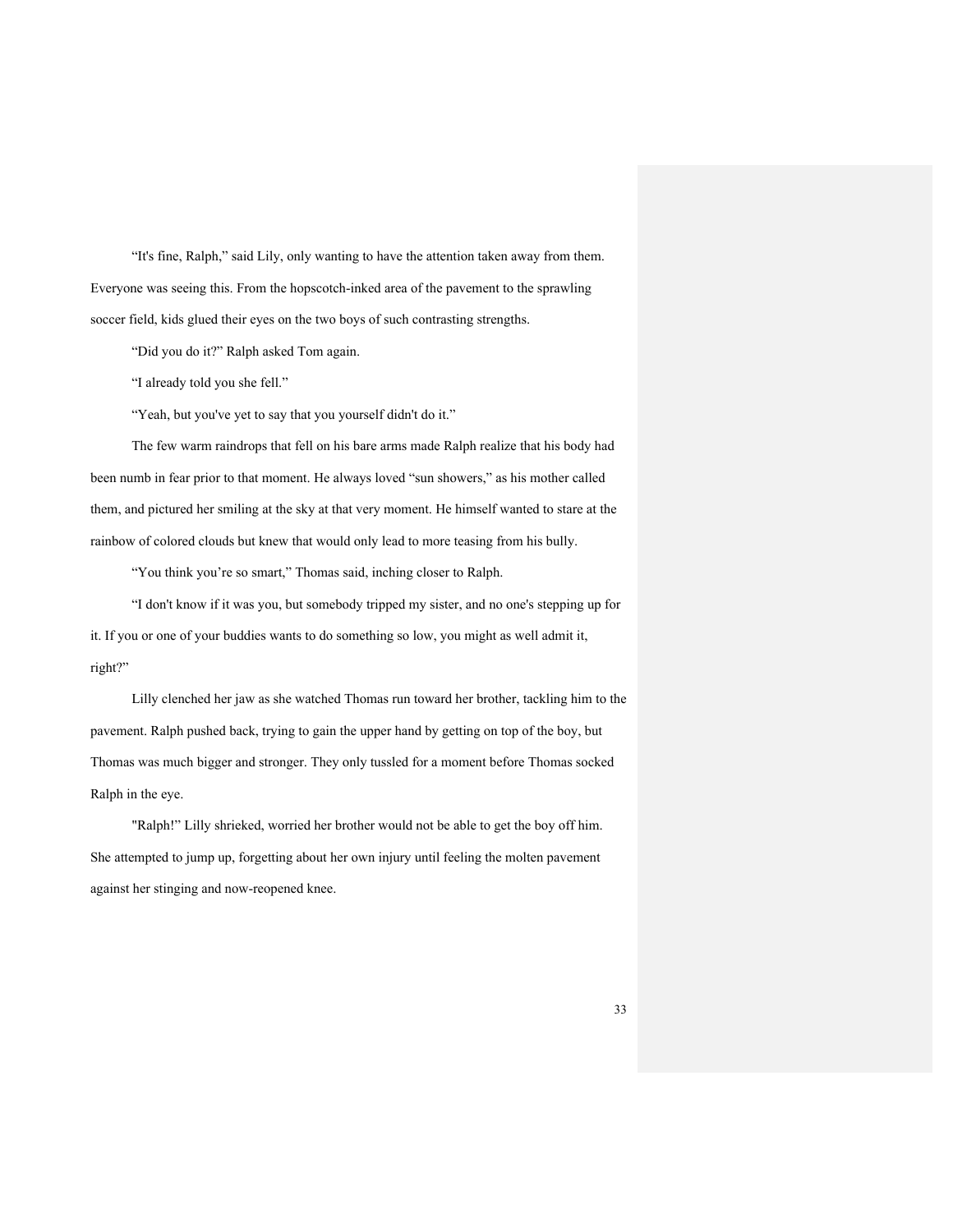"Look, he needs *her* help," one of the other boys said, pointing at Lilly and laughing. She shot him the dirtiest look she had ever let come upon her face until he looked toward the ground, regretful of what he had said.

Picking the tiny rocks out from the warm blood on her leg in hopes of stopping the pain, Lilly was grateful to find one of the teachers had made it to the fighting pair before she needed to intervene.

"Knock it off," the man said, ripping Thomas from Ralph and standing ready to pounce if the boys were to try to engage once again. Catching his breath, he asked, "What's the problem?"

"This loser's accusing me of tripping his sister," Thomas said.

"Quit it with the name-calling, it's immature. Just like fighting."

Lilly's legs felt as if there were bugs crawling up them, the stinging of each scratch racing up and down her skin. The boy laughed at the teacher's comment as if he was so much better than the obviously wiser man.

"You saw him trip your sister?" the teacher asked Ralph.

"Well, no. But I know he tried."

"You don't know anything. I didn't trip nobody," Thomas said.

"Anybody," the man said.

The boy looked to his friends and shrugged.

"I guess I'll have to ask Mr. Lewis to check the cameras then, boys."

"Fine," Thomas said, catching a basketball thrown to him by his

teammate before rejoining the game. It was as if nothing even happened to the boy.

"Bring your sister to the nurse and get some ice for that eye," the man said to Ralph,

placing a hand on his shoulder for a second before turning away and shaking his head.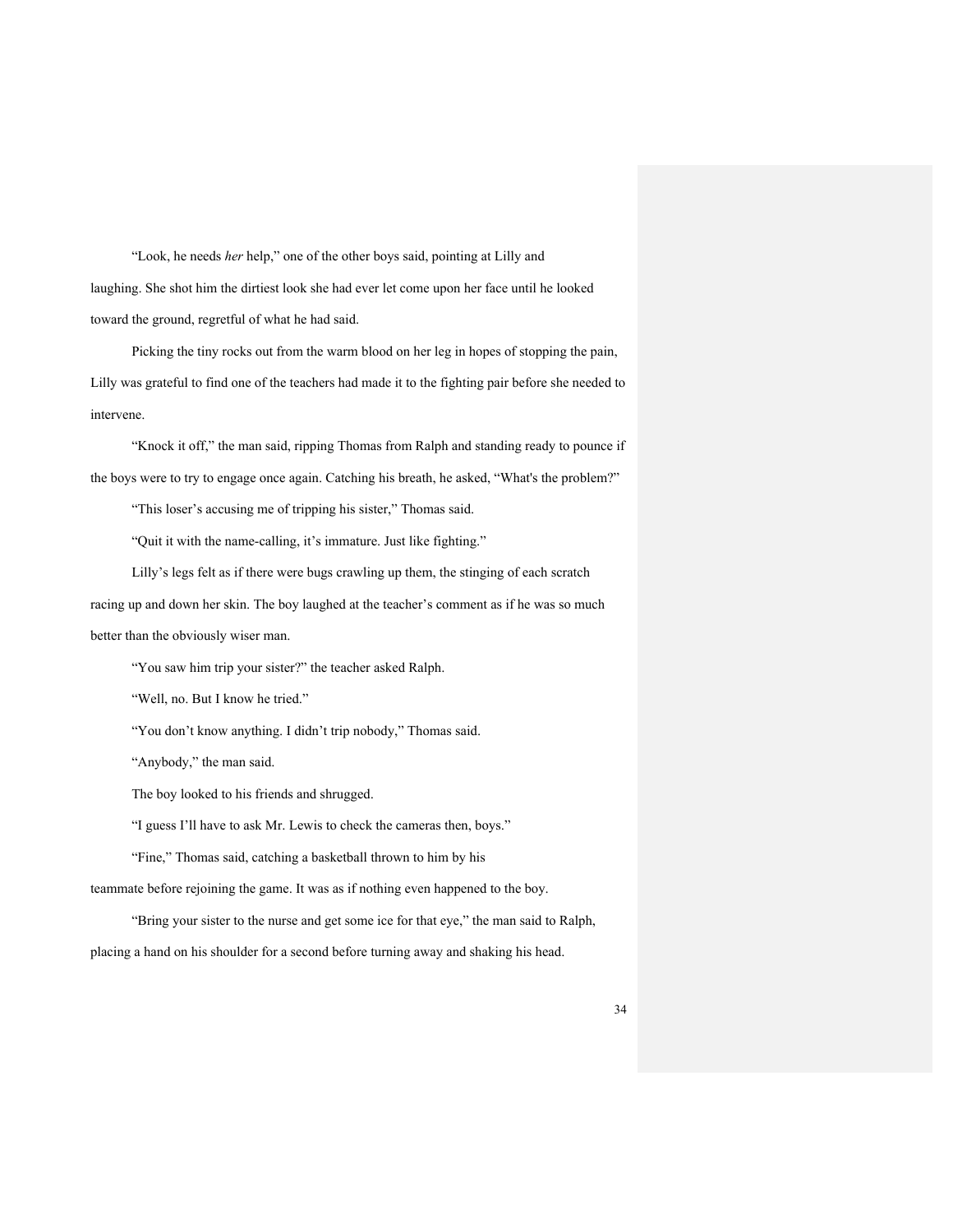Ralph walked toward the building quickly, turning around only to make sure his sister was with him. He kept his eyes to the ground from that point on, not wanting anyone to see the blue bruise that was surely starting to form around his eye. She knew he was embarrassed.

Ralph and Lilly walked into the nurse's office and took the two green seats across from the check-up room. To their right lay the plastic blue bed reserved only for the about-to-puke kids and those who claimed they were too tired to do their work. Making it all the way to the bed was never the desired outcome of a "tired" student, of course, but was instead a consequence given out by a teacher fed-up with kids who would simply put their head down on their desk and choose not to work after a long night of staying up talking.

The nurse, a younger-looking woman who always wore a bright top, smiled at them through the window of her walled-in office.

"Well, I haven't met you two before," she said as if she were excited to have them join her.

"Looks like you need some ice, honey," she said to Ralph as she examined the red blotch taking over his eye.

"One second." The pair watched as the nurse hurried back into her office and opened a freezer. "It should be cold enough, golly," she said, pretending to laugh as though she did not mind the cold, but quickly handing the ice to the bruised boy before her.

"Now you two just sit a minute and I'll come back out and check on that. I've got to fill out the paperwork for you. I need your name and age, dear."

"Ralph and ten."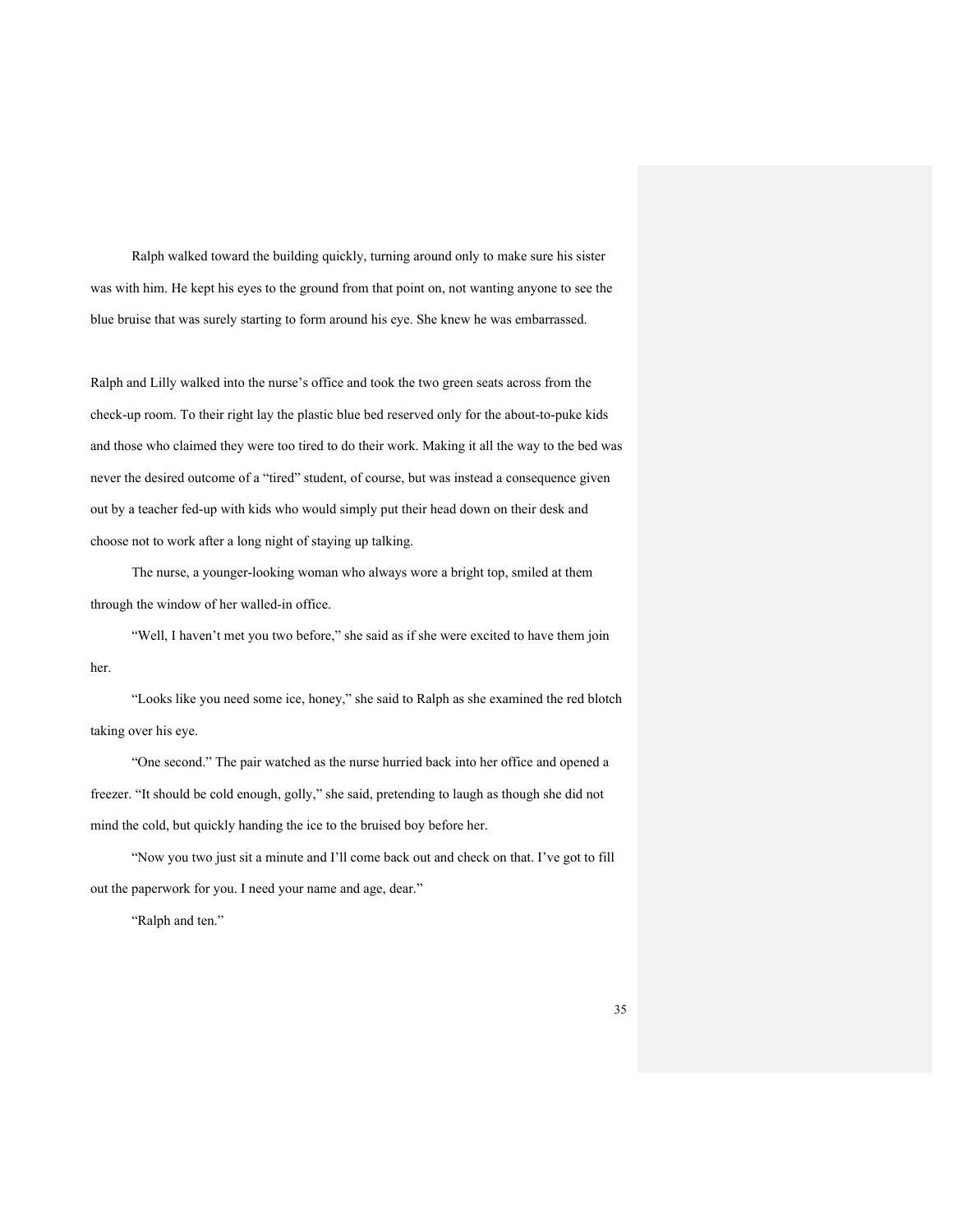"And who is this?" she said, looking to Lilly before back at Ralph with patient eyes.

"Friend of yours?"

"My sister."

"Oh, your sister! How old are you, honey?"

"Ten," she said, though still occupied with the image of the bully towering over her brother.

"My goodness, twins?" the woman asked with a smile across her face. "You two are so lucky to have each other, you know that?"

"Yup," said Lilly.

Ralph only nodded, obviously lost somewhere else.

"Okay, well you just rest here, Ralph, and Lilly. I'll get you a Band-Aid. I'll be right back," the nurse said, walking back into her tiny office.

Lilly let out a deep breath as she looked at the posters that hung on the walls around her. "Get 60 minutes of exercise a day!" one poster displayed alongside a picture of a boy happily riding his bike. Another depicted the food pyramid, something Lilly had learned about during Science period one day. Each section of the pyramid was brightly colored with a shade from the rainbow, hiding the science behind the information behind its appearance.

"Were you scared?" Lilly asked her brother.

"No way."

"I was," she said.

"*You* were? Why?"

"I thought you were going to get pummeled."

"Thanks."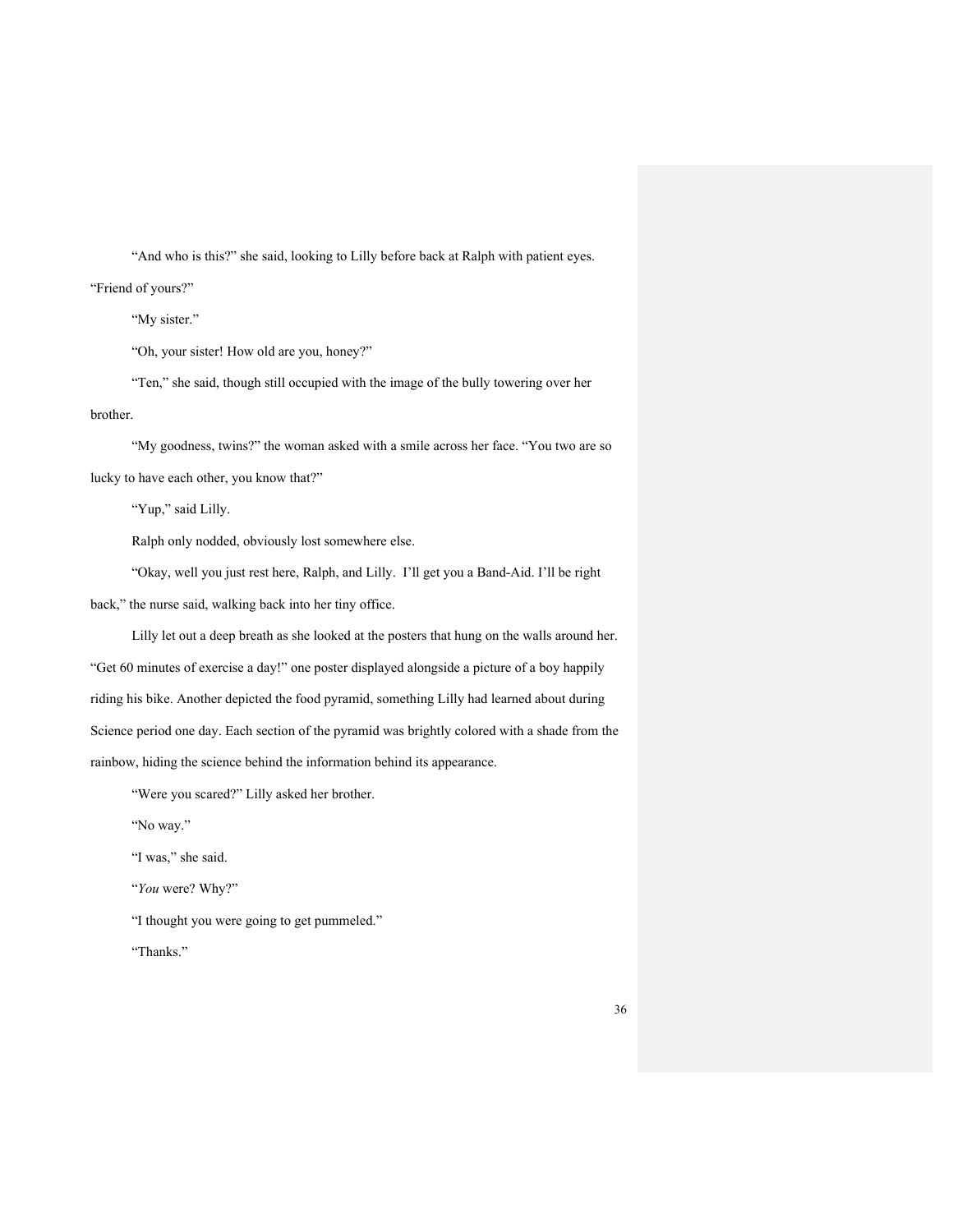"Well, come on. He's a 5<sup>th</sup> grader."

"Dad's going to kill me," Ralph said.

"You mean *us*."

"No, I mean me."

"But I was there, too," Lilly said.

Ralph let out a laugh and shook his head. "It doesn't matter," he told his sister. "You

couldn't do anything to make him mad at you."

Lilly rolled her eyes, sick of hearing this sentiment for the millionth time.

The nurse made her way over. "How's that eye, honey?" she asked.

"I can't really feel it."

"Oh, good. That means the ice is working," the nurse said removing the pack to check the bruise before putting it back where it was with a gentle touch. She clenched her face as she did this, as if Ralph would forget to feel any potential pain because of it.

"Alright, honies, you can both head back to class now."

The pair went the long way back to their classrooms, walking through both the 3<sup>rd</sup> and 5<sup>th</sup> grade halls to reach the back staircase that led to their desired location.

"He's around, Ralph. He's just trying to make sure we've got all we need."

"Don't we?"

"Don't we what?"

"Have everything we need."

"I guess."

"Then why can't he take a break?"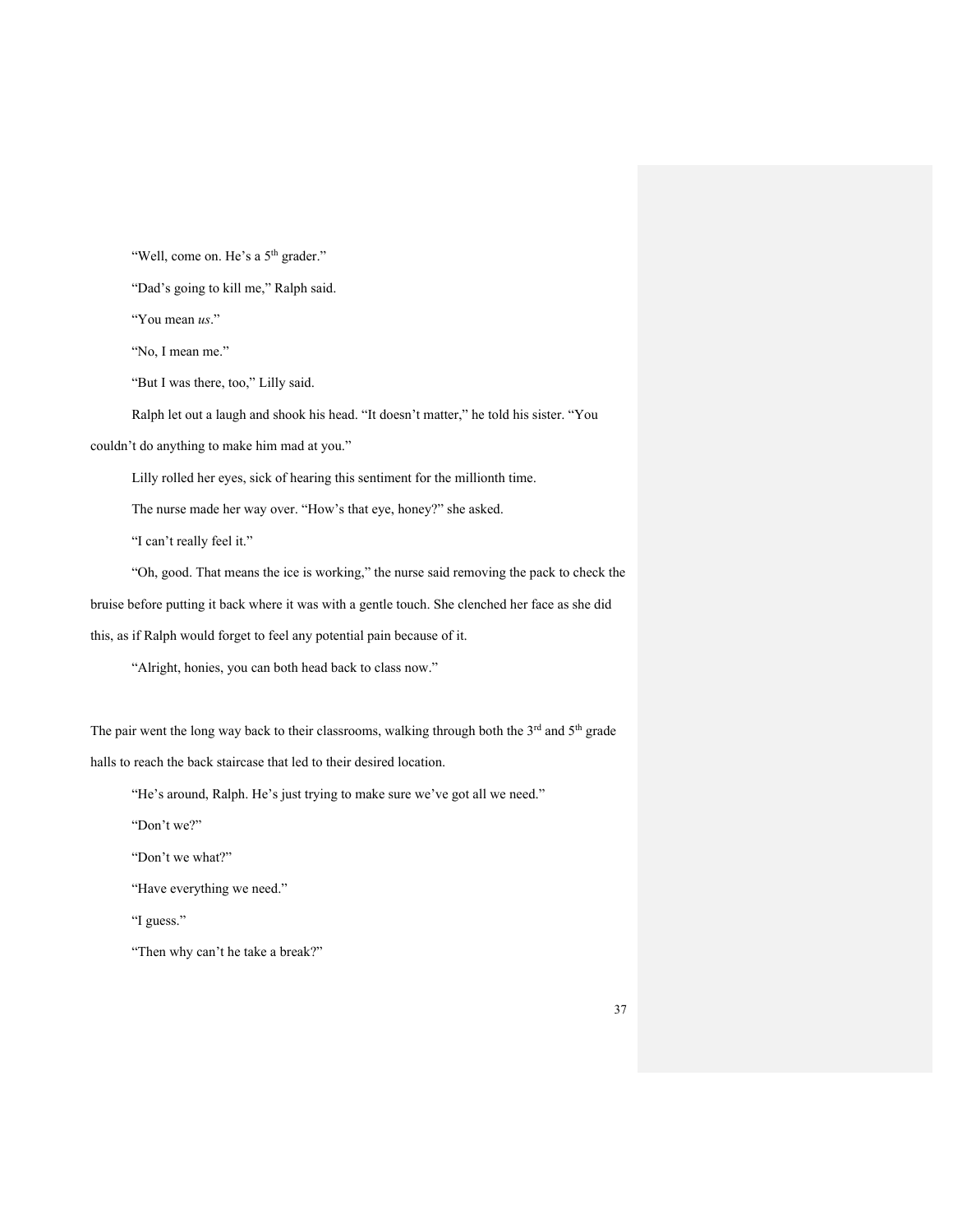"Cause pretty soon we won't be able to afford everything."

"Fine," Ralph said, moving quicker in his trek up the stairs.

Lilly was disappointed in her brother's behavior but knew more had to be said. "I met

Jimmy," she offered.

Ralph spun on his heel, gazing at his sister with surprised eyes. "And?" he asked.

"He only stole because he has nothing."

"What do you mean 'has nothing?""

"He has no money."

"His parents don't give him any?"

"Doesn't have those either," she said. "Well, he has a dad, but he's very ill and cannot

really function. His mom died in an accident last year."

"Oh, boy."

"They're all alone, Ralph," she said as her sinuses started to sting. Lilly used to hate that she cried so often but came to accept it after her mom said it just meant she cared so much.

"But what am I supposed to do, Lil'? I don't have any money."

"We've got to earn some."

Ralph looked as if his sister had begun speaking in French. "Earn some?" he asked. "Doing what?'

"Whatever we can."

He shook his head and looked out from the only window in the staircase. The September sun was shining through, warm but warning of winter. He could see miles away from that spot.

"Remember when you helped Mr. Johnson last year? Didn't he pay you ten bucks?" she asked.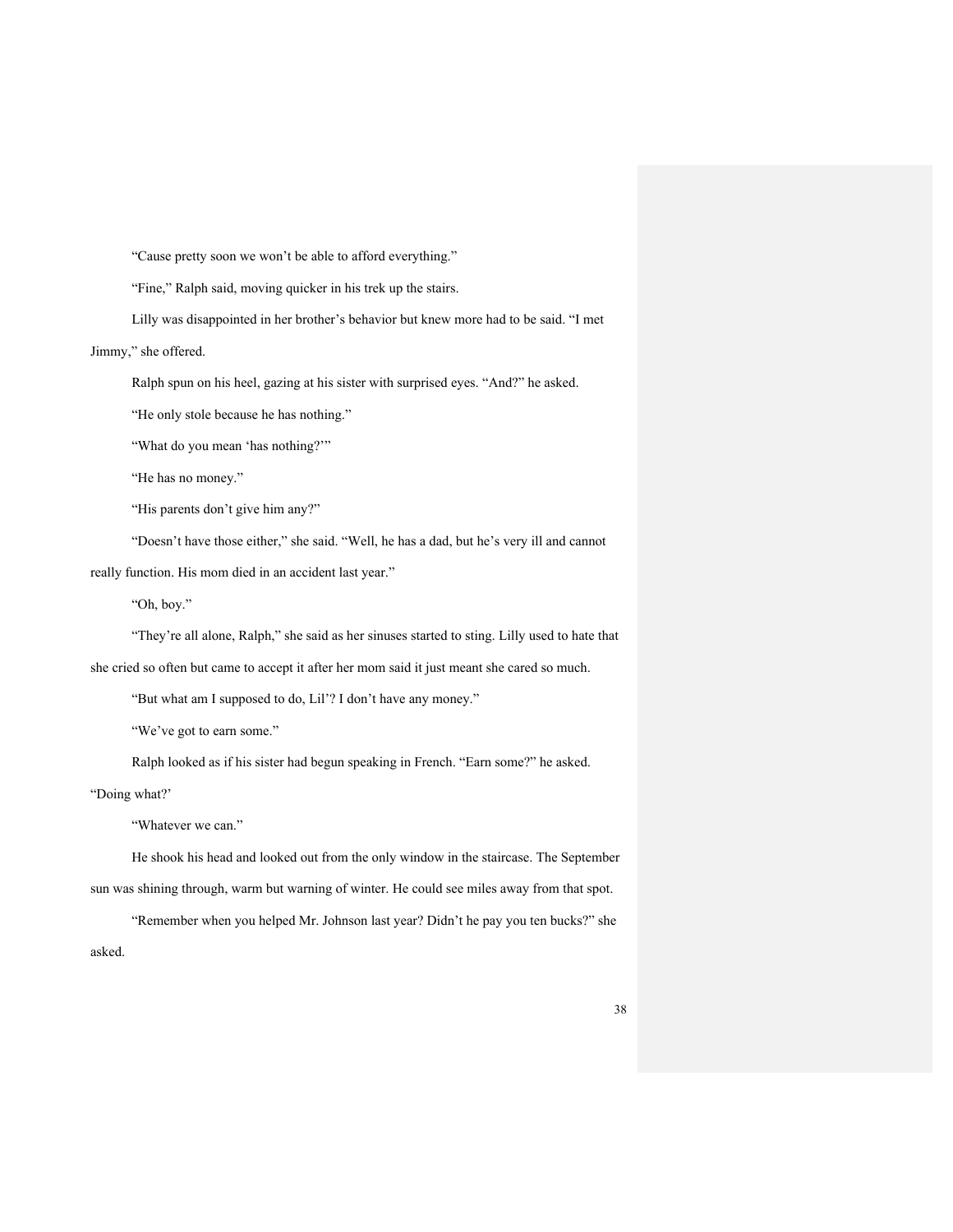"Mom didn't let me keep it. I'm sure she'd do the same this time around."

Lilly took a deep breath and aimed her eyes at the floor. "What if we don't tell her?" she mumbled.

"My god, what's happened to you?" he asked. "Do something without telling Mom first? Are you sick or something?"

"Stop it, Ralph," she said, brushing her brother's hand off of her shoulder. "I don't want to lie, but he needs help."

"What if Johnson doesn't need help this year?"

"Have you seen his yard?" she asked her brother. "I'm sure he needs help."

Ralph laughed. Lilly joined her brother at the window, where they stood silently for a few moments.

"He's out there now," she said, pointing to a little red blob amidst all the faraway trees. "Dad."

"Where else would he be?" Ralph said.

Lilly and Ralph threw open their bedroom doors as their watches simultaneously hit 6:30. Upon seeing each other, they shared a look that the two knew relayed not only an excitement for dinner, but also the readiness for the playful pursuit that would soon break out. Lilly raced past her brother and down the stairs, Ralph following close behind. She leapt around the banister at the base of the staircase, turning around to say, "I win." She had not even begun muttering the start of the sentence, however, before Ralph leaped ahead, leaving her in the dust. She raced after him, though she knew her chances were bleak. Looking into the kitchen then to see what her mother was cooking, she didn't notice Ralph stopped short in front of her, and she ran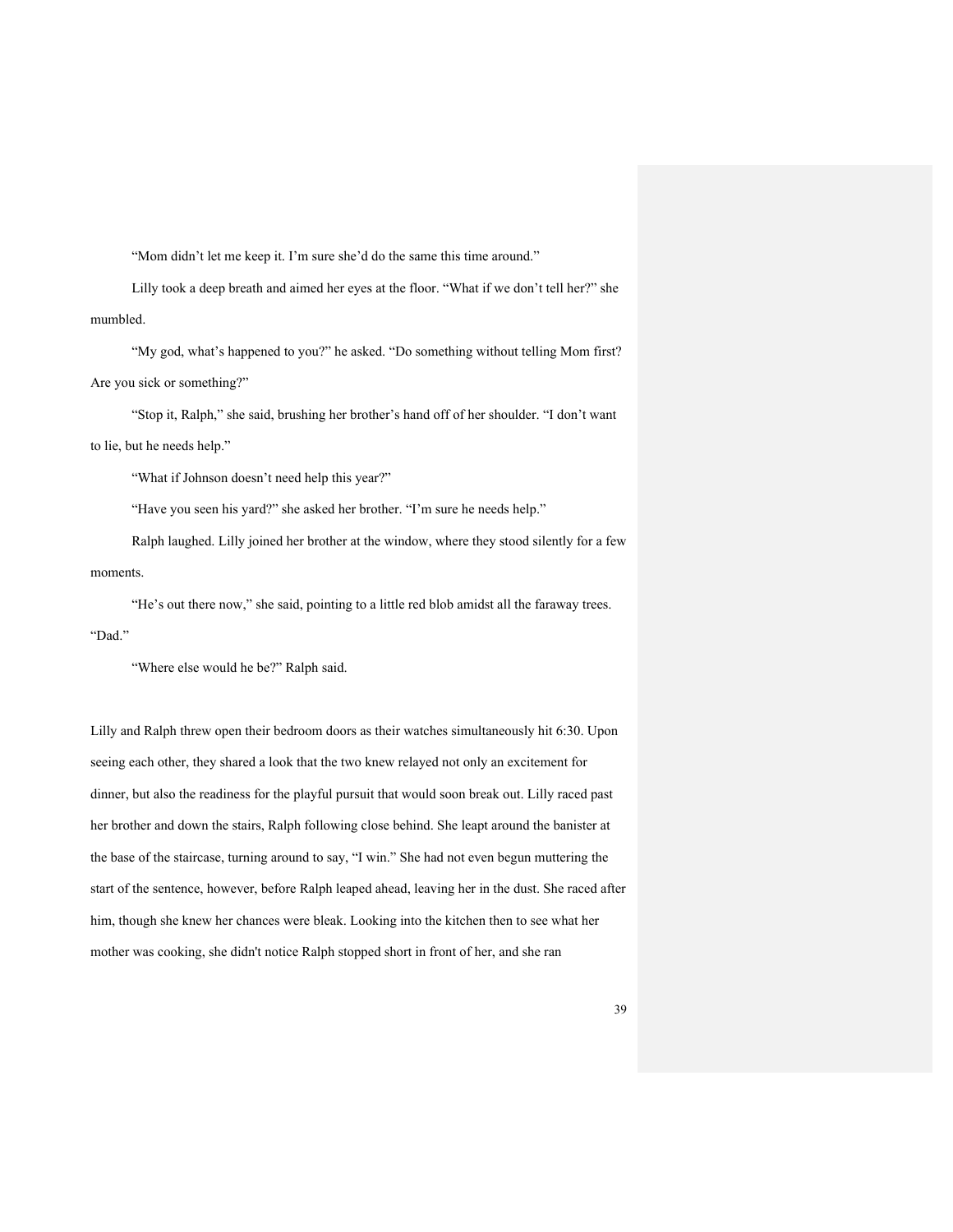straight into his back with a thud. It was the kind of impact where your nose smashes right into what's in front of it, breaking the rest of your body from the fall while causing instantaneous numbing.

"Sorry," she said, looking over to see her brother's shocked expression. His eyes had grown wide and his mouth was ajar, as if he had been caught doing something he shouldn't have been. She had seen that face all too often when they were younger. She looked over, following the direction of his gaze, and met her father's eyes, bright and excited.

"Hi, Daddy," she said.

"Hi, Honey. How was school?"

"Good," she said, wondering if he had heard about the fight. "Just did more fractions." "How about you, Ralph?" he asked his son.

Lilly looked at her brother's fear-stricken expression. He looked like he did back in second grade when Ms. Haver asked him for his homework that he had forgotten at home: eyes wide, back straight, lips shut.

"Huh?" he asked, seeming to jump into his body from somewhere else. Lilly wondered if he was back in second grade in his mind, too. "Good."

Ralph looked at her with eyes she knew were hopeful to find the same fearful expression as their own.

"We just read stuff."

"All day?" his father asked.

"Yeah, I guess," said Ralph.

Lilly wished for a lot of things. She wished she had never run over to her brother at

recess. She wished Ralph wouldn't have been in a fight with another boy. She even wished it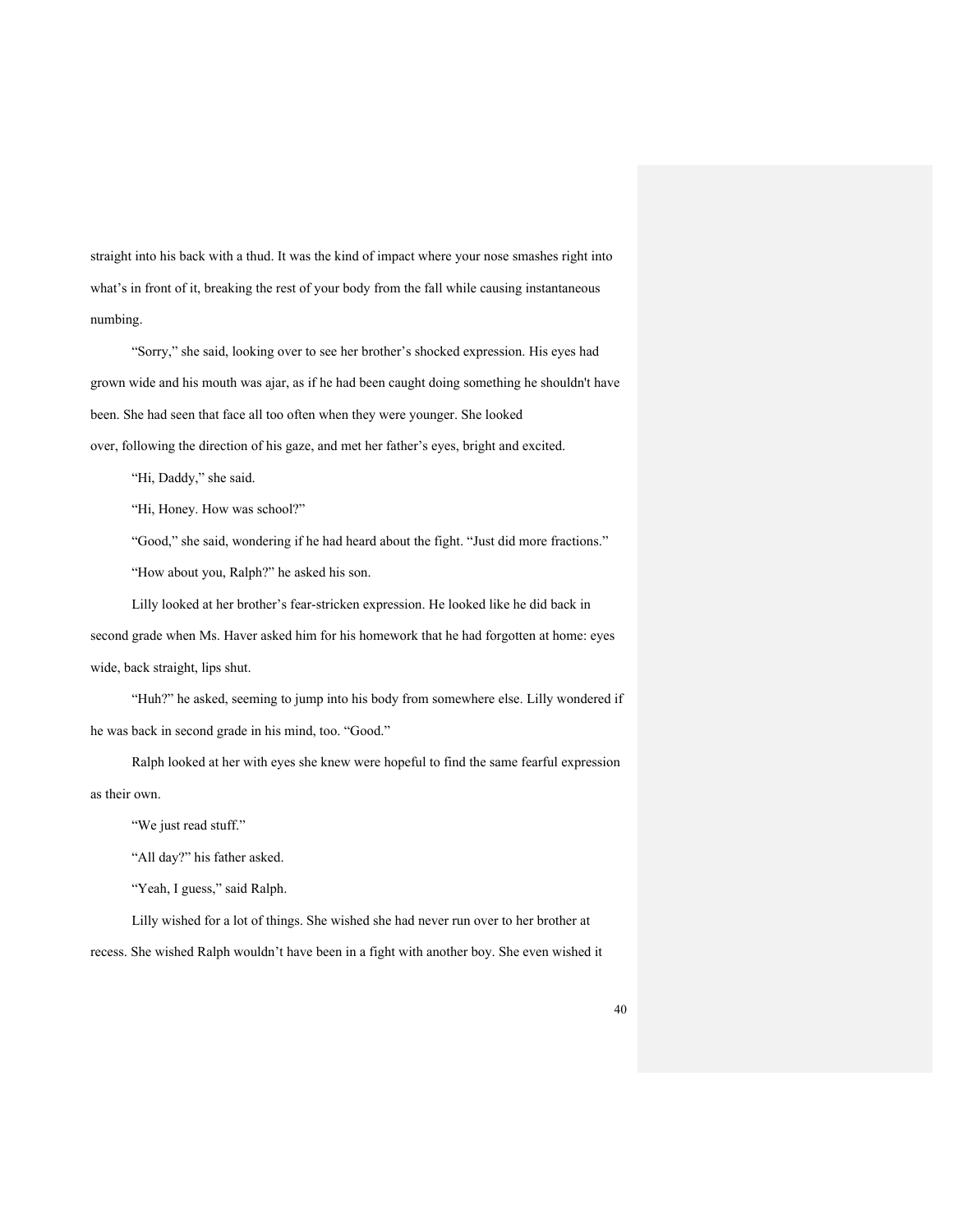wasn't so hard for her brother and father to connect. She typically blamed Ralph for the tension that was always there between him and their father, as she knew he never truly believed that their the man worked hard. When he wasn't out planting, he was delivering apples, or helping someone else, but Ralph did not seem to get it.

Their mom entered the room then, placing a salad bowl filled with vibrant vegetables and crisp apples on the table.

"Burgers coming right out," she said.

"Did you grill them, Daddy?" Lilly asked her father.

"Sure did," he said, smiling widely.

"My goodness, this is good," Lilly said before noticing that not only had she dripped some grease onto her white shirt, but that there was also a dollop of mustard resting on the left corner of her lips. Her mother shook her head twice: once at the whole scene and again upon her husband's giggle in response to their messy daughter. Lilly's fear of getting in trouble released from her shoulders as a bead of the smoky, homemade burger's juices met the mustard and dewy sweat on her lips.

"Why are you here?" Ralph asked. Marie cleared her throat to get his attention then and leered at him with a look of obvious frustration.

"Well, I wanted to eat with you guys, but we ended up wanting to talk to you about something," Robert said.

"It wasn't even our fault," said Lilly, unable to handle the pressure.

"What wasn't?"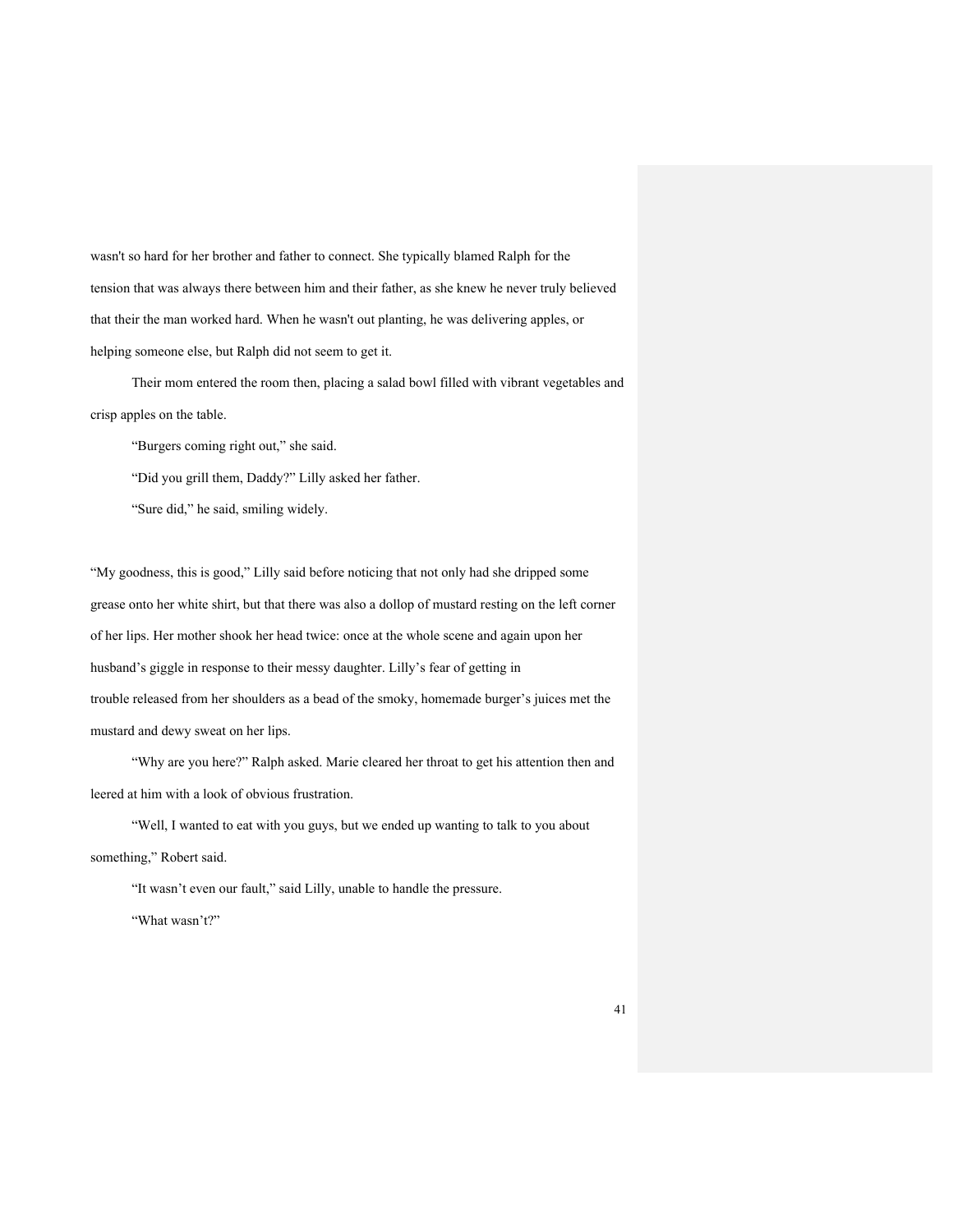"Oh, nothing. Never mind," said Ralph, shooting his sister a look of panic. "What did you want to tell us?"

"Just that I'll be out an extra hour most nights now that it's time to meet all these Fall orders."

"But you're already always out," said Ralph.

"It's what we have to do, son," he said.

"No, it's what you want to do, like usual."

"Watch yourself," Robert said. His face was tense, holding back years of anger.

The twins had never seen their father cry, Lilly realized, and now she froze, feeling as

though any sudden movement could result in an explosion.

Ralph and Robert stared at each other, both holding firm in their silent frustration.

"He didn't mean it," Lilly told her Dad.

"It's okay, Lil'."

Ralph's eyes began to water, which was a rare sight for Lilly. Unlike her own tendency to cry, her brother usually remained dry-eyed and stone cold.

As the family ate in silence, the twins looked from each other to their parents. Robert kept his eyes on his plate. A rooster let out his call just beyond the door, causing them all to jump in their seats at the sudden surprise.

"Oh, I've got some extras for you in the kitchen, hold on," Marie said back to the bird before leaving the room in search for the leftover pile they gave to the chickens each night.

"I want you to start helping out on Saturday mornings, Ralph," Robert said.

"Why?"

"It's time you start to learn the trade."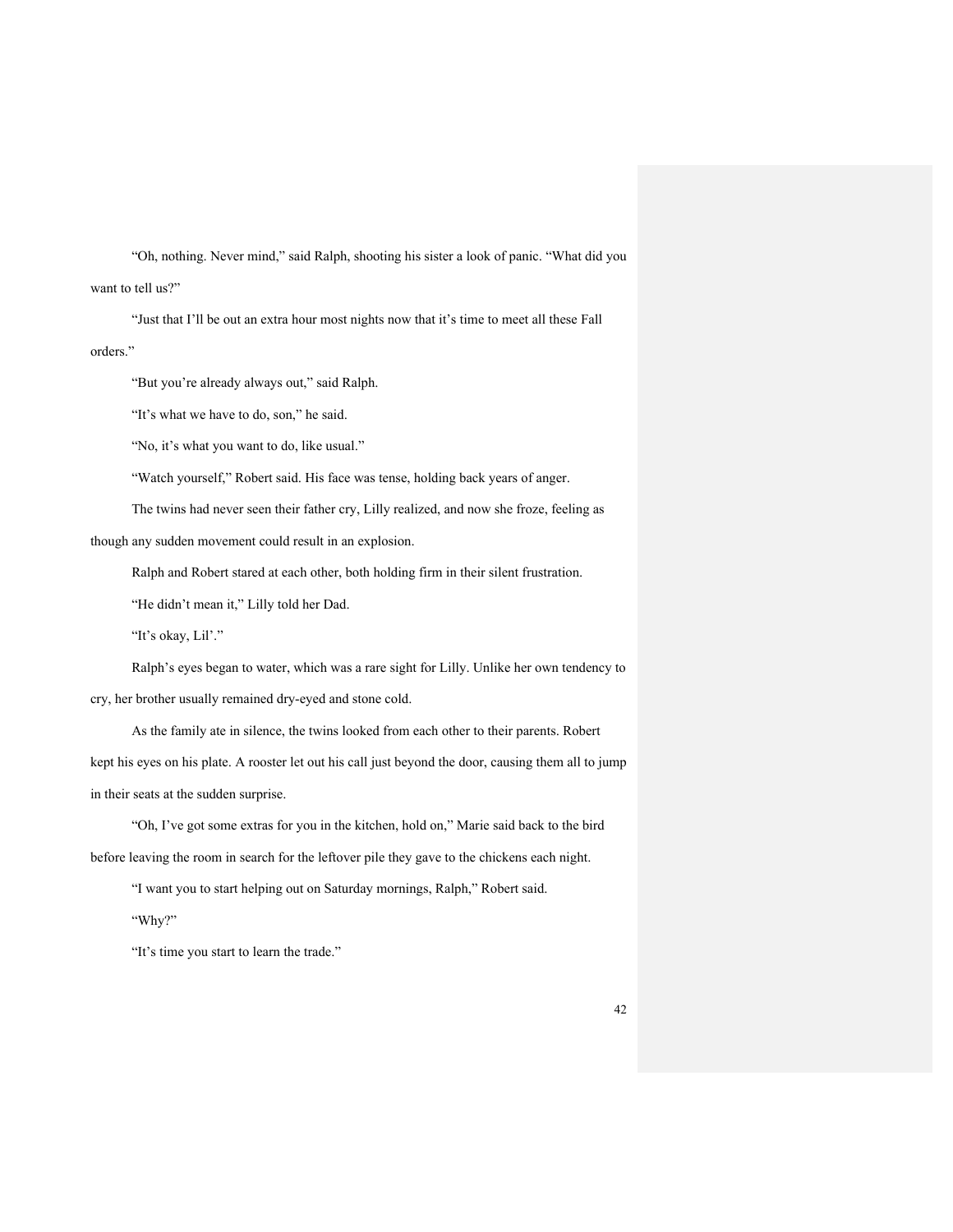"I'm not gonna use it for anything."

"I used to think that, too. Then my father died, and suddenly it was mine."

"I don't want to learn."

"Sometimes you have to anyways."

Lilly's knees were clenched below the table, her hands clinging to the seat of her chair.

"Lilly and I are done," Ralph said, "so can we just go?"

"You may. I've got to talk to your mother anyways," he said.

Lilly followed her brother up the stairs, matching each of his stomps with a tiptoe-like step. Maybe they would equal each other out, she hoped.

Ralph went in his room and shut his door loudly behind him, causing even his sister to jump.

"I don't know what to do about that boy," she overheard her father saying downstairs.

"Just give it time," her mom said. "He'll get over it."

"It's been a year, Marie," he said in a voice so frustrated Lilly could feel the tension all the way upstairs.

She wasn't one for eavesdropping, and never would, she knew, had it been any less important than this. Nothing she said seemed to matter to Ralph. He was so inflexible, and she was at a loss.

"He thinks I'm not helping, but to prove I *am* helping, I have to be at work. It's a Catch-22. What am I supposed to do?"

"I'm not sure, but what good is bringing him out in the fields going to bring?"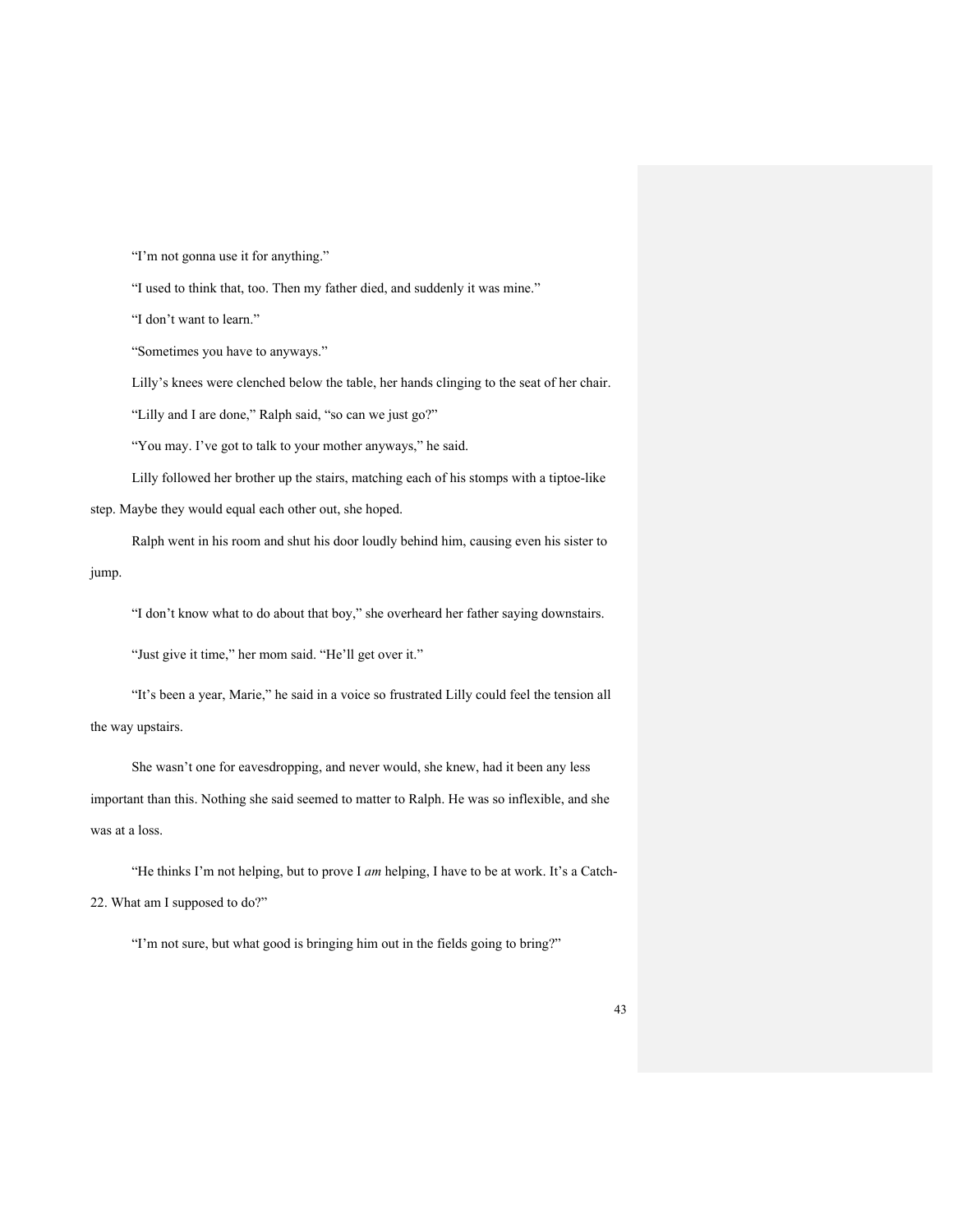"Maybe he'll finally open up his eyes and see how hard we've been working all these years. How apples can't grow and sell themselves."

"He knows that, Rob."

"I'm running out of options here. My own son hates me. Can you imagine that? We always wanted kids, but he doesn't want me. Please just support me on this," he begged his wife

"Of course I support you, Honey. I just don't want you to get your heart broken."

Upstairs, holding fast to the bannister, Lilly felt as though her own heart had formed a gaping hole. She had never heard her father—her strong, tough, wonderful father—sound as broken as he did that night, and she hated that she had no idea how to help him.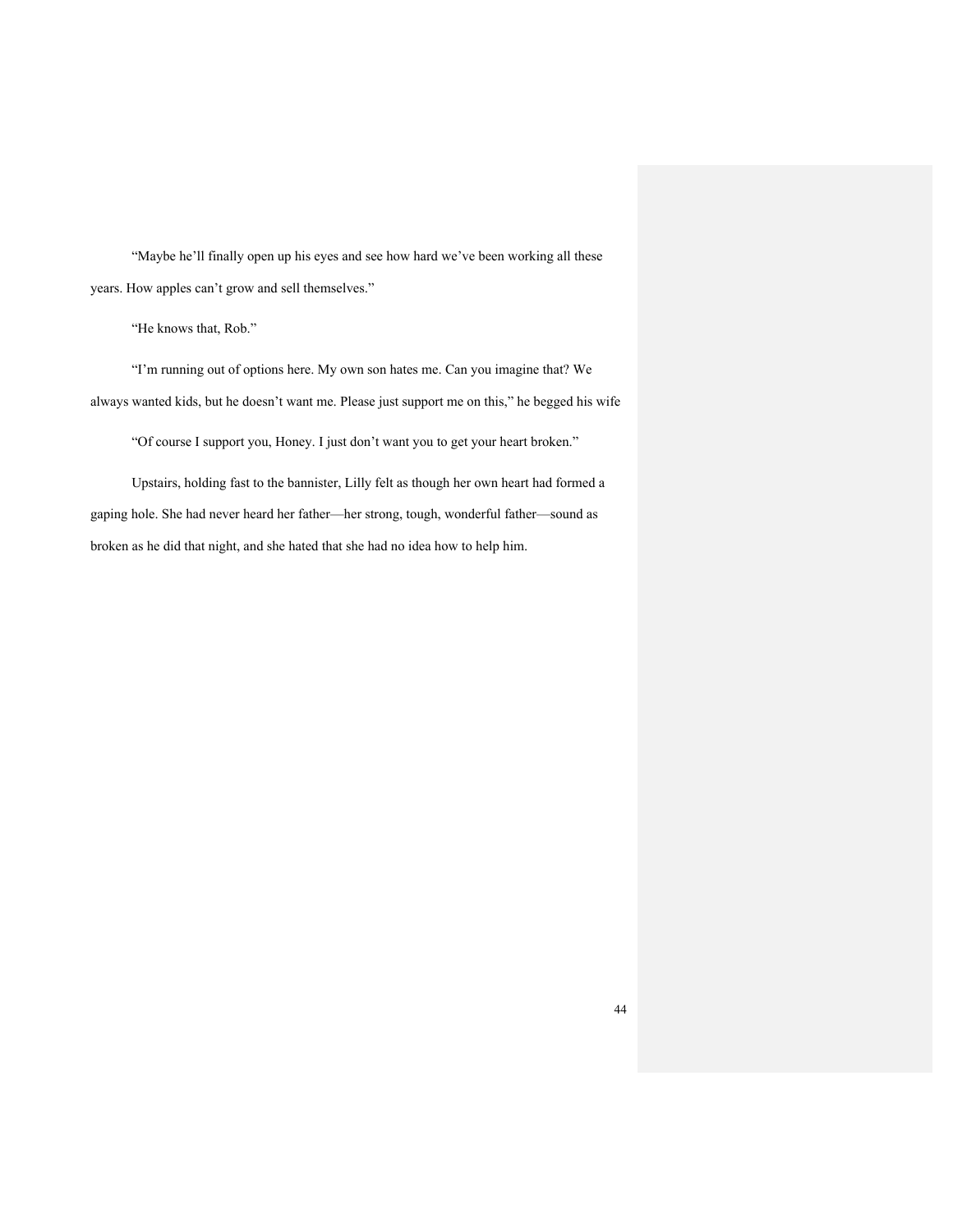## Chapter 5: Mr. Johnson

Mr. Johnson was technically the twins' next-door neighbor, but seeing as the man's four dozen acres created quite a distance between the pair's backyards, the twins couldn't help but think of him more as a "sorta-nearby acquaintance". His old white ranch was the first they hit when trickor-treating each Halloween before driving three miles toward the center of town. The old house would have been beautiful, Ralph figured, had it been maintained. Whenever he would drive by on the bus or ride his bike in front of the property, he would picture the house freshly painted, the yard mowed, and the overgrown flowerbeds filled with colorful plants. He would imagine himself, ten years in the future, living there and maintaining the land. Everyone that drove by would look upon it admiringly, he was sure.

Mr. Johnson, having just turned 80 last August during what was "likely his last Summer" the label the old man himself ominously dubbed the season twice in conversation with Ralph's mother—asked for the boy's help with cleaning his yard. Though Ralph didn't want to, he thought the hours of raking were well worth the ten bucks he was offered on his last day of the job. That is, until his mother turned it down for him and called it "a nice thing to *just do* for a neighbor." Without his mother with him this year, however, he was sure he could raise at least a few bucks for Jimmy.

Ralph carried his father's metal rake—"the good rake"—just high enough so that it would not scrape a rock or snag a gnarled root. He knew that if he broke even just one of the rake's spikes and his father walked within one hundred feet of the thing, he would know it. He wouldn't even have to look directly at it, either. It was as though he would smell it, the unforgettable stench of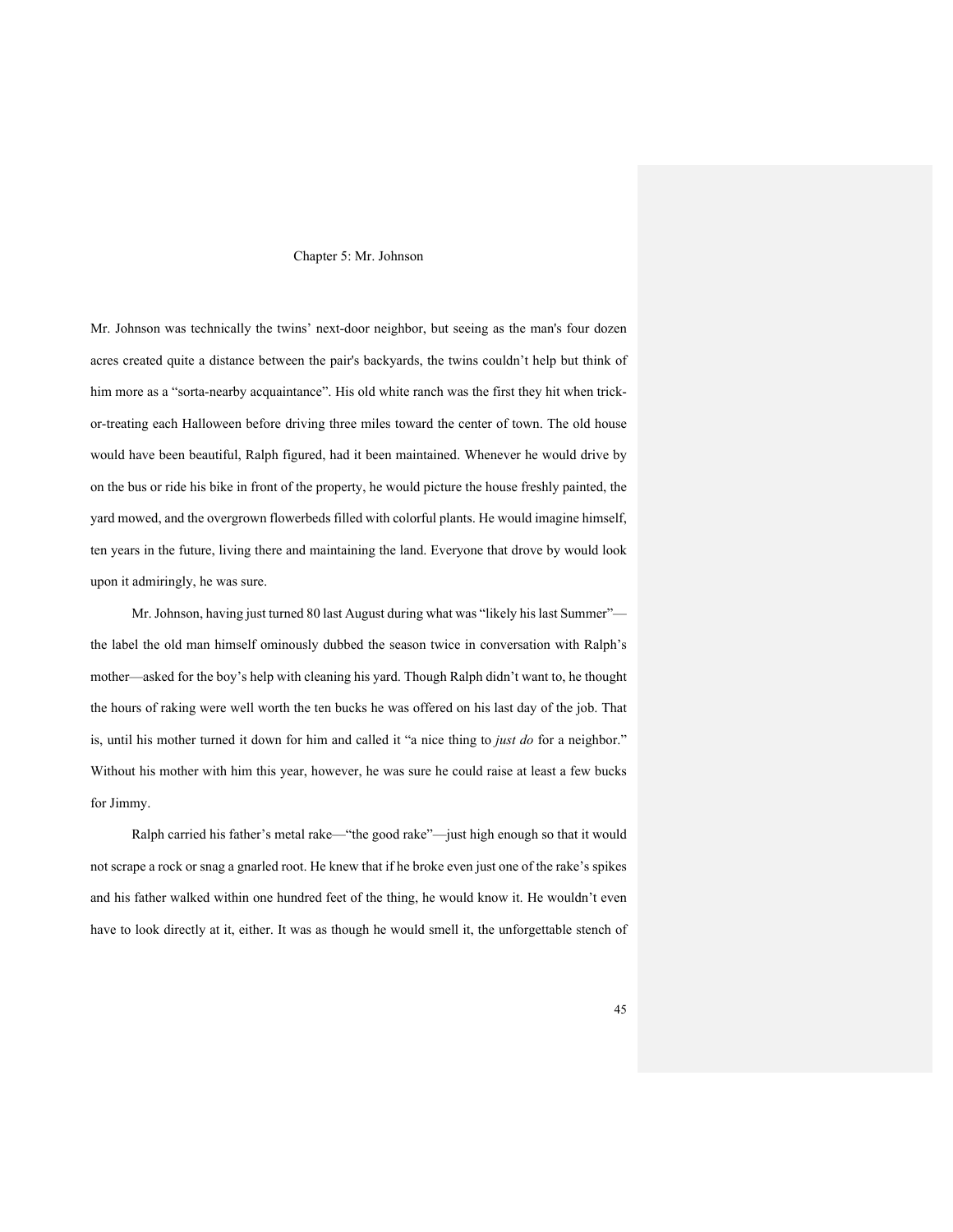another no-longer-perfect tool. This one, however, was called the "good rake" and he was going to protect it with his life.

Putting it down on the ground with his gloves on top of it, Ralph walked up Mr. Johnson's old wooden staircase, skipping the middle step in one big leap. He knocked rather loudly on the door.

"Mr. Johnson? It's me, Ralph Ferris from next door."

There was no answer.

"I was just wondering if you wanted some help raking up this year. Not that your house looks bad or anything. I just thought maybe since I did it last year and you said I did a good job and all, that you may want my assistance again this year. And I'm happy to help, I've got all afternoon, even."

The deep red door, an old slab of wood with paint chipping at each of the four corners and around the knob, opened.

"I'm here," said Mr. Johnson.

"I remembered you always said you couldn't hear me. That's why I knocked so loud."

"Well, uh. I've only got half the leaves as last year. You're kind of early, you know. Still got awhile to fall."

Ralph grew excited, seeing this as the perfect reason to come back a second day, and perhaps even earn an extra day's pay. It was like the trees were working as his partner, he thought.

"I don't mind, Mr. Johnson," Ralph said. "I can do one round today, if you'd like, and then come back in a few weeks or so."

"Alright son, as long as you're wanting to. I'm just surprised to see you back here."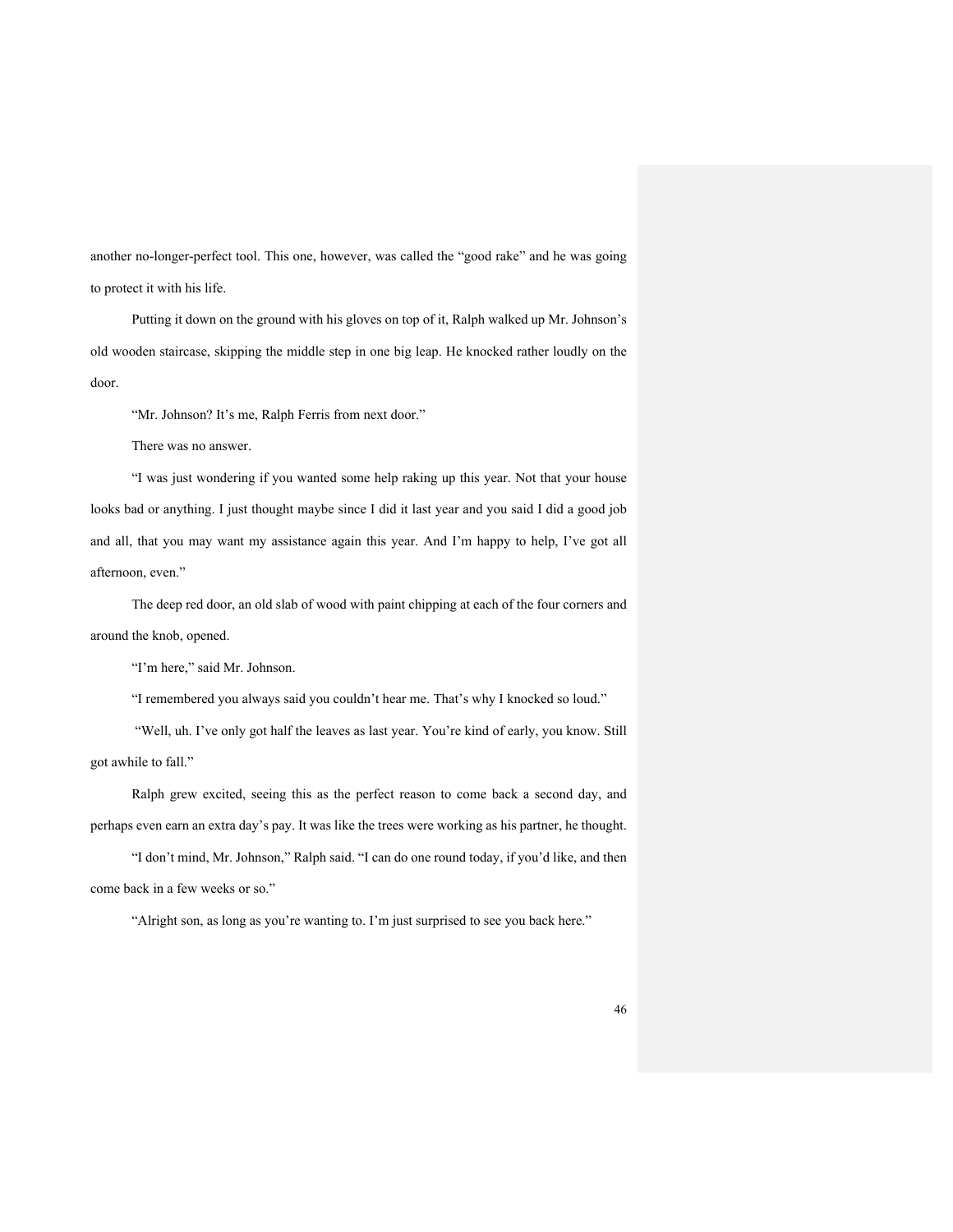Ralph felt his brow start to sweat and readjusted his work gloves. He hated the way they chafed his wrists, but was willing to mess with them again and again in order to have a distraction. He wished he could just get to work.

"Marie's not with you today?" the older man asked.

"Oh, no. She's out at the grocery store, but said I could come over as long as I'm home for dinner."

"Alright, grab your things."

Ralph followed Mr. Johnson through his living room and into the kitchen. It hadn't changed much since last year's visit, which was the first time he had ever actually been inside the place. The house was full of furniture yet gave off a feeling only best described as "empty." Ralph noticed it last year, but still could not quite put his finger on what caused it. Everything in the living room was practical: no frills. The couch, large enough to fit three people but only holding one full-sized pillow and a blanket at that moment, was upholstered with a soft beige and blue plaid. It looked so different from his own, with a gray flannel lining that was ripped in several places from years' worth of rounds of Cowboys between him and Lilly.

He thought more of his mom then, who still seemed mad about the couch all these years after the ripping occurred. She never brought it up directly, but instead just seemed to keep it on the top of her list of grievances, allowing it to resurface in times of frustration. Luckily for him, however, this frustration was often only between her and his father. Ralph remembered one day when he, Lilly, and their father each played sheriffs of feuding towns. They all giggled, smiled, and leapt and tumbled across the couch until their mother walked in and got teary-eyed at the sight of them. She sent the kids to their room, though Ralph stopped to listen from behind the top of the staircase.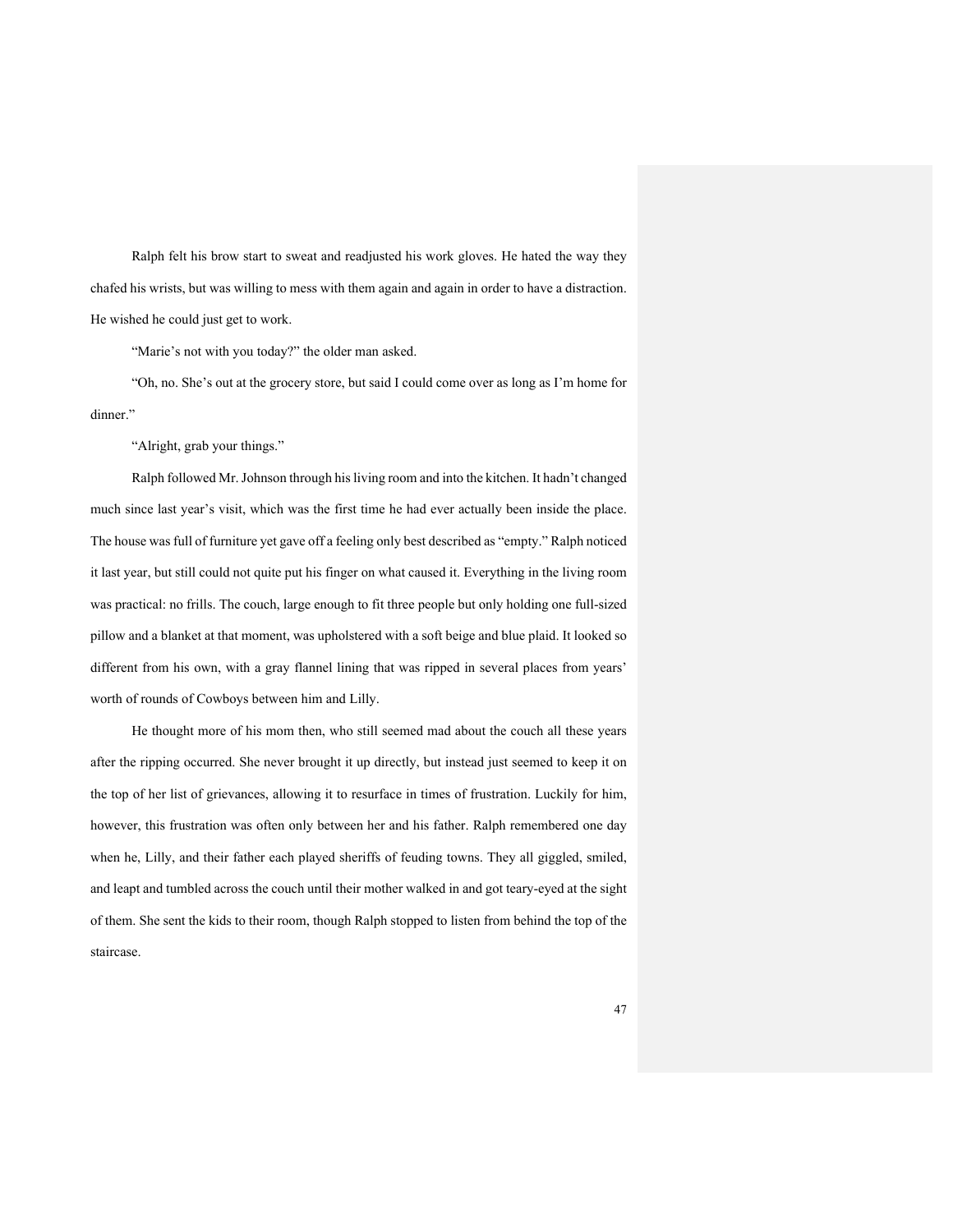"Why would you let them jump on that?" she asked that afternoon.

"They were just playing around, Mar," their father said.

"But it's my mom's old couch. You can't get that fabric anymore. I told you that! You know it's important to me!"

"I'm sorry, honey. I didn't think of it. We were just having so much fun. The kids were smiling so much and laughing. They loved it. I didn't think to stop and tell them to get off the couch."

"Fine," she said, walking toward the kitchen for her cup of tea.

The memory turned blurry after that moment, though Ralph remembered there being a jar on the dining room table the next morning labeled "New Couch," and a five-dollar bill being inside. It still sat in the very same spot, holding close to what he would estimate to be about \$200 inside. Sometimes, when their dad would slip and say a bad word—something he did quite infrequently his mom would smile a bit and say, "Oh! Dollar in the Couch Jar!" before going on about why he made such a poor vocabulary choice.

Photographs lined one of Mr. Johnson's hallway walls connecting the living room and kitchen. A woman, soldiers, and pictures of the home itself were there primary contents. Mr. Johnson noticed Ralph looking at one of the photos, a framed black-and-white polaroid of a woman at her garden.

"Used to get plenty of tomatoes before those stinking rabbits had all those hungry babies," he said to the boy. "You wouldn't believe those tomatoes if you saw them, son. Bright red. Ones you'd only see in colored pictures, I swear it. Bet we would've won a prize for 'em if there was one." Mr. Johnson stepped back and looked at all of the pictures collectively.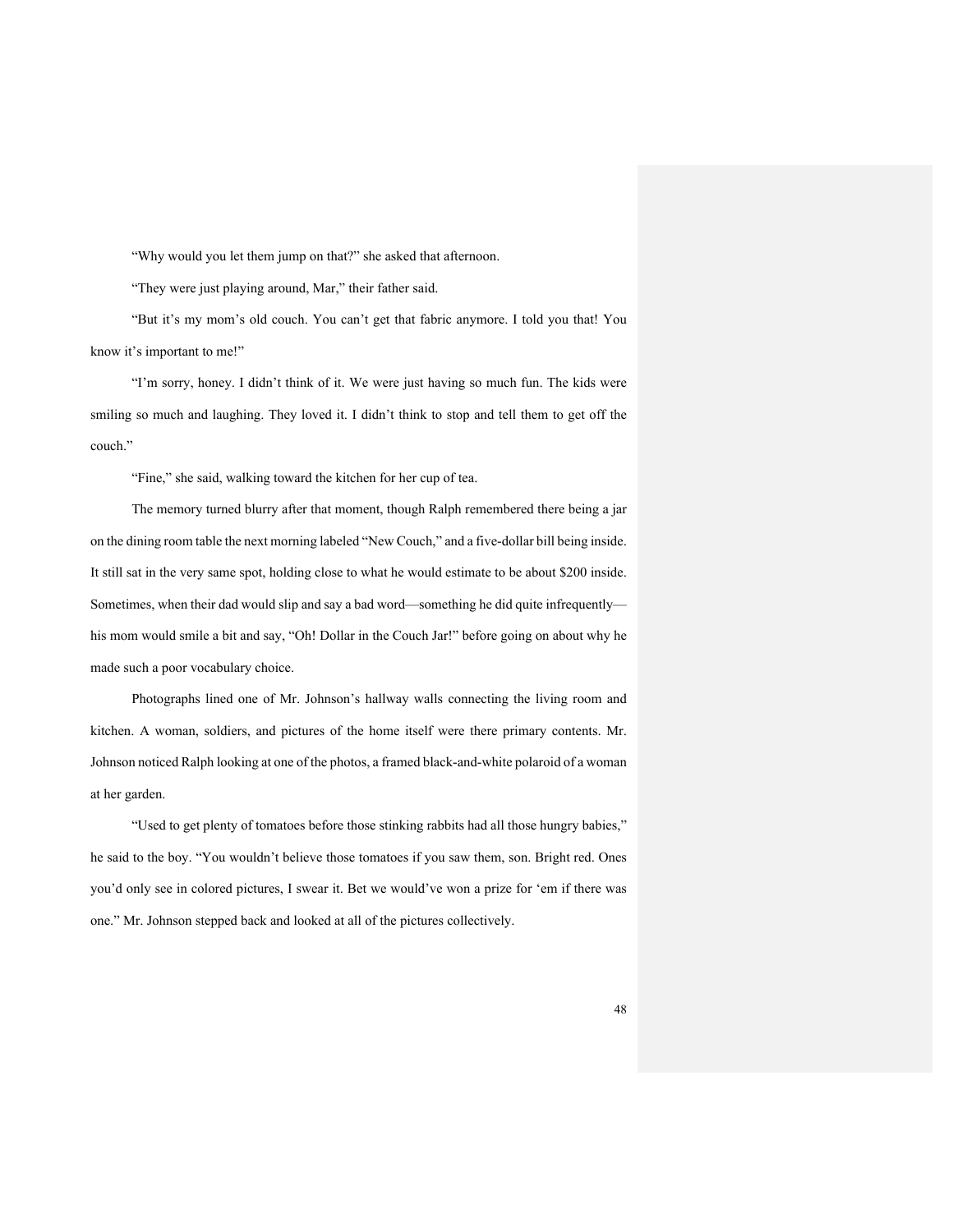Worried that he may stand there all day before he agreed to let him rake, Ralph pretended to clear his voice before walking toward the back door and saying, "I better get to work. You've got at least a day's worth of leaves out there."

Mr. Johnson followed the boy into the kitchen. "Bet you're right," he said. "Now, you get tired you just come on in for a drink, okay? Don't go working yourself too hard."

"I'm happy to get them all, Mr. Johnson."

A frozen Salisbury steak dinner sat out on the kitchen counter defrosting, its condensation silently dripping onto a plate that read "Married 25 May 1934" around the rim. Ralph raked more ferociously than he ever had before, working up a sweat that stuck to his forehead beneath his brunette bangs and flannel jacket. After an hour and a half, Ralph looked up to see Mr. Johnson, who gave a wave, before searching for a leaf pile that would require him to turn his back toward the home. He thought of just how hard it was to make small talk with someone who barely even knew him and was certain he did not want to go through it again. Silence was better.

"Oh no," Ralph whispered to himself upon seeing his mother's car pull into their driveway down the hill. He checked his watch then; it was only 5:00. Why did she have to be early *today*? He reached for the brass doorknob on Mr. Johnson's back door quietly and slowly, being cautious not to seem rushed or frazzled. He knew that would be a dead giveaway that he was out when he shouldn't be.

*What will I tell her if she catches me?* Ralph wondered. *"I was just riding around?" "Biking is good exercise?"*

Ralph entered calmly and glanced over at the TV the old man sat watching, seeing a blackand-white show he did not recognize. In front of the set was a little wooden table, the kind made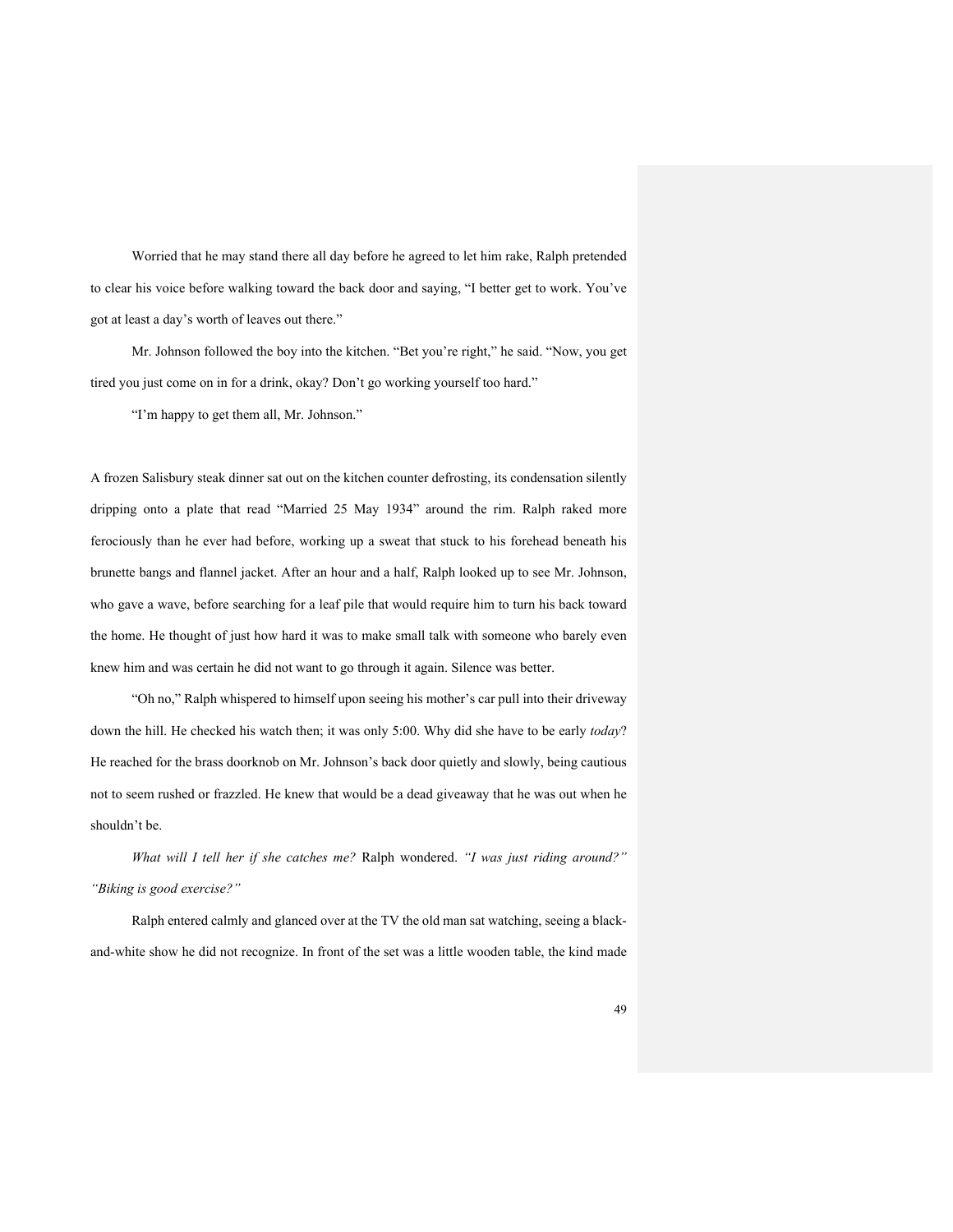to move from room to room easily. He noticed the meal, a Salisbury steak, corn, and brownie all divided into separate compartments, and still in the plastic tray in which it came. Ralph thought then of all the fresh tomatoes he used to see growing in Mr. Johnson's backyard. He used to notice them each afternoon on the school bus, taking note of just how close they were to their perfectlyready-to-pick time. Some were beautiful: spherical, red, and shining under the sun, while the heirlooms—just as delicious in taste—looked discolored, misshapen, and sometimes downright odd. He would even try to smell them as the bus drove by, taking in a whiff and hoping for even the slightest scent of fresh vines and ripe fruits. There weren't any in the yard anymore, though. Only weeds encompassed the once-lively space, their green, spreading bodies making it impossible for anything else to grow.

Ralph realized that he had been staring then and tried quickly to avert his eyes.

"It's not perfect," Mr. Johnson said, "But what's an old man like me need perfect for?" Ralph smiled, hoping to hide both his frustration in himself as well as his discomfort. "Jean used to do all the cooking 'round here, I'm afraid."

Ralph, who glanced out the window at the further-setting sun, began to worry. Wondering if he would get any money for Jimmy, if Lilly could stall their mother, or if they would both be grounded for a month for this attempt, he tapped his foot, accidentally displaying his own anxieties.

"Oh, I'm sorry son. I shouldn't do all this talking when you've gotta get goin.' Let me give you a little money, okay?" he asked. "And don't go saying 'you're too proud to take it' or nothing. Hard workers deserve compensation, and you've worked harder than anyone I coulda hired."

Ralph put the ten-dollar bill in his pocket.

"Thank you," he said with a nod.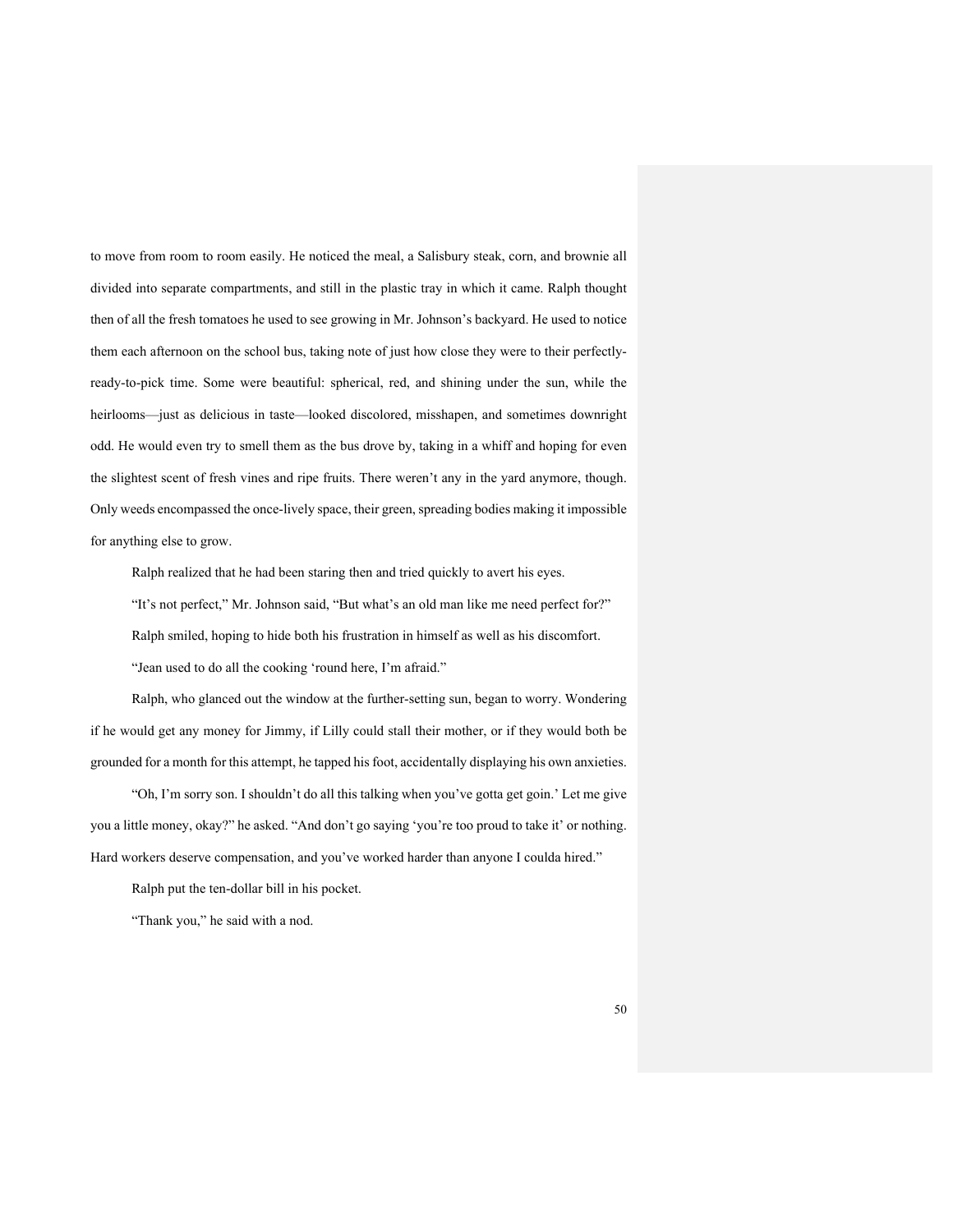"Now you get home safe, okay? You decide it's too dark, just come right back and I'll walk

with you."

"No need," he told Mr. Johnson, "but thanks."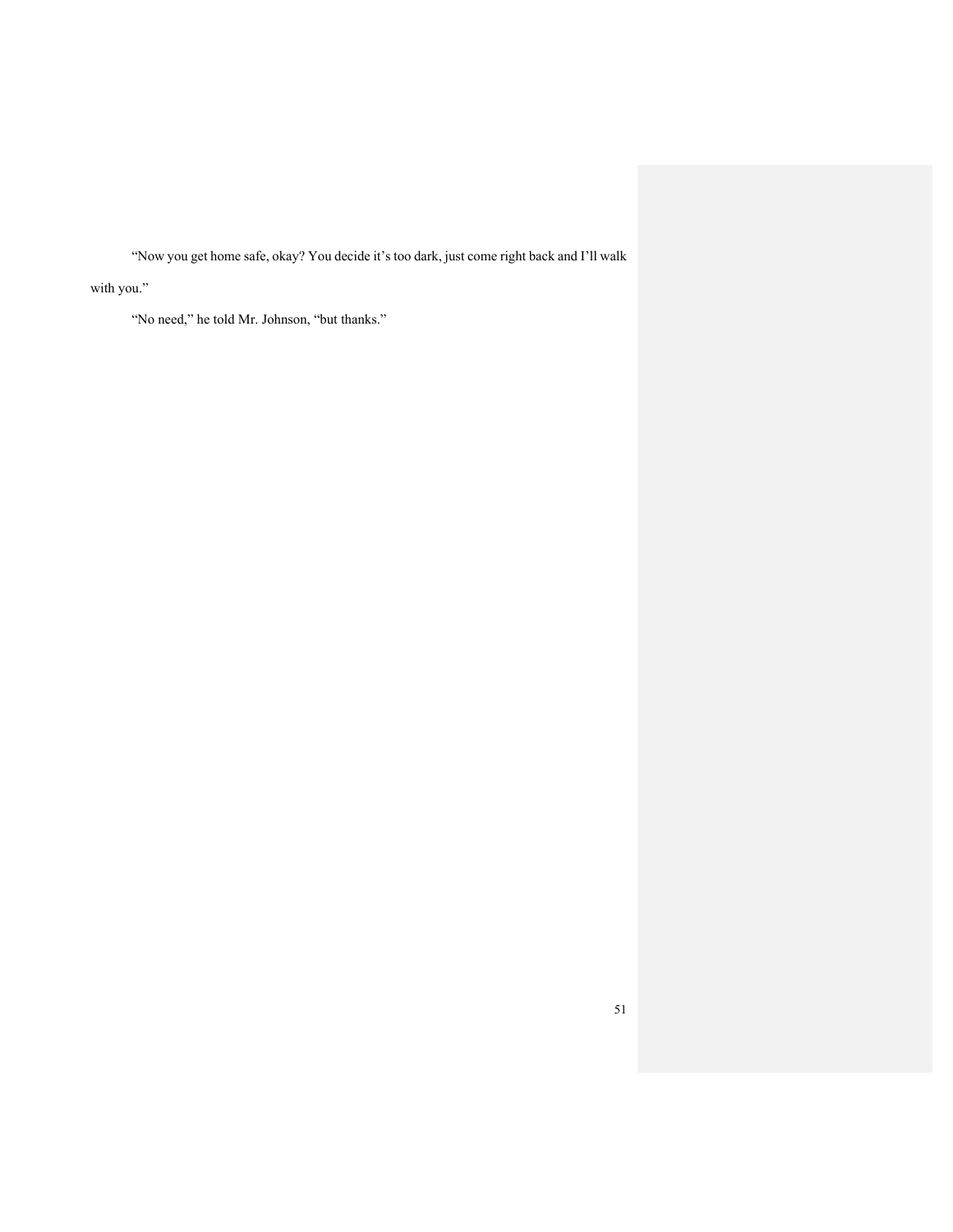## Chapter 6: Sick

"Ralph's home, Mom," Lilly shouted from the front door to the kitchen in which her mom was baking fresh bread in the oven. Nothing could compare to such a heavenly smell: other food, flowers, or even the artificial scents of the candles they always used to cover up the wet hay smell of February. Lilly hated to leave at a time when the house smelled so good, but knew Ralph had the answers to many of her pressing questions.

"We're just going for a ride down the street. Be back by dinner!"

"You better be!" their mom said.

Lilly leapt out the door before her brother had a chance to put his bike down.

"Let's go," she said.

"Where?"

"Where have you been all day?" Lilly asked, so caught up in her own worries that she had not even heard her brother's question.

"Mr. Johnson's."

"Asking him for money?"

"*Working* for money."

"Do you think he's going to tell Mom or Dad?"

"Johnson's not going to tell anybody. He's not a big gossip like the moms in town. He's an

old man. He doesn't care."

"How much did you make?"

"Ten bucks," he said, pulling the bill from his jeans and handing it to his sister.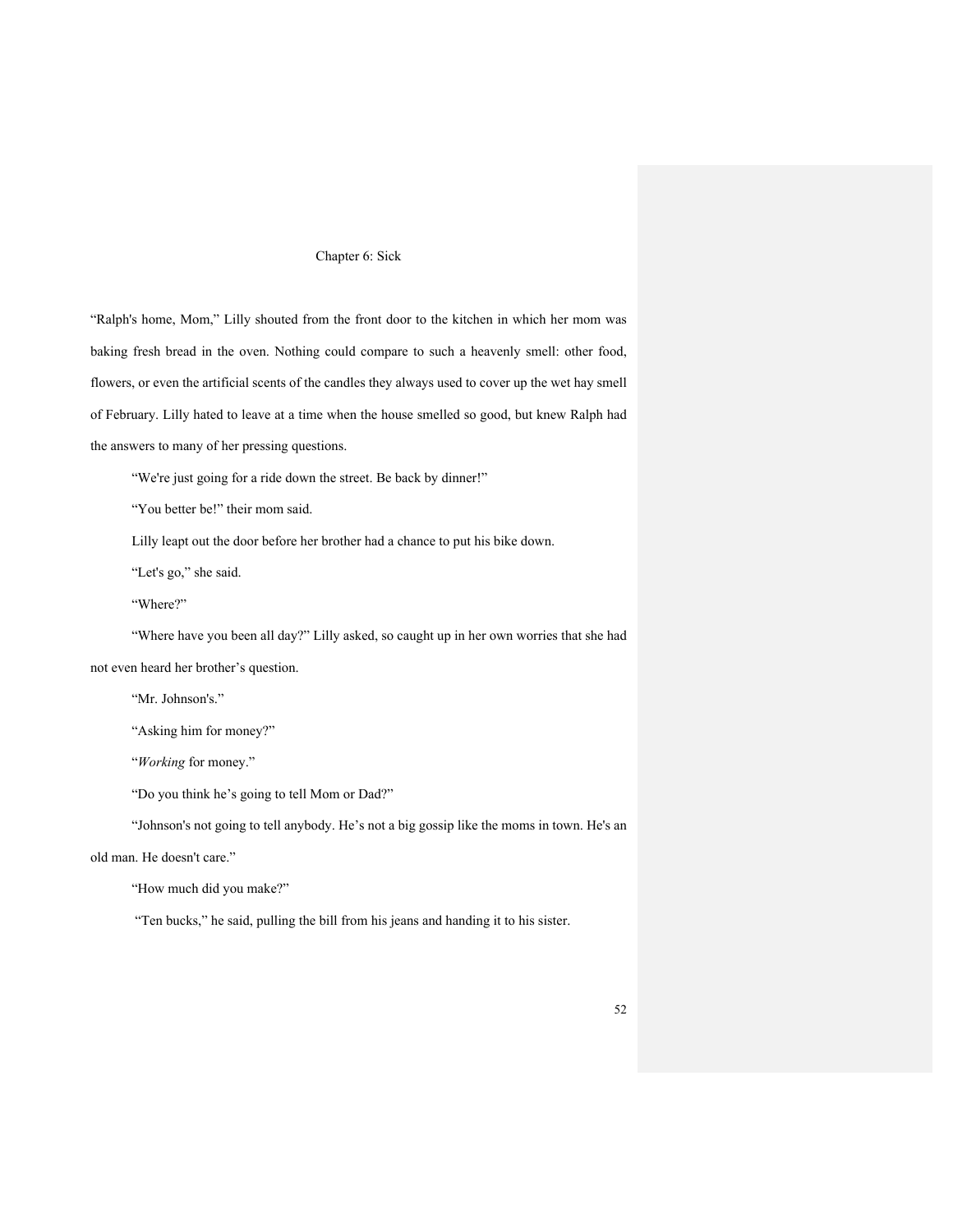She pulled an envelope from her own pocket and stuck the bill inside. The envelope was white with a single crease right down the middle, perfectly dividing the "m" in Jimmy's name that lay in purple colored pencil on one side. "I'm sure it'll help."

A mile from their home, the twins rode past the old town post office. Its paint had chipped so much that the exposed wood took up nearly as much surface area as the remnants of the sunflower-yellow shade it had once been. It was the oldest building in town, according to a sign out front. Lilly had always heard of it being haunted since she was little. It was even considered a tradition for the oldest kids in school to tell the new first-graders about the "real" ghost who hung out there and would mail a scary note to one little kid each year. Just like all the others, Lilly too fell for the rumor when she was that age. She wouldn't even look at the post office for two years when they would drive by at night, afraid she may see a set of glowing eyes from within. She already knew she'd never try to trick other kids with the story when she was old enough, though.

Lilly felt her brother's hand tap her wrist suddenly, causing her to shift her gaze from the once-feared window to the porch that lay at the building's side. There stood two men talking one quiet, the other laughing and joking—and a boy about her own age to their side. Lilly squinted her eyes and used one hand to deflect the beaming sunlight that blocked her vision. Attempting to focus her blurry vision on the young boy, she noticed then that his hand was wrapped around the wrist of the older man to his left. She knew then it was Jimmy.

While Jimmy stood tall and strong, the older man to his side had an unmistakable slouch, as if his head and shoulders were too heavy for the rest of his body to carry. His skin also looked wrong, the color and liveliness seeming to have faded away.

"His dad?" Ralph asked his sister.

"Must be."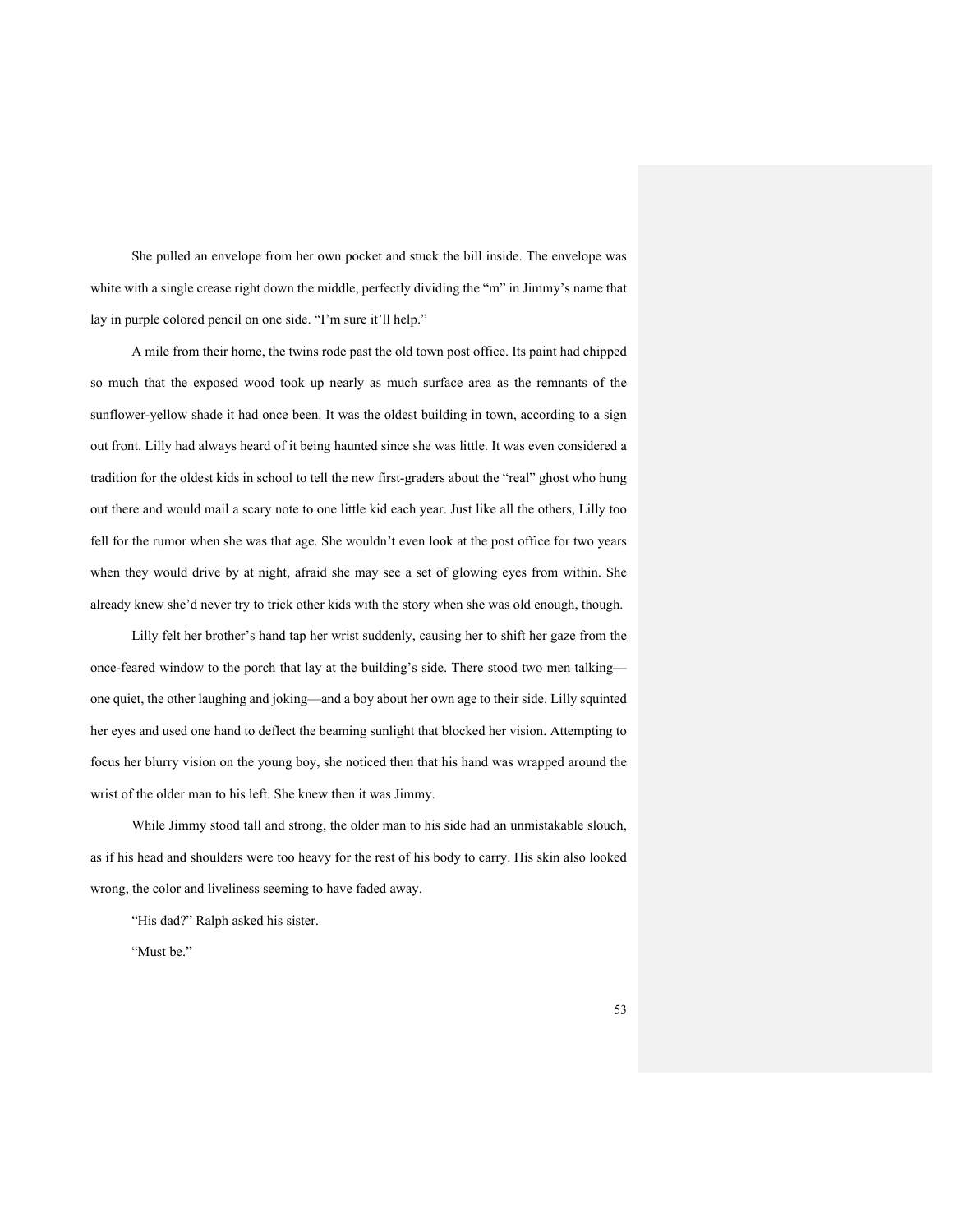"He looks so sick."

"Don't say that."

"I'm not making fun of him."

"But how would you like it if someone was saying that about you?"

"Fine," he said.

The pair watched as the man who Jimmy and his father were speaking to walked off, leaving the two alone on the porch. They sat down on a bench then, his father relaxing his body into the firm seat as Jimmy grabbed the man's cane and leaned it against a nearby post before taking a deep breath.

Jimmy wore the same flannel shirt he had been the day Lilly met him, but he looked much sweatier today. She wondered if he had been supporting his father's weight the whole way from their house. Why did he bother to bring him? It must've been exhausting for them both, she figured.

"Should we go up there?" Ralph asked.

"Why wouldn't we?"

"Well, what if his father doesn't want us to know about him?"

"You think it's supposed to be a secret?"

"I don't know. He's not looking so healthy anyways though, maybe it would just make it worse if we came over," Ralph said before stopping abruptly and raising his hand.

"What?" his sister asked, looking up then to realize her brother was waving directly at the two people in question.

"Guess they answered that for us," he said, slowly starting to walk toward the pair.

"Just don't say anything rude," Lilly said from the side of her mouth, on which she tried to place a confident smile.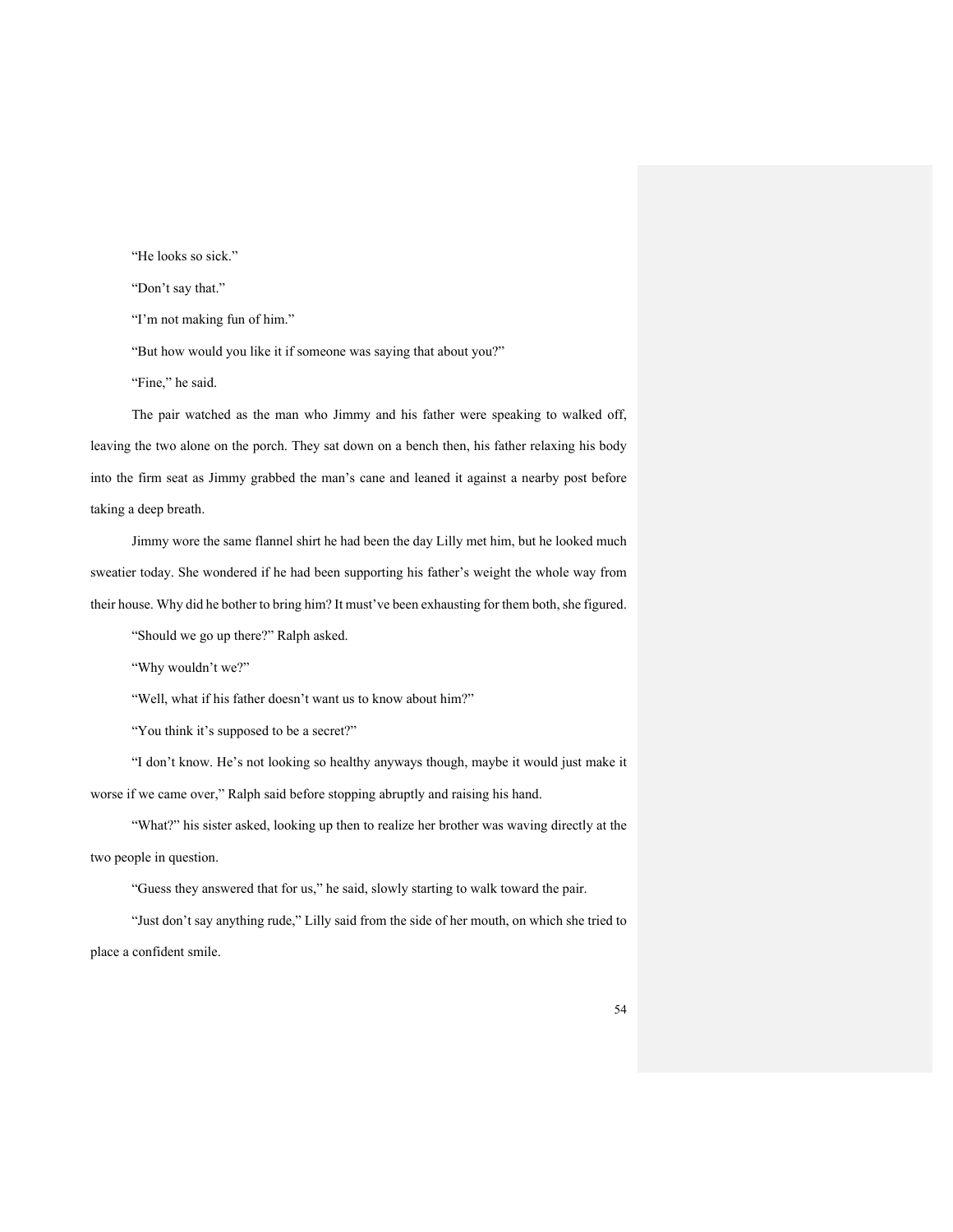"*That* was rude to me, though," he said, a smile still plastered on his face to appear friendly to the pair they were approaching.

"I'm nervous, sorry," she said.

The look of fear in Jimmy's eyes was unmistakable. He stood taller now than ever, as if he happened to be leaning against the wheel of a bike just as it had been struck by lightning: unphased yet shocked.

"Hi Jimmy," Lilly said.

"Sir," Ralph said, nodding to the older man, seemingly in a trance that prevented him from looking anywhere other than his eyes.

"Dad, these are my friends, Ralph and Lilly from school. They're twins. Live up the street not too far from us."

"Our dad is Robert Ferris, sir," Ralph offered.

"Ralph, Lilly, this is my Dad," Jimmy said, looking to the man for a reaction. Lifting his head to nod back, Lilly too had noticed his bright eyes. They seemed almost like they were there by mistake. How could such a sickly man have such alive eyes? They were just as blue as the river at their Aunt Kit's house, a color neither of them had ever seen elsewhere.

"My Dad can't talk all that much, but I'm sure he's glad to meet you," Jimmy said.

"Robert Ferris?" the man said at a level just above a mumble. His voice was husky, just like Ralph's often was after a long night's sleep with the window open when the pollen was blowing.

"Yes, sir."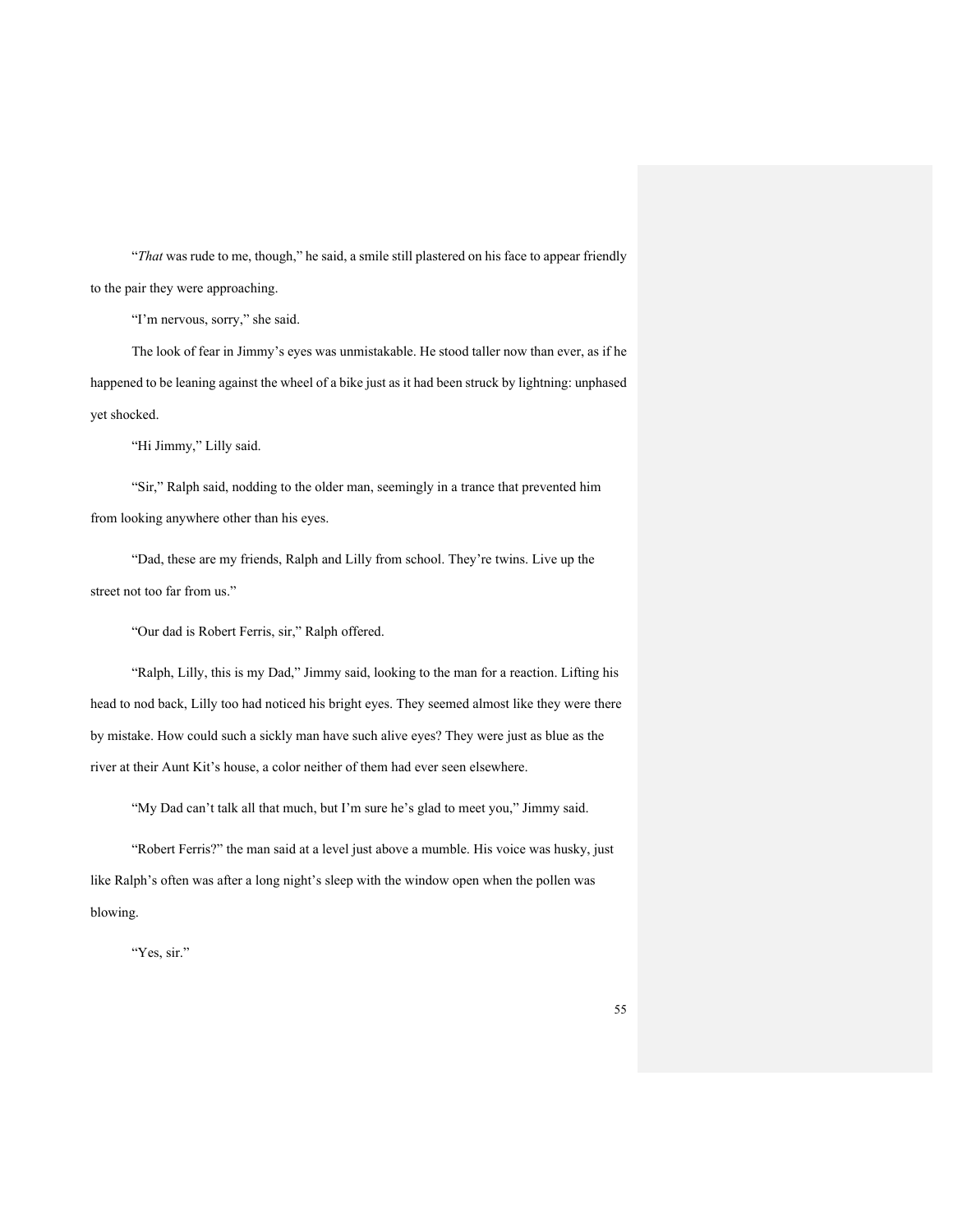"Went to school with him when I was your age," he said. All of the kids looked shocked to see a smile emerge on his face, and could not help but do the same thing themselves.

"Did you? Small world," said Ralph.

"How's he doing?" the man asked.

"Working hard," Lilly said. "He works all day, really. Our Mom does too."

"Farming?" he asked. "Always said he was going turn that land of his into the best farm in town."

"He did it," Lilly said.

"Well, you tell your Dad that George Barrow from grade school said hello, will you?"

"Of course, sir," Ralph said with a nod.

"You look a lot like him, son," he said to Ralph. You've got the same eyes. You hear that a lot?"

"Yeah, I guess."

"And you're beautiful just like your mama, Lilly."

She blushed.

"Seems like he got everything he wanted," the man said, smiling and letting out a sigh. "I'm happy for him." Lilly could tell he hadn't uttered the words with a resentment that certainly would have been justified. Here George was, having lost his wife and amidst a battle with cancer, only to find out that his old friend had somehow accomplished all of his own goals. How could life be so cruel? How could he still smile?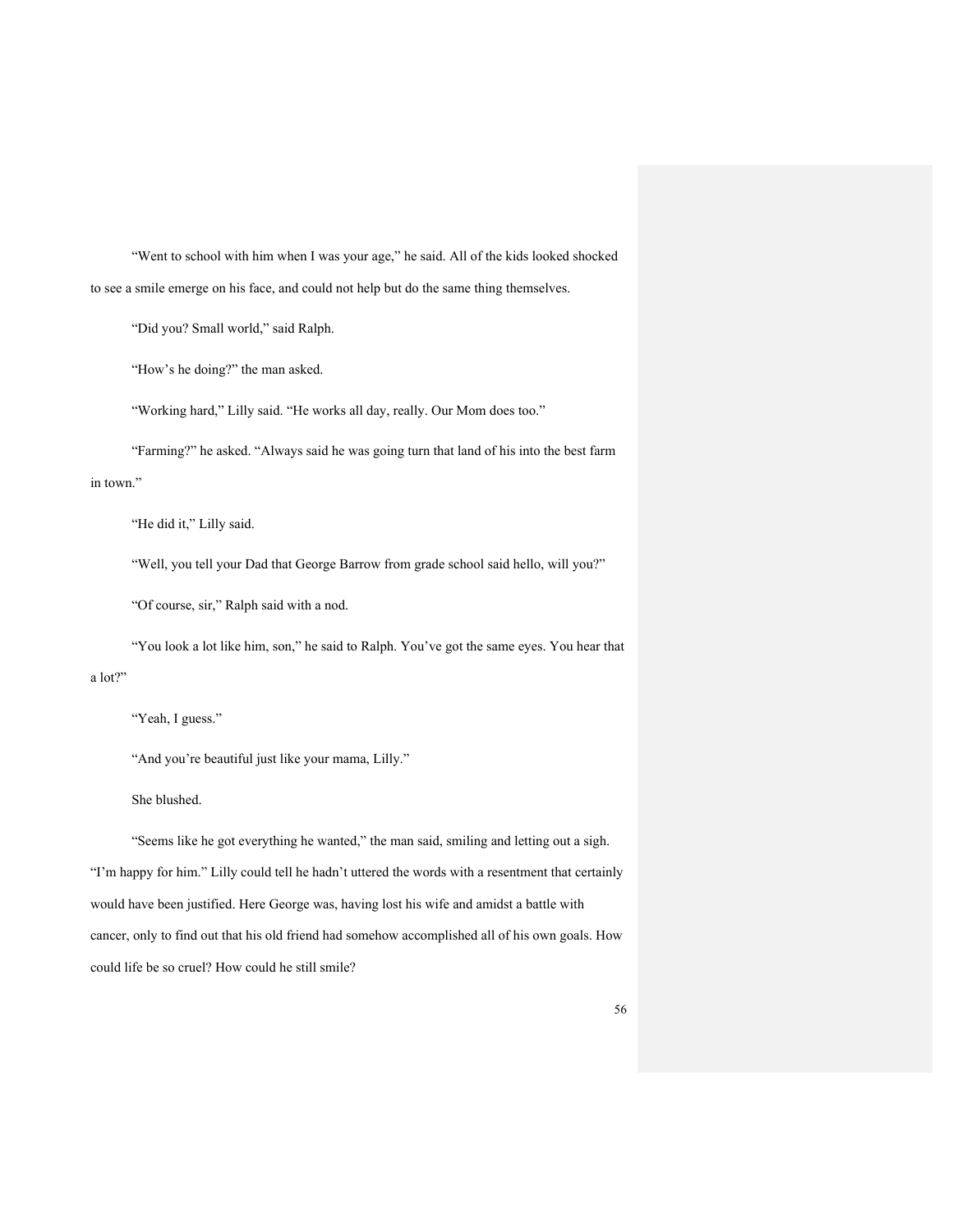"It's been real nice meeting you, George, but we better head out. It's gonna be getting dark not too long from now and the first sight of sunset puts our Mom on red-alert," said Ralph.

"As she should be," George said. "You two seem like a couple of real troublemakers."

Ralph held out his hand to the man. "Goodnight, sir."

"Goodnight, kids. You'll forgive me, but it's a bit of trouble for me to get up from sitting, and it's quite embarrassing to have others watch. I'll just have to say goodbye from down here."

"That's not a problem at all, Mr. Barrow. It's been so nice meeting you," said Lilly.

As Ralph and Lilly walked off the porch and back toward the street, Lilly stopped behind a bush.

"Look!" she said to her brother.

Of all the things he had thought she may be staring at in this strange hiding spot, he never expected to see a baseball going back and forth between the pair. It wasn't exactly soaring through the air, but even George was able to work up enough energy to toss a few underhand passes to his son, who had walked only a few feet from the edge of the porch and caught every toss.

As Ralph watched the pair, Lilly watched him. They and their own dad used to toss a ball, frisbee, and even an occasional pinecone or anything else remotely round they could find in their yard on warm days. She wished they would do it again.

She could hear Jimmy laughing, even from that distance, and was glad to know there were still moments like these left to be shared with his father, despite his sickness. George was too young to lose it all.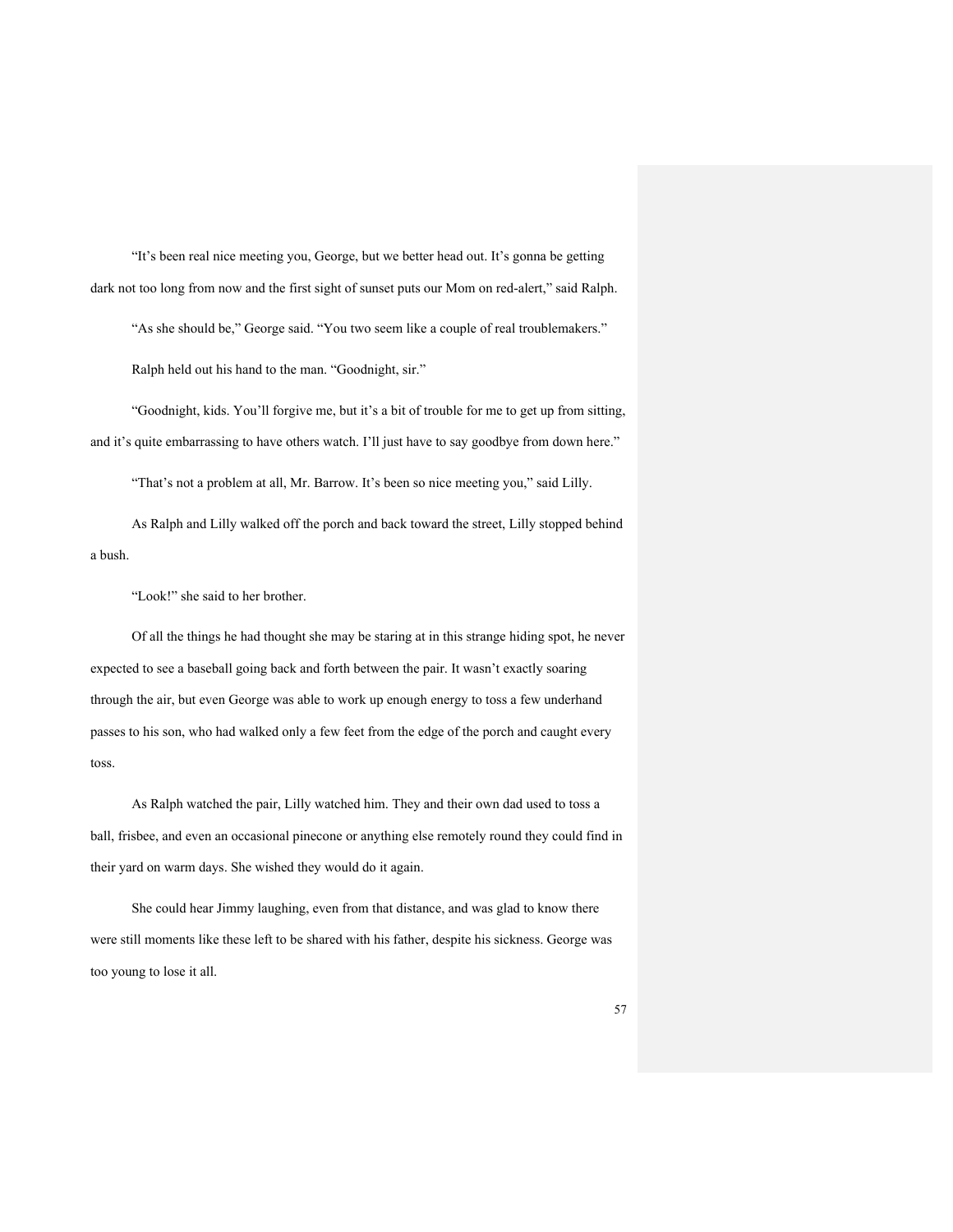## Chapter 7: 4:00

Sharp panic rolled through Ralph as the sound of his alarm roared out. While he was almost positive that he had never even owned an alarm clock, he knew for a fact that he had certainly not set it to go off at 4 AM.

"Get ready to go, Son," his father whispered up the stairs just as he had finished frantically pressing each of the buttons lining the sides of the clock.

"Huh?" Ralph whispered to himself, rubbing his eyes and rising from bed. Throwing on a pair of jeans and a hoodie, Ralph questioned whether all his father had said a few nights ago at dinner was in fact happening. *Wasn't it just a threat? Dad wouldn't possibly make me go out and work at 4 in the morning, right?*

As he turned the corner at the top of the staircase, Ralph jumped at the sight of his dad, who stood staring up the flight waiting for his son.

"Ready to go?"

Ralph wiped the crust from the corner of his eyelids that he always got after a good night's sleep. "I really have to work with you? I thought you were just angry."

His father shook his head and dropped his shoulders in defeat. "I want you to help so you learn what we do."

"Fine," Ralph said.

His father paused, sighed, and handed his son a bottle of water.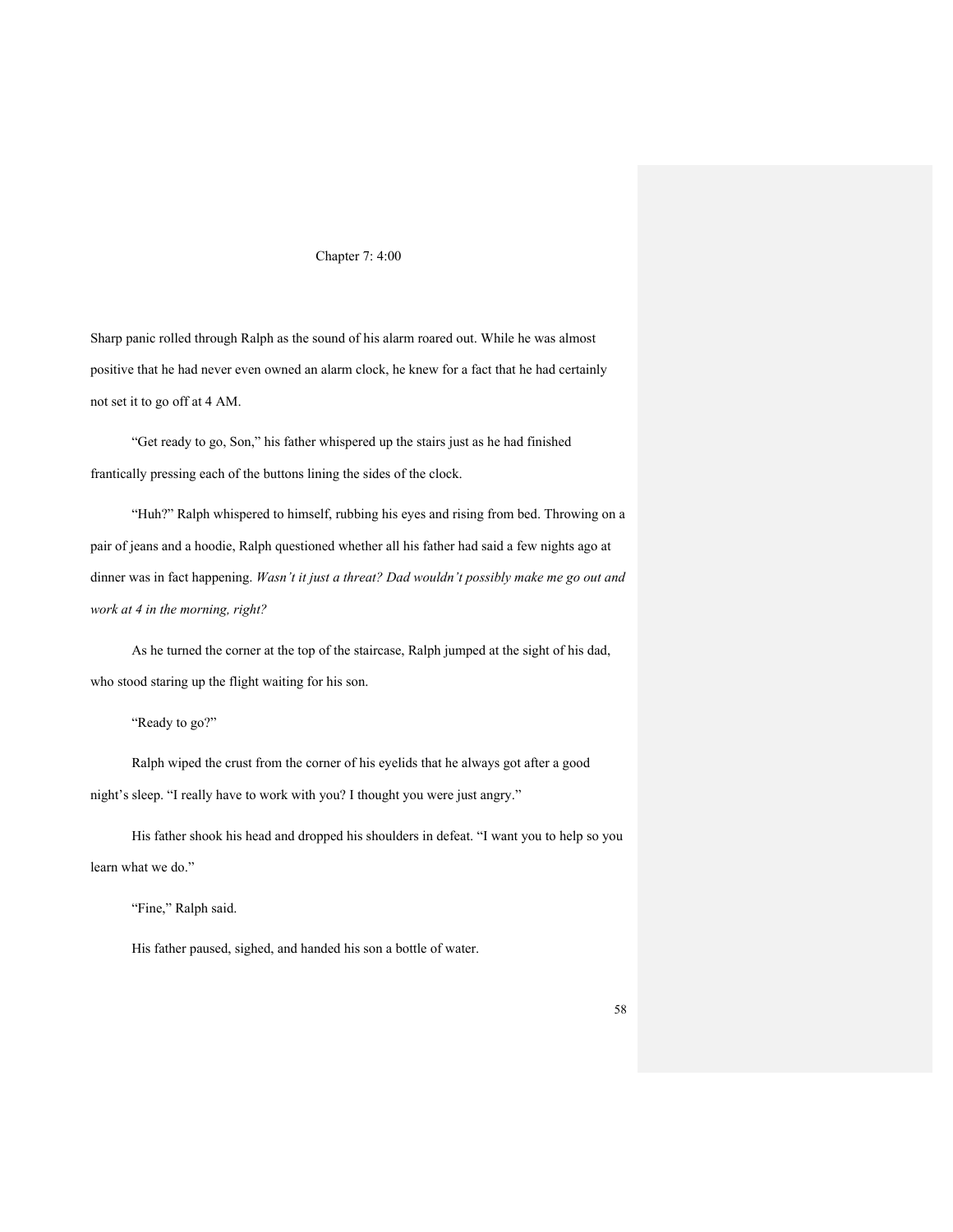"It's going to be hotter than usual out there today," he said as he nodded toward the window. Ralph couldn't remember the last time he had been up so early. Not only had the sun not yet made its way into the sky, but the stars were still out, and the roosters were still asleep.

After two hours of picking apples from dozens of trees, Robert called his son over to the bed of his truck.

"Hungry?" he asked the boy.

"Very," his son replied.

"Mom made us some sandwiches last night. Eggs, bacon, and cheese."

"I love those."

"Me too."

The pair sat side by side, quietly eating their breakfast sandwiches as the early-Autumn air brushed through their hair. Without having to do such hard work, Ralph realized, it could even be considered a perfect September day: sunny and warm with an ever-so-slight breeze.

"Which ones you working on out there?" Robert asked his son, nodding to the apple trees.

"McIntosh."

"Your favorite."

"How'd you know that?"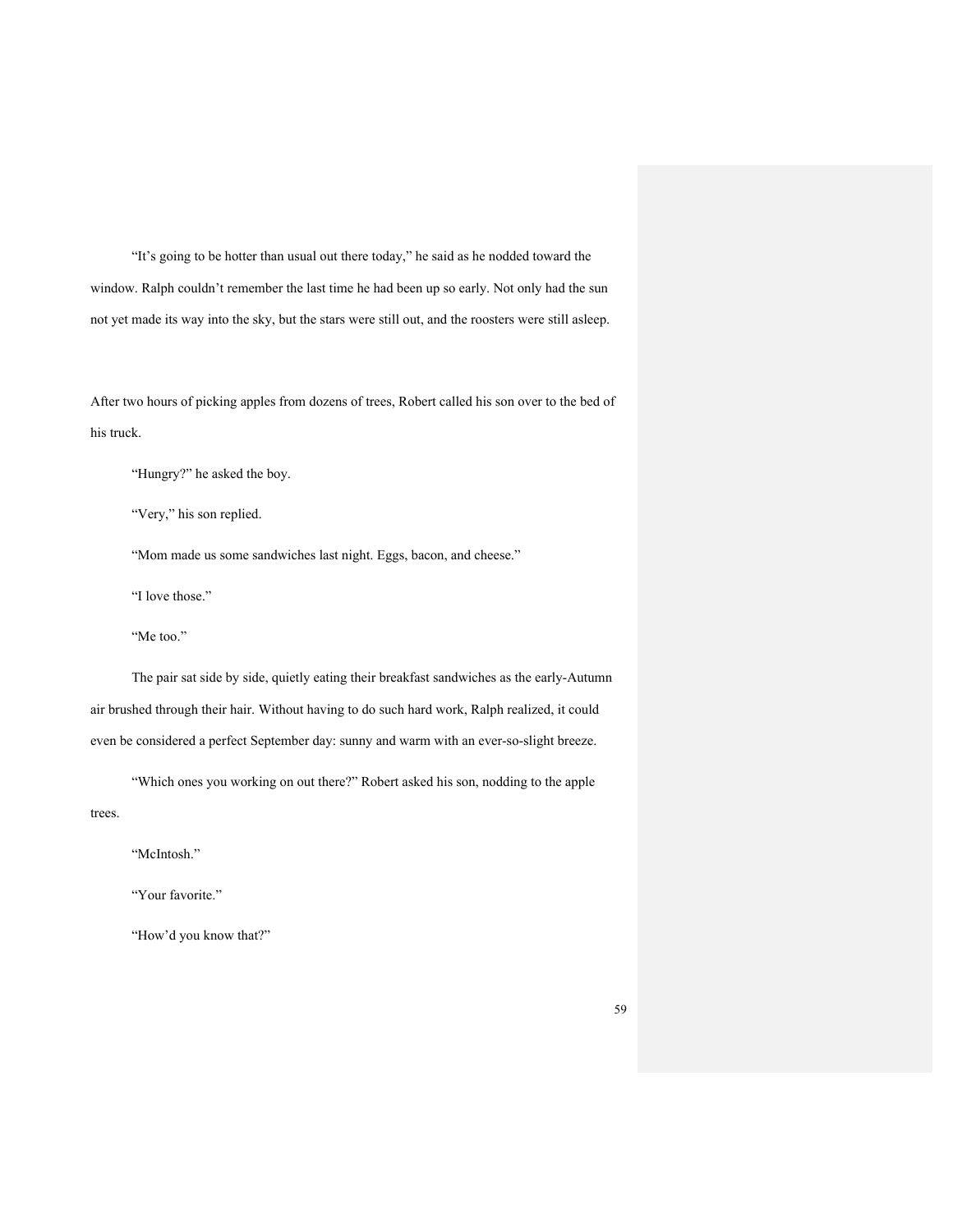"You said it a few years back. That's why your Mom and I made you that apple cake for your birthday last year."

"I figured you were just trying to get rid of some bruised ones," Ralph laughed.

His father pretended to be offended by the idea, letting out a gasp and shaking his head as though he was in disbelief.

That cake was one of the best he had ever had. Not only did the apples, having been baked all the way through, fall apart with each bite, but they filled the house with their fresh, warm, Autumnal smell.

"How many baskets have you collected through this morning?" he asked his dad.

"Picked or checked in?"

"What's 'checking in'? I thought we were just picking 'em?"

"Well after we pick 'em, we gotta get rid of those bruised ones and check their size before we box each type up. If they're too small, the customers will get mad. Gotta be at least two inches across and high."

"Well, how many baskets have you 'picked', then?"

"Twelve."

"And checked?"

"I got those 12 checked, too."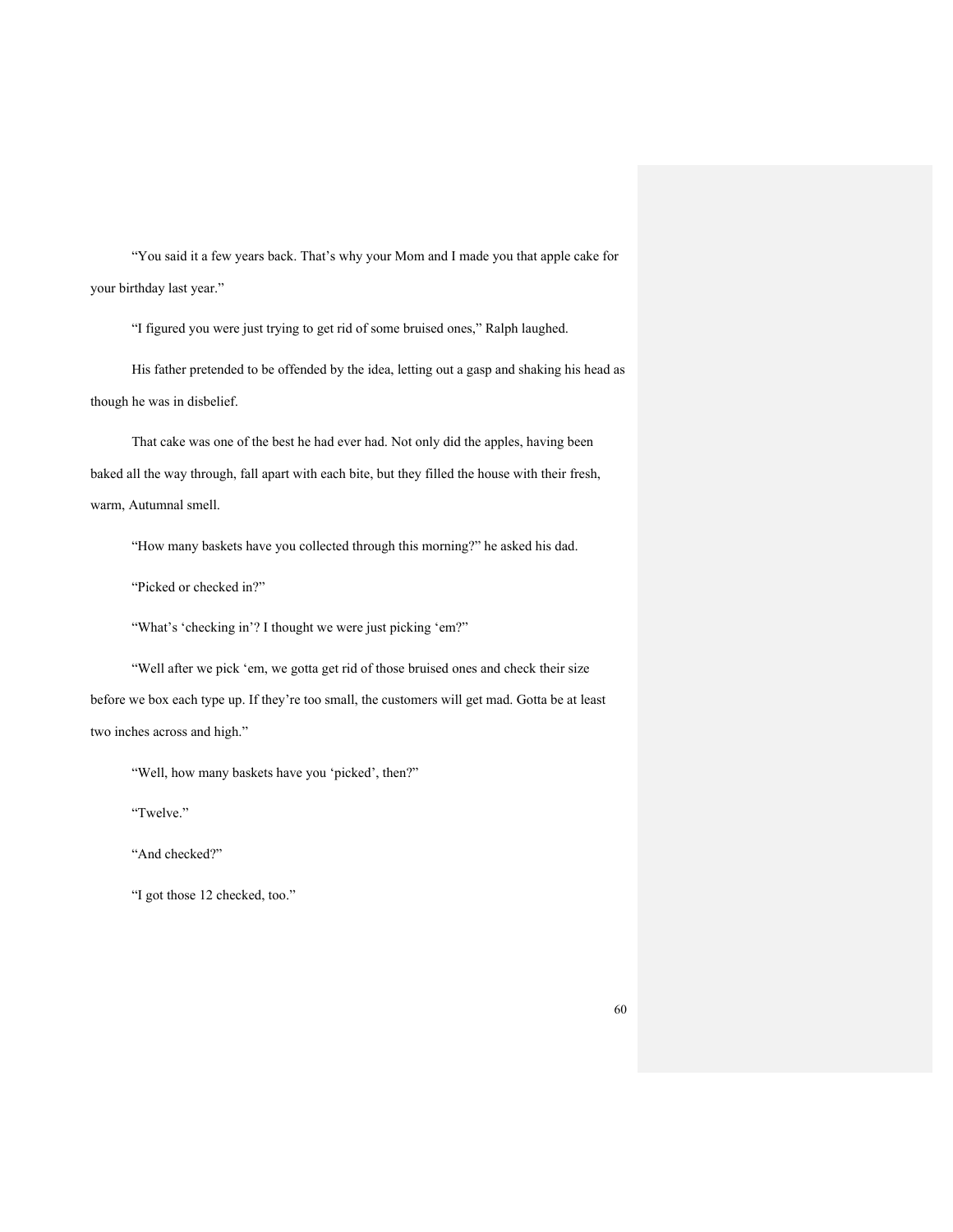"Wow," his son said. He looked away quickly. *How did I work up such a sweat and work so hard without even picking half of that? And I have to "check" them still?* He could feel as his cheeks grew red.

"You'll get quicker as you go," his dad said.

"Maybe I'm just not that great at it," Ralph said.

"Don't say that, son. I wasn't fast either when I first started."

"When was that?"

"I was older than you, even. About 14."

Ralph's eyes grew wide, "You didn't have to start until you were 14?"

"*Couldn't* start until I was 14. My Dad wouldn't let me."

"Why?"

"Thought a kid might ruin his business." He chuckled. "My brother was only two years older, but our father let him start when he was 12. Said he was always 'more mature.'"

Ralph and his father would take a bite each time the story paused, allowing them to fill the silence.

"I told myself I'd never be like him from that moment on," Robert said.

Ralph sat quietly for a moment, looking out across the red and blue swirls that made up the sky while wondering what it was like for his Dad to grow up knowing that his own father liked his brother more than him. Sure, his Dad connected better with Lilly, Robert thought, but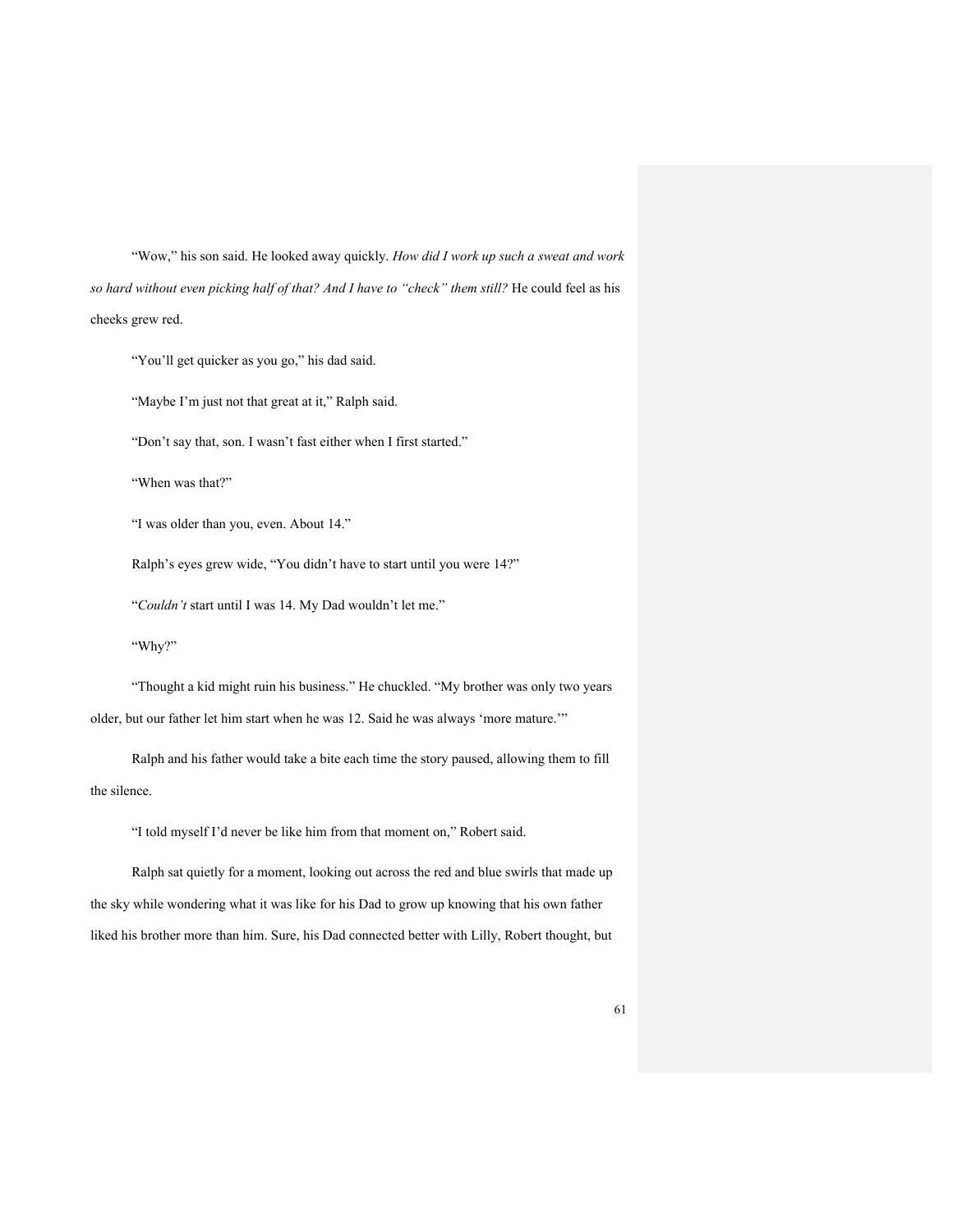even when he and his Dad would argue, he knew he didn't love his sister more than him. It had always been equal.

"What happened when you started working with your Dad?" Ralph asked.

"Fell out of a tree and broke my leg on the first day.

Ralph felt his eyes widen in an awe he could not help but hold back. Though he usually tried to seem unimpressed with his father, this time was worth showing his surprise.

"There was this apple on the very top of a tree—a McIntosh actually. You wouldn't have believed it. It was the best-looking apple I'd ever seen."

"And you went for it?"

"Thought I had to," he said. "I thought for sure it would make him proud, as if he hadn't seen a million apples just like before."

"Was he mad you fell?"

"Picked me up, marched me right in to the house and told my mother 'This is why boys aren't meant to be out working on a farm.'"

"Did you ever work with him again?"

"I did for a couple years when my brother moved out. He needed an extra pair of hands. He retired pretty soon after that though once he realized I could get more done in a day than he could in a week."

Ralph crumpled up the tin foil wrapper from his breakfast sandwich, wishing he had another. Some days, Ralph felt like he could eat three sandwiches and still be hungry. It was as if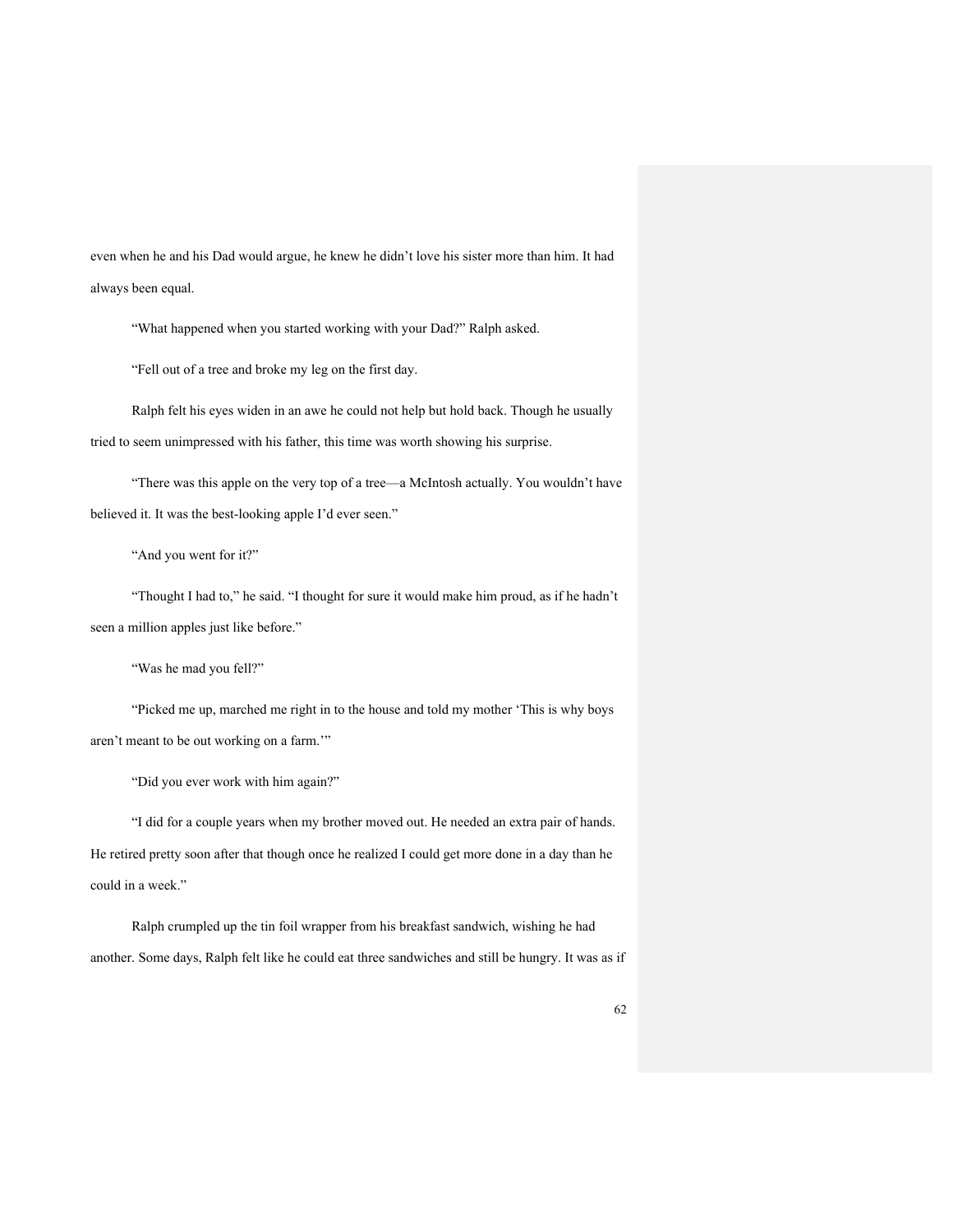his stomach didn't even notice he had just eaten. Aiming at the open back window of his dad's truck, he tossed the aluminum ball through it as though it were a goal, something his father used to do years ago when they and Lilly would have "picnics" on the back of the same truck.

"You remember that game?" he asked his Dad.

"Of course I do," he said, holding the rest of his own sandwich in his mouth in order to make a foil ball for himself. He aimed and closed his eyes, pretending the three-foot shot was a last-second buzzer-beater.

"You do it again," his Dad said then, tossing the ball to his son before he let it go. "It was nice to watch that memory come back."

Ralph smiled and aimed again, missing this time and hitting the brim of the window.

"Now it's ruined," his Dad said, winking at Ralph.

Ralph laughed, remembering how his Dad used to make him laugh so hard when he was first starting school that his belly would hurt. He never wanted to get on the bus those days, and always needed some convincing. Words alone couldn't do it though, so his Dad had to make faces and joke about how bored he would be until the kids got back.

"Did you talk to him after that?" Ralph asked.

"What?"

"Your dad."

"Oh," Robert said, swallowing deep and unrolling the cuffed sleeves he always pushed up when eating. "No, I didn't."

"Did I ever meet him?"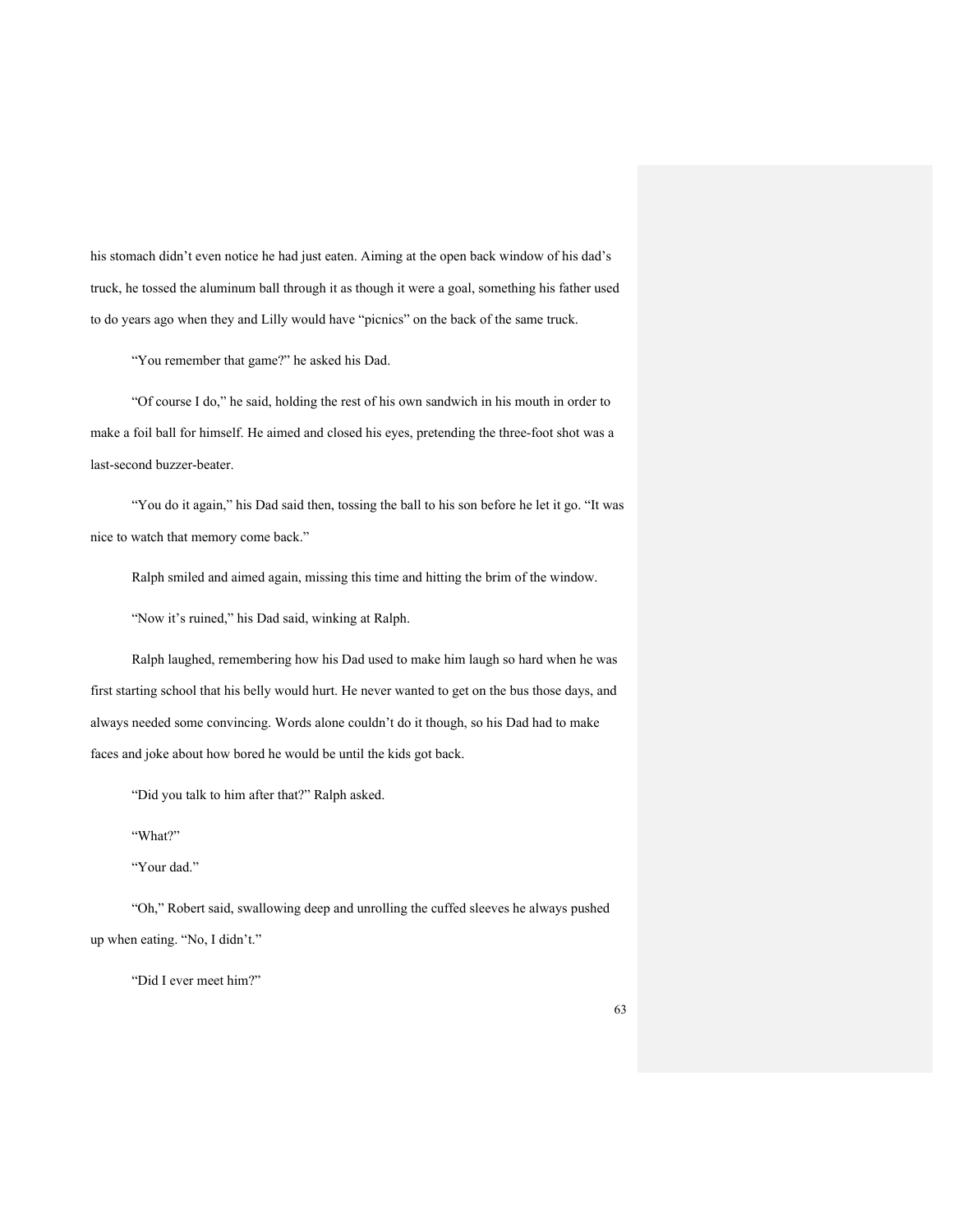"He died before you were born."

"And your Mom?"

"Moved into a home for a year and then died herself."

Ralph tilted his head up toward the sky, wanting both to feel the warmth of the sun and to avoid saying the wrong thing. He watched as all of the leaves blew in the same direction from a gust of wind. His dad let out a hollow sigh.

He let the cool breeze push through his hair, enjoying the moment of relaxation. He could smell his mom's baking all the way out there. What was that smell? He knew it but couldn't place it. It wasn't banana bread. Or chocolate cake. It was cranberry muffins! The smell carried perfectly down the path alongside the rolling red and brown leaves.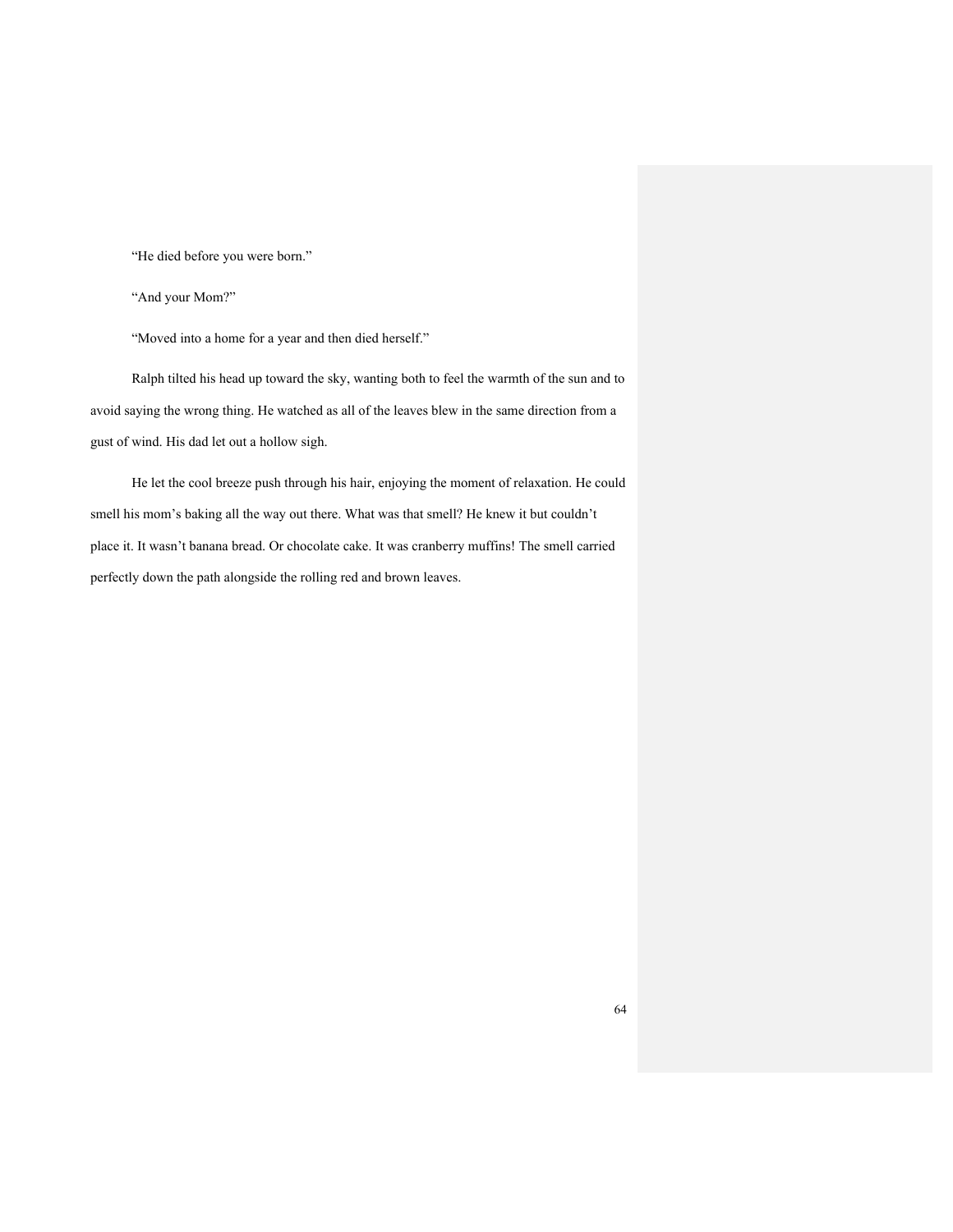## Chapter 8: Giving

Hearing Ralph's feet run up the stairs after his day of work, Lilly left her spot in the living room to meet him. Though she wanted to run, as she had much to talk about, she noticed her mom out of the corner of her eye, and knew it would look suspicious. Instead, she flashed her mother a quick smile and walked up the staircase with a gate that was confident and calm, though not *too* confident or calm, as she knew her mom would be watching.

"Why don't you go back and rake some more?" Lilly asked her brother.

"It's only been a week. Leaves don't fall that fast."

"So, what are we supposed to do?"

"Nothing, Lil'. We'll just give him the ten we have. We didn't promise more than that."

"He's going be disappointed we couldn't make more."

"We can keep trying, but I think we should at least give him what we've made so far.

Maybe he can use it to buy something for his dad."

"Maybe we can wait until next week."

"We can't," he said, avoiding his sister's gaze.

"Why not?"

"Cause he's on his way here."

"*What?*"

Deleted: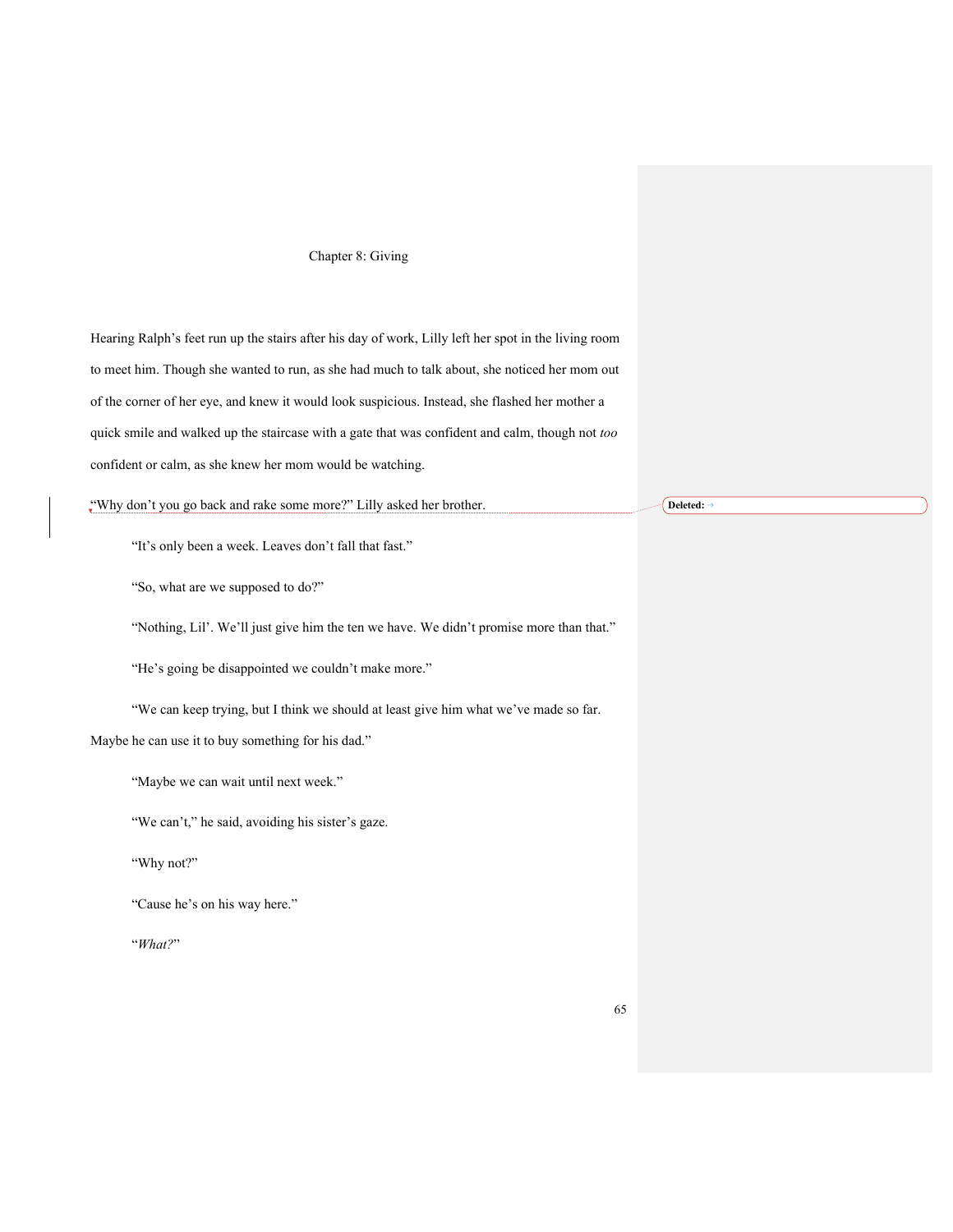"I invited him. I never thought you wouldn't be on board with giving him his money." Lilly did exactly what her brother didn't want her to do: rolled her eyes, crossed her arms, and took a deep breath in—she was ready to explode, he knew. Thankfully, the doorbell rang.

"I've got it!" she heard her mom shout from downstairs.

The look turned from one of annoyance to that of defeat. *You've blown this*, her eyes said.

She knew she couldn't make it there in time but ran toward the stairs as fast as she could anyway.

"Hello," she heard her mother say as she opened the door and saw the stranger on her front step.

The young boy on the porch stood with his hands in his back pockets, rocking back and forth on his heels.

"Hi, ma'am. My name's Jimmy Barrow," he said, sticking his hand out.

"Hi honey, I'm Marie. Are you a friend of Ralph's?"

"Yes, ma'am. And Lilly's. Are they home? Or I can come back if it's not a good time."

"They're just upstairs talking—said it was about some secret when I asked why they were acting so suspicious. You can go on up, though," she said as she motioned toward the wooden staircase. "Maybe they'll tell you."

"Thank you, ma'am."

"Of course, honey. Would you like to stay for dinner?"

"I don't want to impose, ma'am. That wasn't my intention."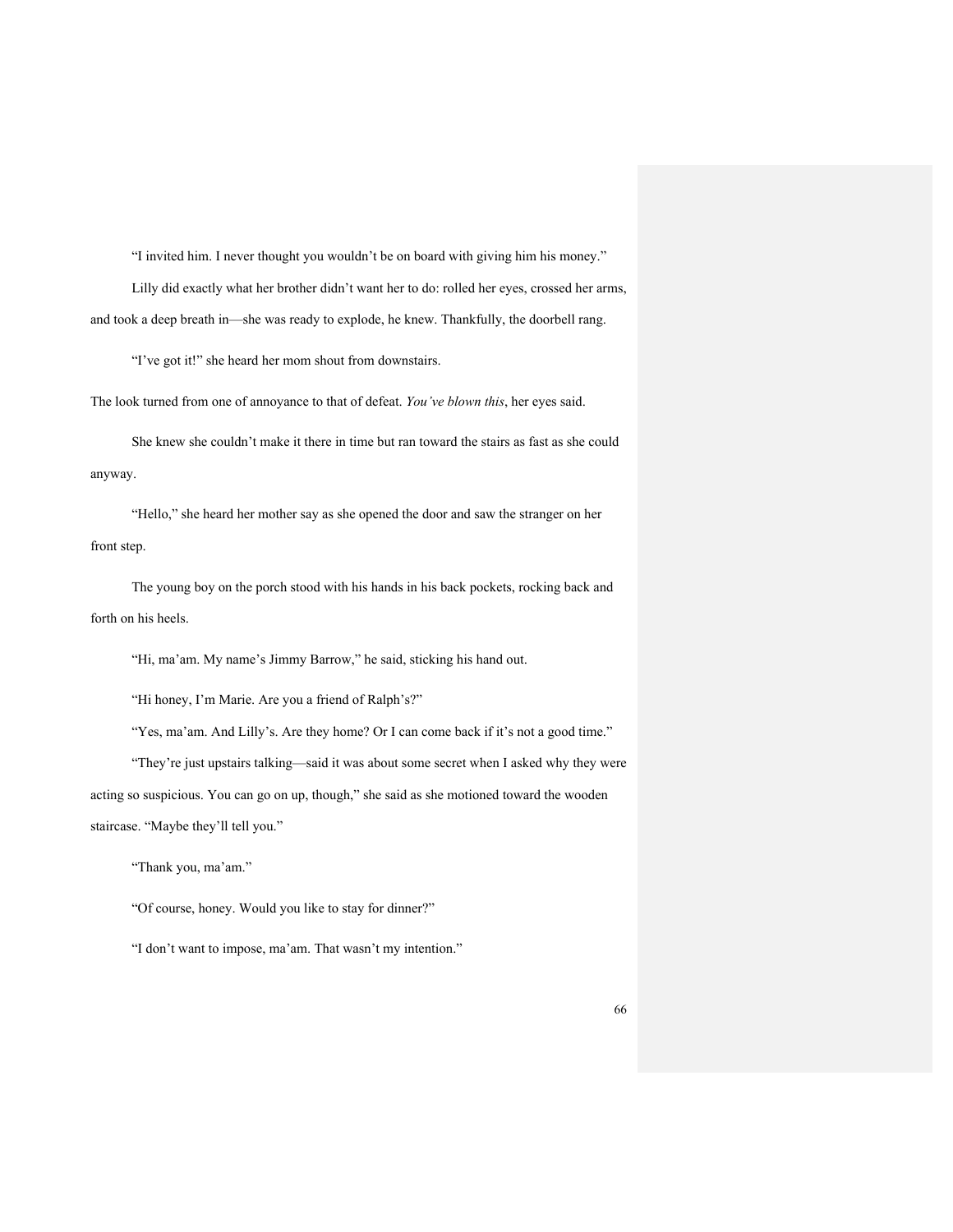"I know that. I'd love for you to stay, and we've got plenty of food."

"Okay," the boy said looking down at his shoes.

"And don't you feel bad, okay? We'll be happy to have you with us. Now, go make sure they're not up to anything too bad," she said, stepping aside to let the boy into her home.

Lilly kept her back to the wall, peering down the stairs to spot Jimmy. She watched as he walked slowly up the stairs, taking in each of the photographs that lined the wall. They were embarrassing baby pictures, for the most part, with a few scattered in of their Mom from long before they were born. Lilly watched as Jimmy stopped and looked at one of her, her brother, and her parents in front of the tree. It had always been her favorite. Ralph had said something silly that day that made them all laugh when the flash went off. She loved that it was a genuine smile from each of them, not the phony ones you usually see in pictures. She wondered why Jimmy was looking so long.

"Hey," she whispered to the boy, surprising him. "Ralph didn't tell me you were coming."

"He called and said I needed to come over."

"We have something to give you," Ralph said.

Embarrassed but out of options, Lilly went to her room and opened the bottom drawer of the antique bureau. The envelope that kept Jimmy's ten dollars was hidden beneath a pile of sweaters.

"We know its not much," she said upon reentering and handing him the labeled envelope. "Not much?" He looked at the envelope, barely opened it, and returned their gaze.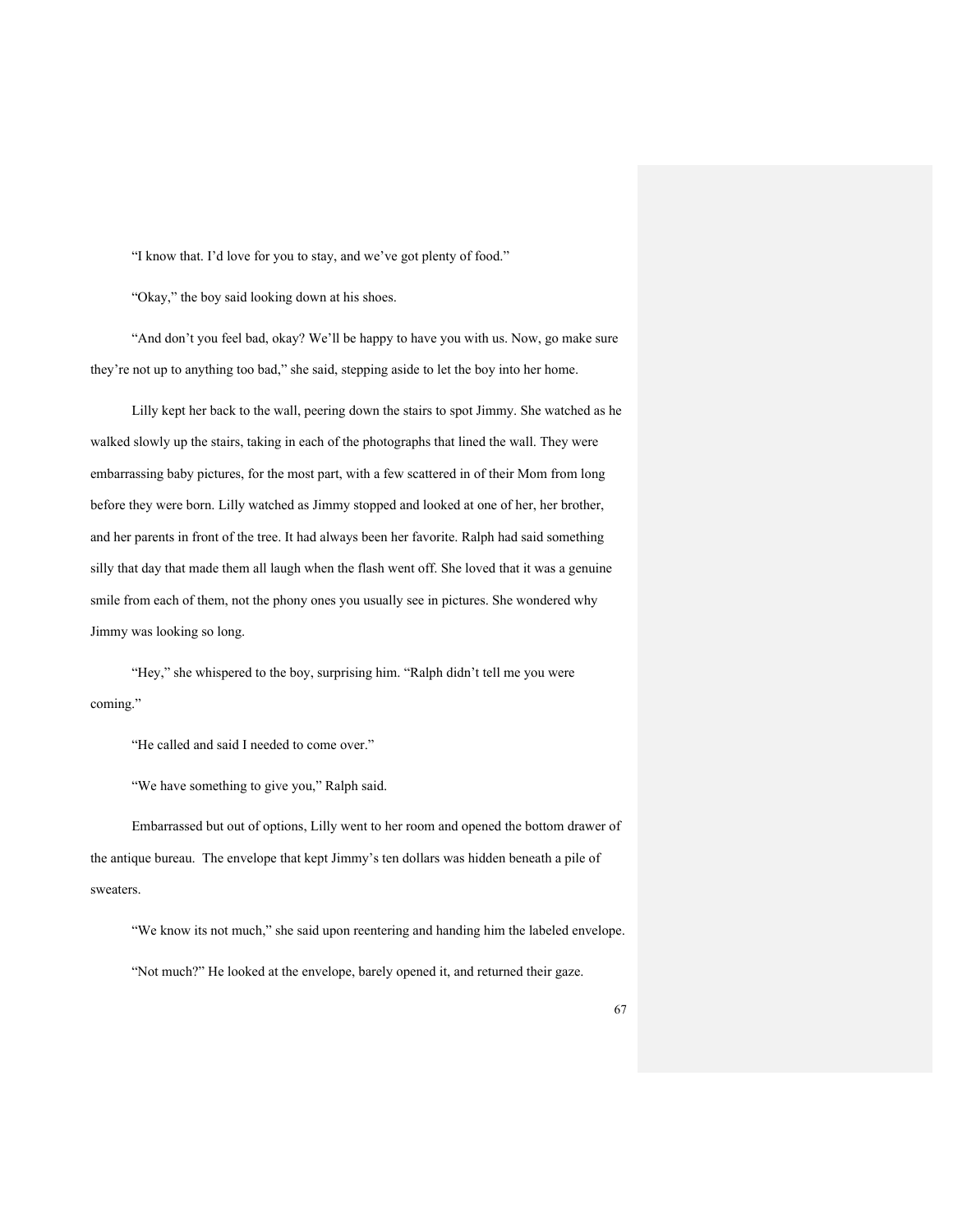"What's this for?" he asked.

"Uh," Lilly let out.

"Is this because of that day with the backpack?" he said, looking to Ralph. "You told Lilly about that?"

She watched as his eyes grew quickly with surprise, only to then fall just as fast with disappointment. It was as if his eyelids and shoulders had suddenly been pulled down from tremendous weight.

"I didn't think you knew," he said to her. "I was just looking for lunch money. Did he tell you that?"

"Of course I did," Ralph said. "Why would I have lied?"

"I don't know," Jimmy said before sitting. There was only one seat in Ralph's room, a blue papasan chair that—other than dirty socks, old crumpled up homework, or an occasional apple core—was always empty. Both Ralph and Lilly got one for their 7<sup>th</sup> birthday, one of those "same" presents they always seemed to get each year. Lilly loved hers, however, and sat on it nearly every day to read a book. Jimmy looked so small and frail in the seat, as if only tapping into it could knock them both over.

"I can't accept your money," Jimmy said.

"Sure, you can," said Ralph.

"I was just really hungry that day and we didn't have any dinner the night before or breakfast that morning. I was desperate, and it was a stupid mistake."

"We already believe you, Jimmy," said Ralph.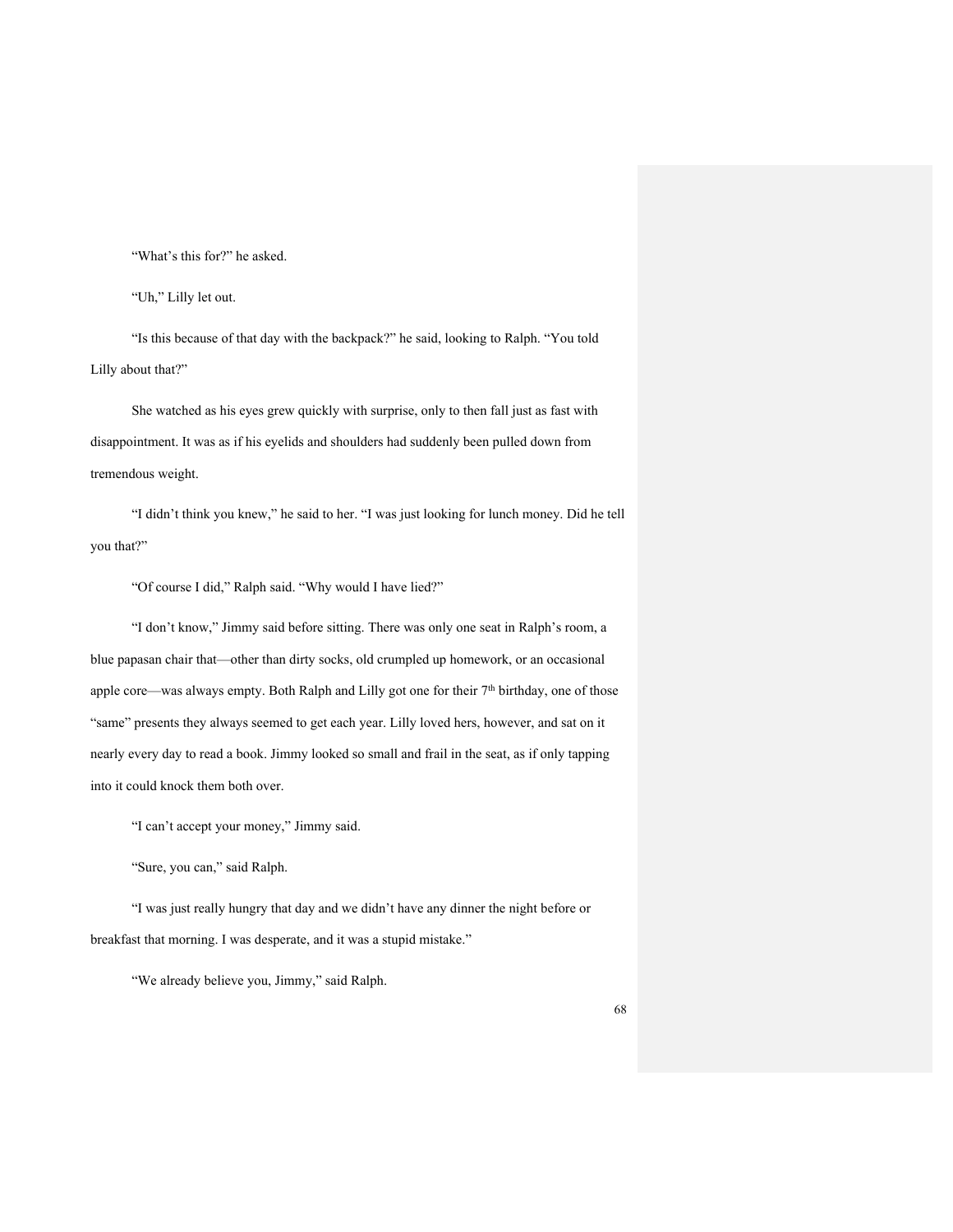"Please just take it," said Lilly. "Ralph went and raked Mr. Johnson's yard, and he wants to give you a cut. Don't worry, he earned a lot more, so you aren't taking it all or anything."

She couldn't believe her brother's confusion when she looked up. Couldn't he tell what she was trying to do? She shot him one of those dreadful looks, however, and he suddenly seemed to get it.

"Okay?" she asked Jimmy again.

"Are you sure?" Jimmy asked.

She nodded. "It won't buy much, and we wanted to earn you more, but we're having trouble thinking of ideas and not getting caught."

"No, no," he said, slipping the envelope in his back pocket. "This will buy us a week of food. Maybe I can even get something special for Dad's dinner one night."

Chicken, mashed potatoes, split peas, and a tub of caramel-colored gravy sat steaming before the group at the kitchen table that night.

"Wow," Jimmy said upon walking in on the sight.

Marie laughed. "You must be hungry," she said. "I never get that kind of reaction to my cooking."

"Mom!" Lilly said. "I always compliment you."

"I know, honey, but look at the boy," she said as she smiled toward Jimmy. "He looks stunned."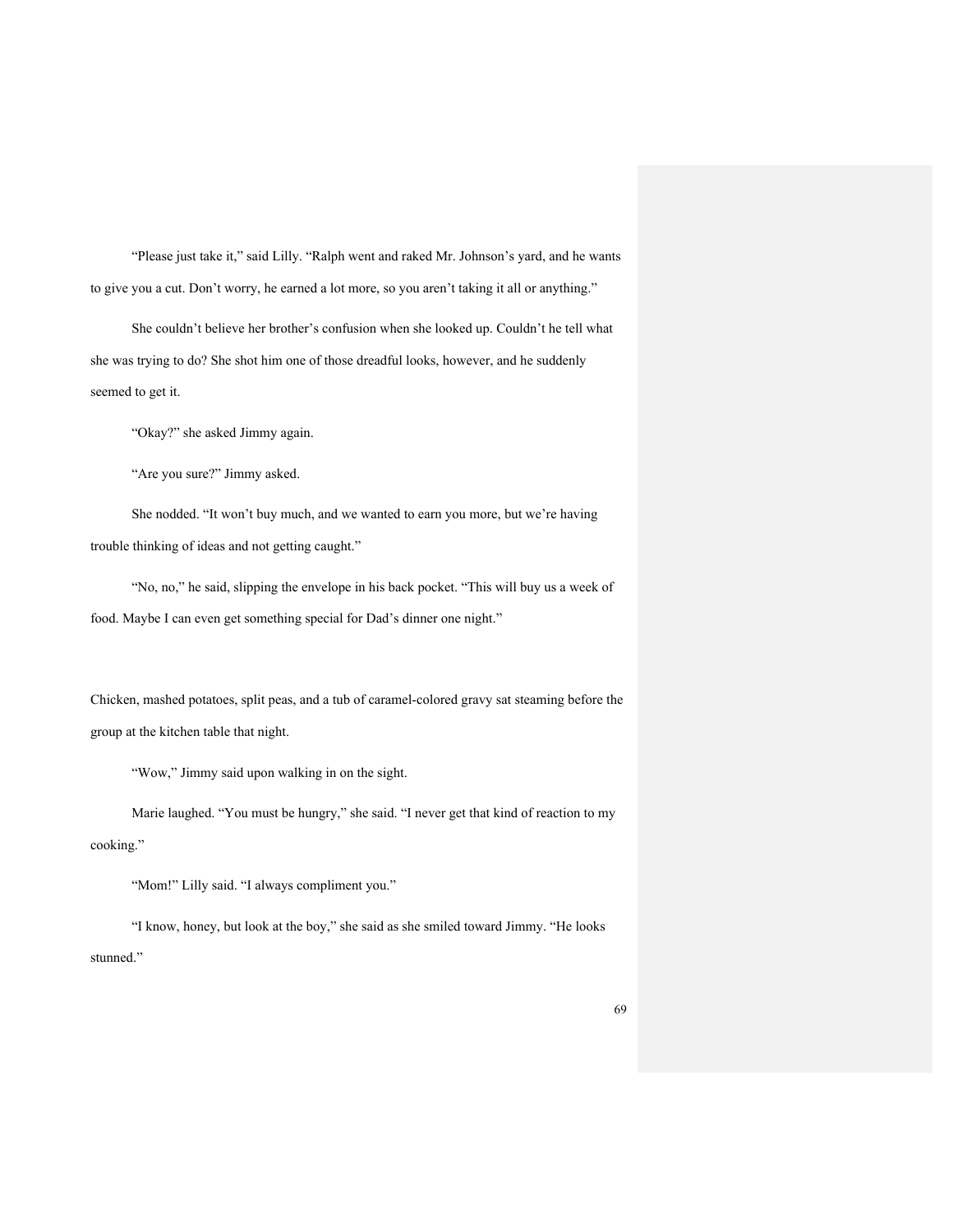"I'm sorry ma'am, he said. I'm just thankful you were willing to have me as a guest tonight."

"You are very welcome, Jimmy. Now take a seat and dive in. My husband is just getting cleaned up and said to start without him."

Lilly sunk into her chair as her mother handed Jimmy the serving fork for the chicken, knowing the words she would utter next.

"You're the guest Jimmy. Please go first."

Lilly hated the pressure she knew he must be feeling and thought back to the first time she saw him in the lunchroom. Maybe he preferred eating alone.

He took a small serving before passing the fork to Ralph.

"Honey, you can take three times as much as that," Marie said.

"*Mom*," Lilly said as she rolled her eyes. "Only take as much as you want, Jimmy."

"Thank you both," he said, sending them each a shy smile. "What does you husband do?" he asked Marie. Lilly wondered if he actually wanted to know or if he was just hoping to steer the conversation—and everyone's eyes— away from him.

"He's in charge of this whole crazy apple operation," she said, motioning her hands through the air around her as if the house itself was insulated with apple cores. "I'm sure the kids have told you loads about the farm though, so I don't want to bore you or ruffle any feathers." Lilly was fairly sure this comment was directed to her after cutting into the conversation to help Jimmy.

"Well, I'm actually pretty new to town, so I don't know much about all that goes on."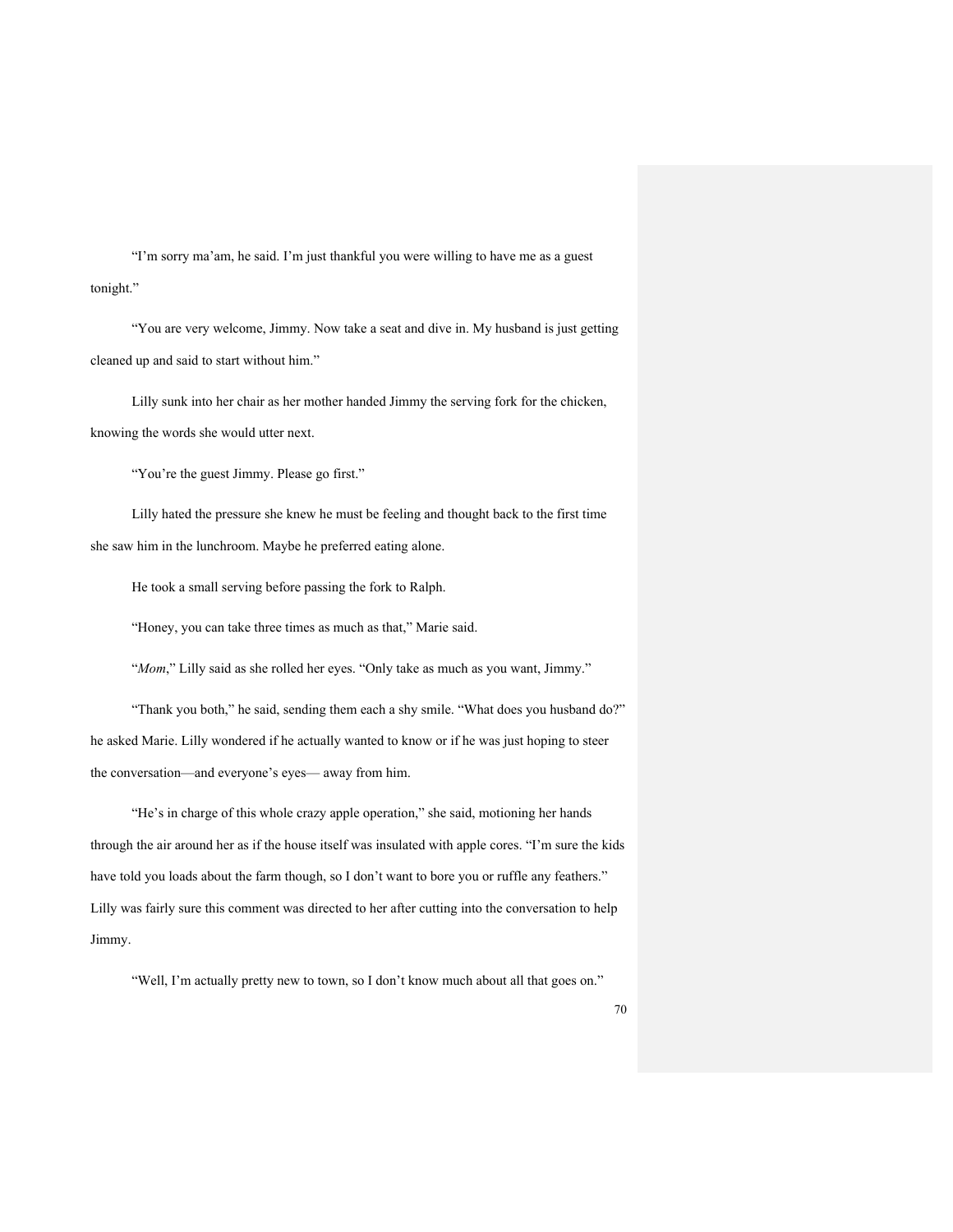"Where are you from?" their mother asked then.

Lilly felt herself sinking further now. If her mom kept asking questions, she would find Jimmy out in no time. Ever since she and Ralph were little, she seemed to use some sort of magic power to find out anything she needed to know from them, even secrets they didn't know they had. Maybe now, Lilly figured, she would use it to find out that Jimmy was in a much worse situation than just his appearance would let on.

"Mom," she said. "Can you please just let him eat?"

"Don't mind me," her mother said in response, letting out a long and exaggerated sigh simply to be dramatic.

"Mind what exactly? "their Dad said as he entered the room.

They each turned to see Robert as he walked in the kitchen, kissed his wife on the top of the head, and sat in his seat at the far end of the table.

"Oh, nothing sir. I'm Jimmy Barrow, by the way."

"Barrow? Are you related to George?" he asked.

"Yes, sir. I'm his son," said Jimmy.

"Well, what do you know? That's incredible. How's your old man doing?"

Lilly could tell from his roaming eyes that Jimmy was trying to collect what he should say next.

"Dad," said Lilly, shaking her head.

"No, it's okay," Jimmy told Lilly. "He's pretty sick. Been like that for a while now."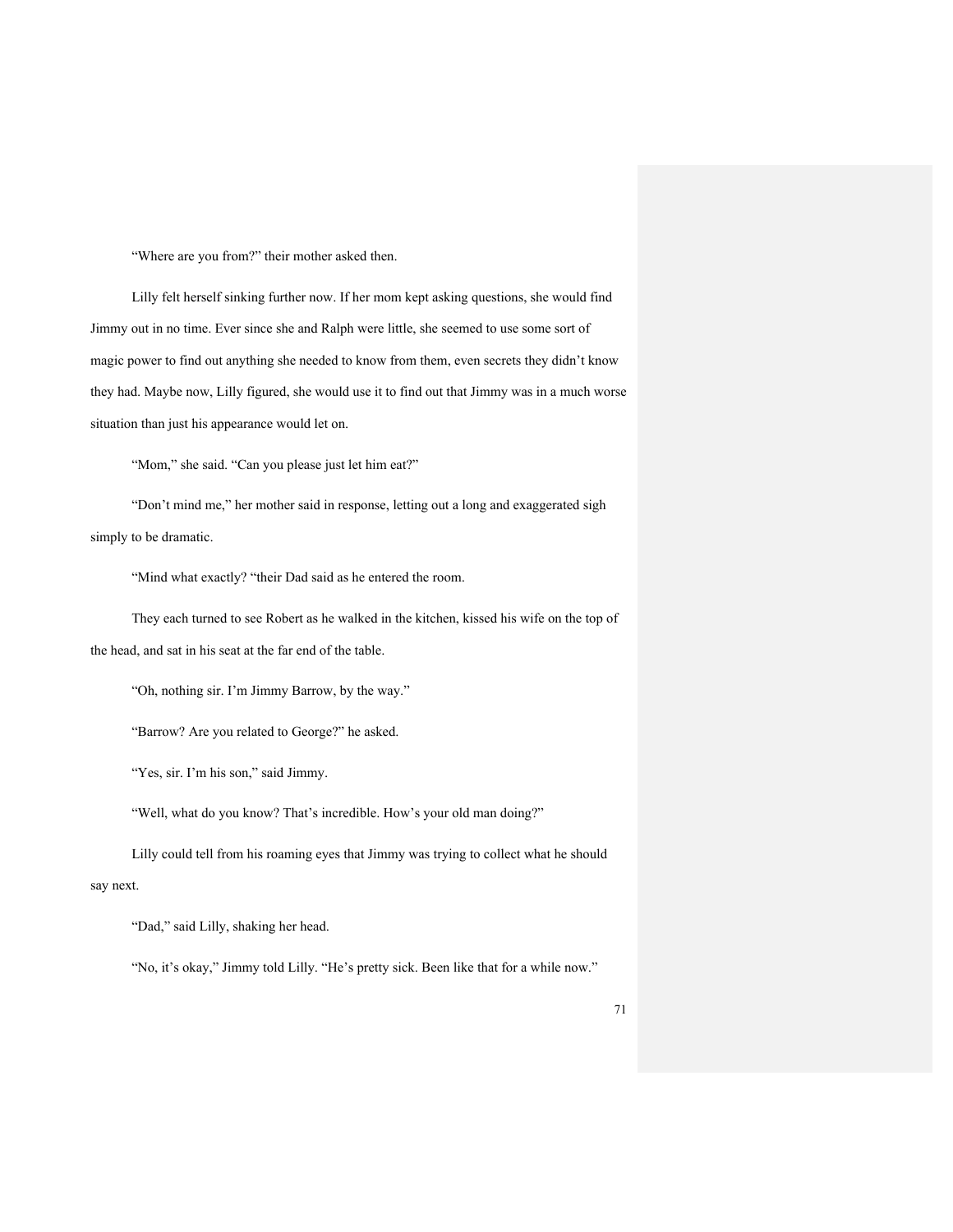"Well, I'm sorry to hear that. He was always a good friend back to me."

"He'd love to see you, if you're ever around. I understand if you'd rather not though. A lot of people haven't wanted to see him since he got sick. They say it's 'too hard.'"

"Just to see him?"

"Guess so," said Jimmy.

"That's a shame."

They all sat quietly for a moment, moving their food across their plates but not actually eating it.

"I'd love to come see him, son," he said. "Long as the offer still stands after you check it with him."

Jimmy's eyes lit up. "I'll check right away."

He took a big bite of his mashed potatoes, smiling as he chewed. Lilly watched as his shoulders dropped and he prepared another forkful. She took a bite of potatoes herself then. They were delicious, she agreed, but it was almost as though he could experience them on another level that she could never reach. How long had it been since he had a good meal?

Earlier that day, after Ralph told her they were going to give Jimmy only ten dollars, she tried to calculate a meal plan for Jimmy and his father. She had gone to the grocery store so many times with her own mother that she knew everything's price. By the time she was eight, she could even predict the total amount of all her mom had picked out within five dollars before they had even reached the cash register. Though her mom gave her a lollipop each time she got it right, she was much happier just to see the impressed look on her face.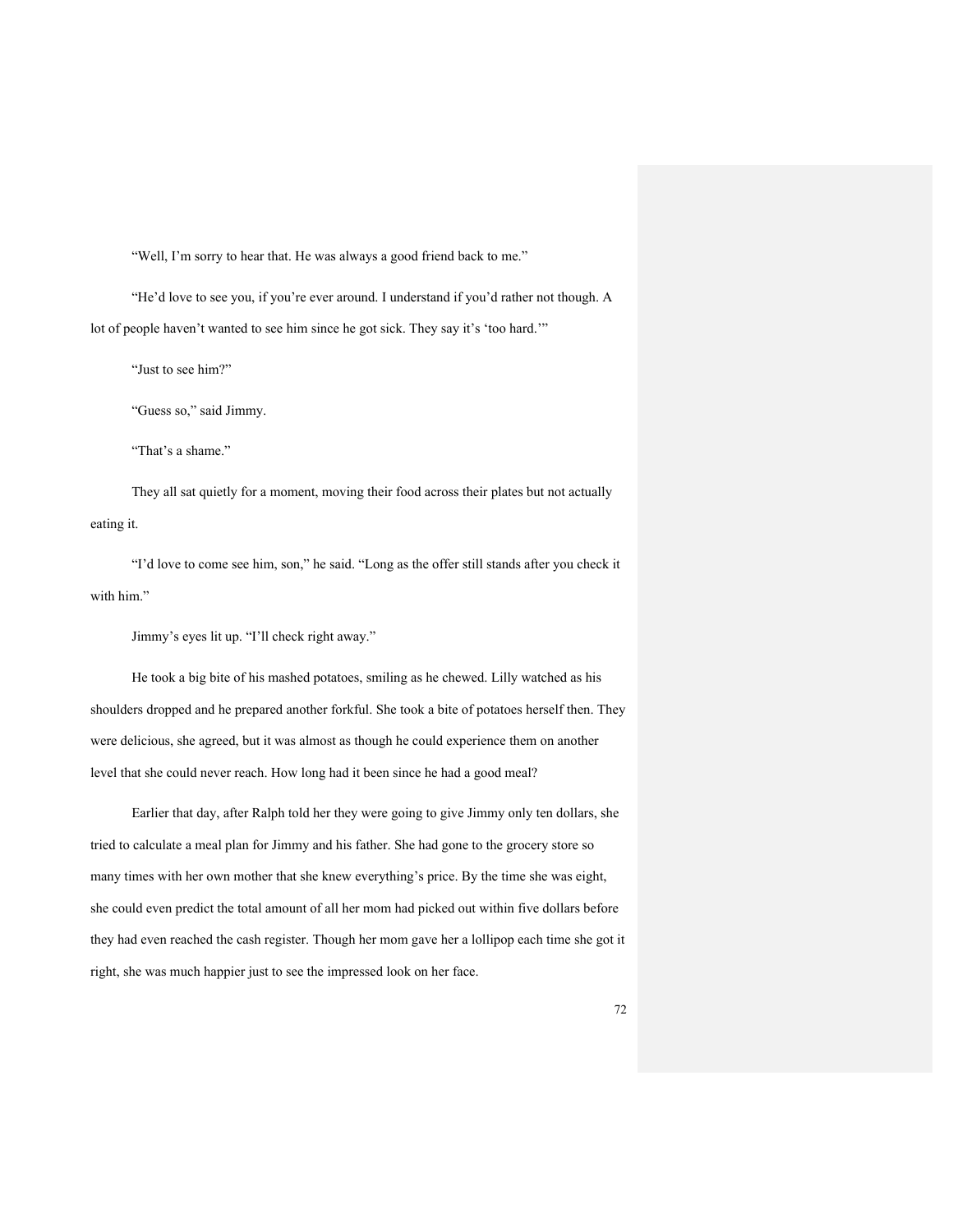This skill certainly came in handy earlier that morning. While the rest of the class was reviewing how to add four-digit numbers, Lilly sat and multiplied the prices of boxed meals by three, four, or five days of the week over and over. No matter how hard she tried, though, she could not seem to come up with a way for Jimmy and his dad to possibly afford three meals a day for a whole week with only ten dollars to spend.

She would cut one thing, though it was by no means a luxury, before cutting another, another, and another. Ultimately, though, she couldn't get both a low cost and high amount of healthy food.

Lilly watched as Jimmy's eyes grew wide again before he brought his hand to his seat and felt in his back pocket. Looking at her with nothing short of total fear, she knew what it meant.

"Looking for this?"

She couldn't believe the words as they came from her father's mouth. Nor could she believe it when he placed an envelope—Jimmy's name written clearly across it in purple colored pencil—on the table before the group.

"Found it on the ground in the hall with money sticking out. Plus, it looks like Lilly's writing.."

"Oh," Lilly whispered.

"Anyone want to tell me what it's for?" he asked.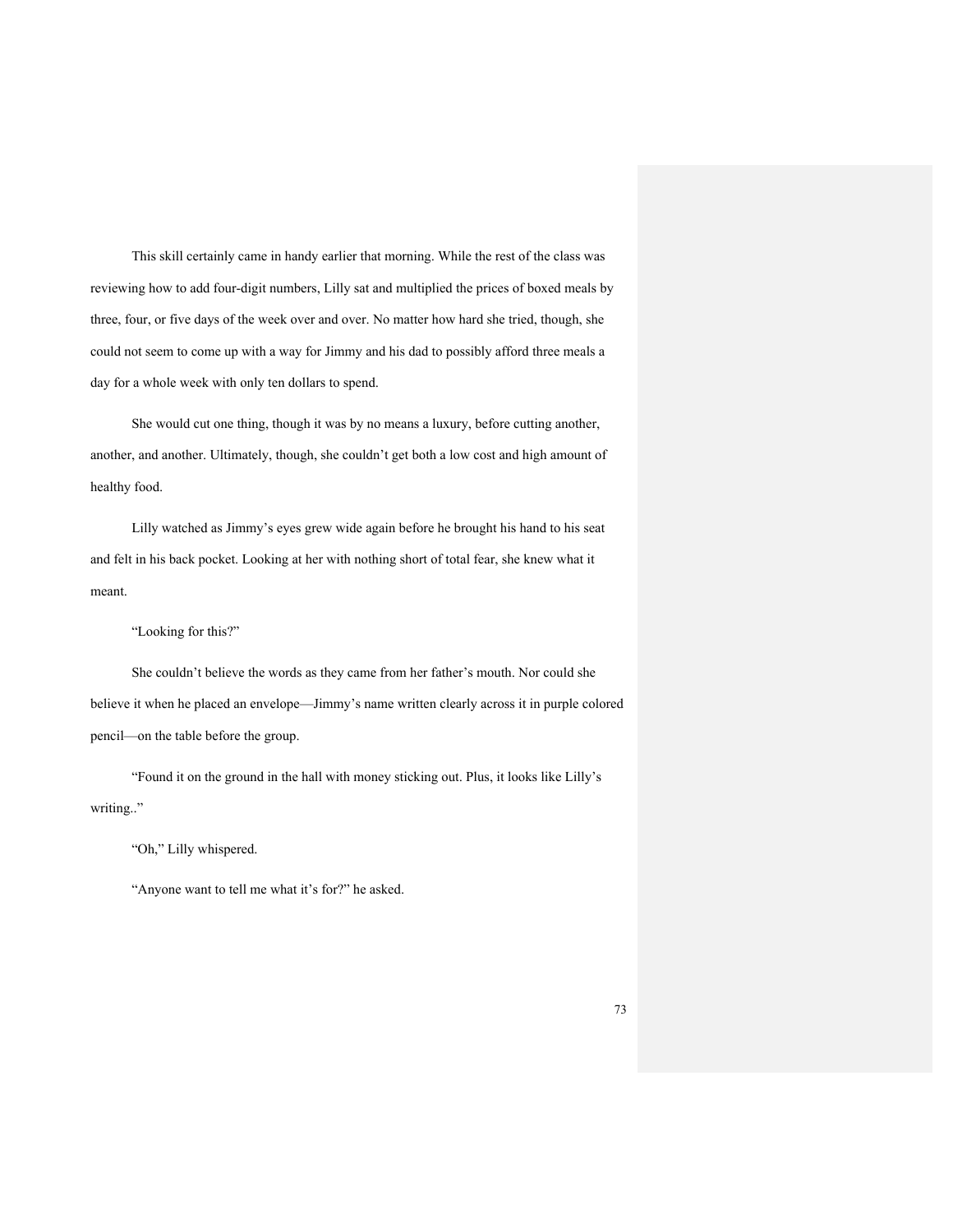Lilly looked to her brother, who looked back to her before looking at Jimmy. Jimmy, in return, looked to Ralph. She knew he wouldn't say anything, though. He would sit in silence for five minutes if he needed to.

"We," she muttered, "Ralph and I…"

Ralph rolled his eyes at the inclusion of his name.

"You…?" their father prompted.

"We were just letting Jimmy borrow a few dollars. To buy something for his Dad."

"Ten dollars is an awful lot for a gift, isn't it?" he asked his daughter.

"Well, yeah," she said. "But it's important, and we wanted to help."

"It's honest stuff," Ralph said.

"Well, I wouldn't have assumed otherwise, if you hadn't said that," their father said. "Where'd you get it?"

"I saved it from my last birthday," said Ralph.

Lilly was amazed by how quickly and smoothly he was able to come up with the lie, not having even batted an eyelash in the ordeal. She wondered if he had been practicing just in case this happened and wished he would have recommended she do the same. They could've worked out a big speech like they always did whenever they had anything important to tell their parents.

"You mind if I ask what you're buying your Dad?" Robert asked Jimmy.

The boy stood silent, obviously having not rehearsed for this scenario either.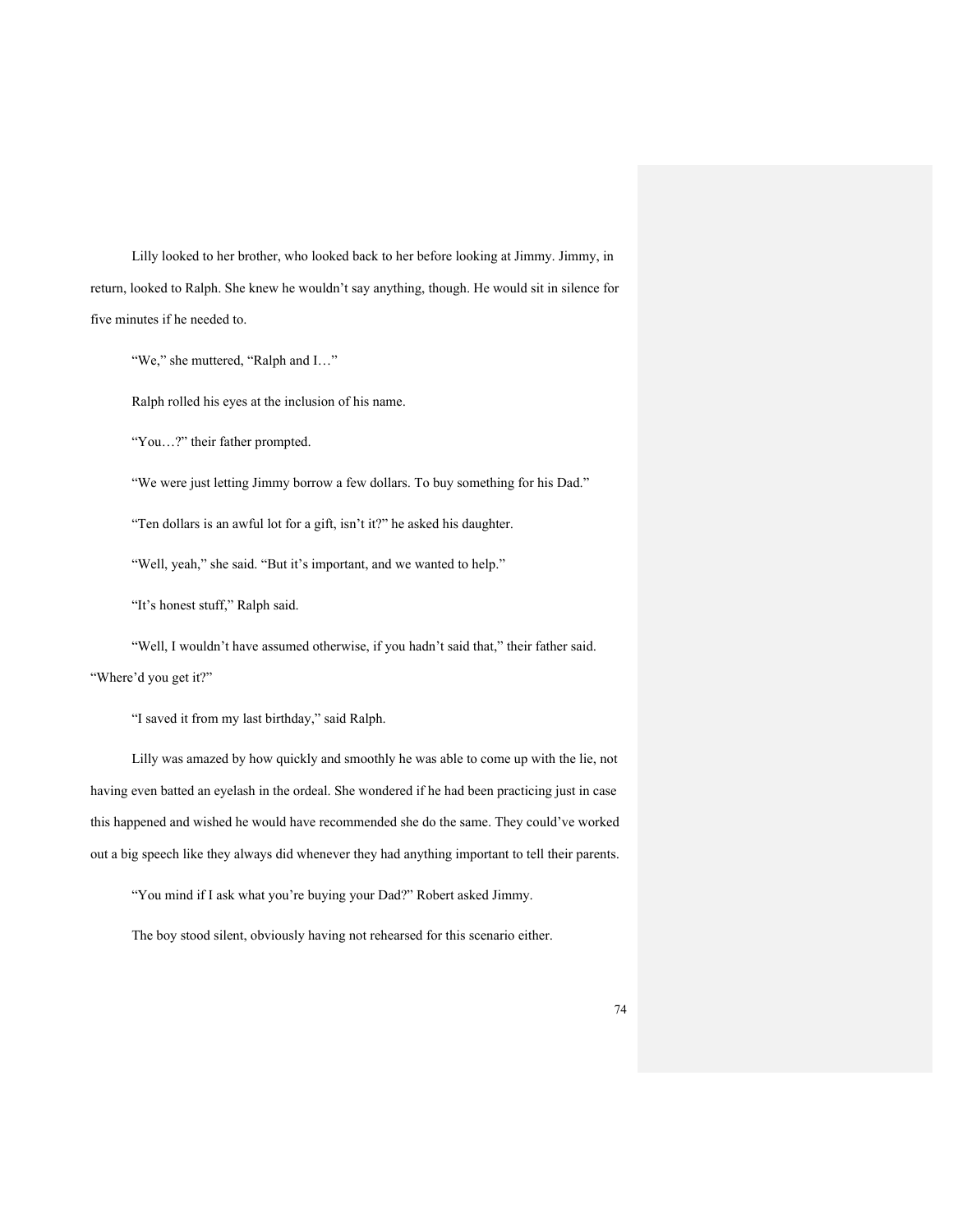*What if he blows it? Would he get taken away?* She ran through all the things she could say to protect him: *His Dad needs him. We can give him food. He's just a kid.*

"Just a nice dinner," said Ralph.

"I'm sure he isn't looking for you to spend your own money on something for him, son. I know it's the twins' money, but if you were borrowing it, you would've had to pay them back, and that wouldn't have been what he'd want."

"You're right, sir. I'm sorry," Jimmy said.

Lilly felt her face grow warm and time grow slow as her father looked at her. His eyes could always see right through her and straight into any inconsistency.

"What aren't you telling me, Lil'?" he asked.

She looked down at her peas, swirling them around her plate as she often did with her meals as a distraction. She wished they too could leave a golden trail to show where they had been.

"Lil'" he said again, snapping her back to the moment.

"Sir," Jimmy spoke up. "They're only trying to help me. Ralph saw me looking in someone's bookbag to try to find a dollar for lunch money. It was so stupid and I regret it, but I did it and I shouldn't have."

"So you were the one with the bookbag," he said.

"What bookbag?" their mother chimed in, unaware that her husband was privy to information unknown to her.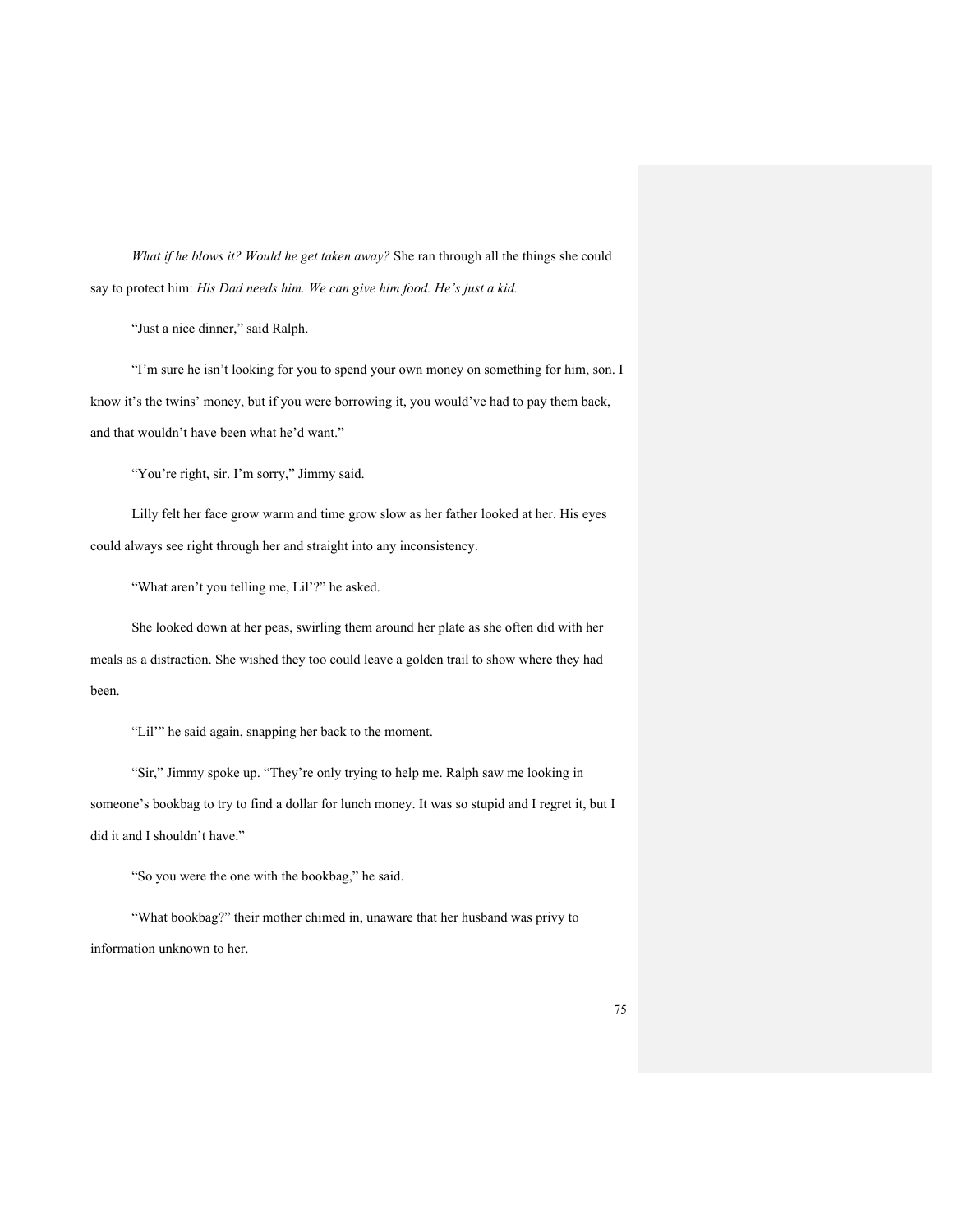Robert paused, recognizing he had let out a bit too much information. "So what's the ten dollars for, then?" he asked Jimmy in an effort to get things back on track.

"They wanted to help me. They gave me the money so I could try to afford to feed my Dad and I for a little while. I didn't ask or anything, but they were doing it to help me."

"I see."

"It's my fault and I apologize."

"It's not your fault, son," Robert said before standing up and walking to the window. He looked out over the dozens of apple trees, their red and yellow fruits shining in the setting sun, but Lilly knew his thoughts were in a place far beyond what he could see.

"Your father," he started. "He isn't making any money?"

"No, sir. He can't work."

"Can't work?" he asked. "Just how sick is he?"

"Cancer, sir. He might not have a chance to get better."

"Is he getting treatment?"

"Not always. Sometimes he's in too much pain to make it all the way to the bus stop."

"And you're not eating?"

"Usually we get by. Just once every so often I've got to skip a meal. It's okay though."

"Does your dad realize that?"